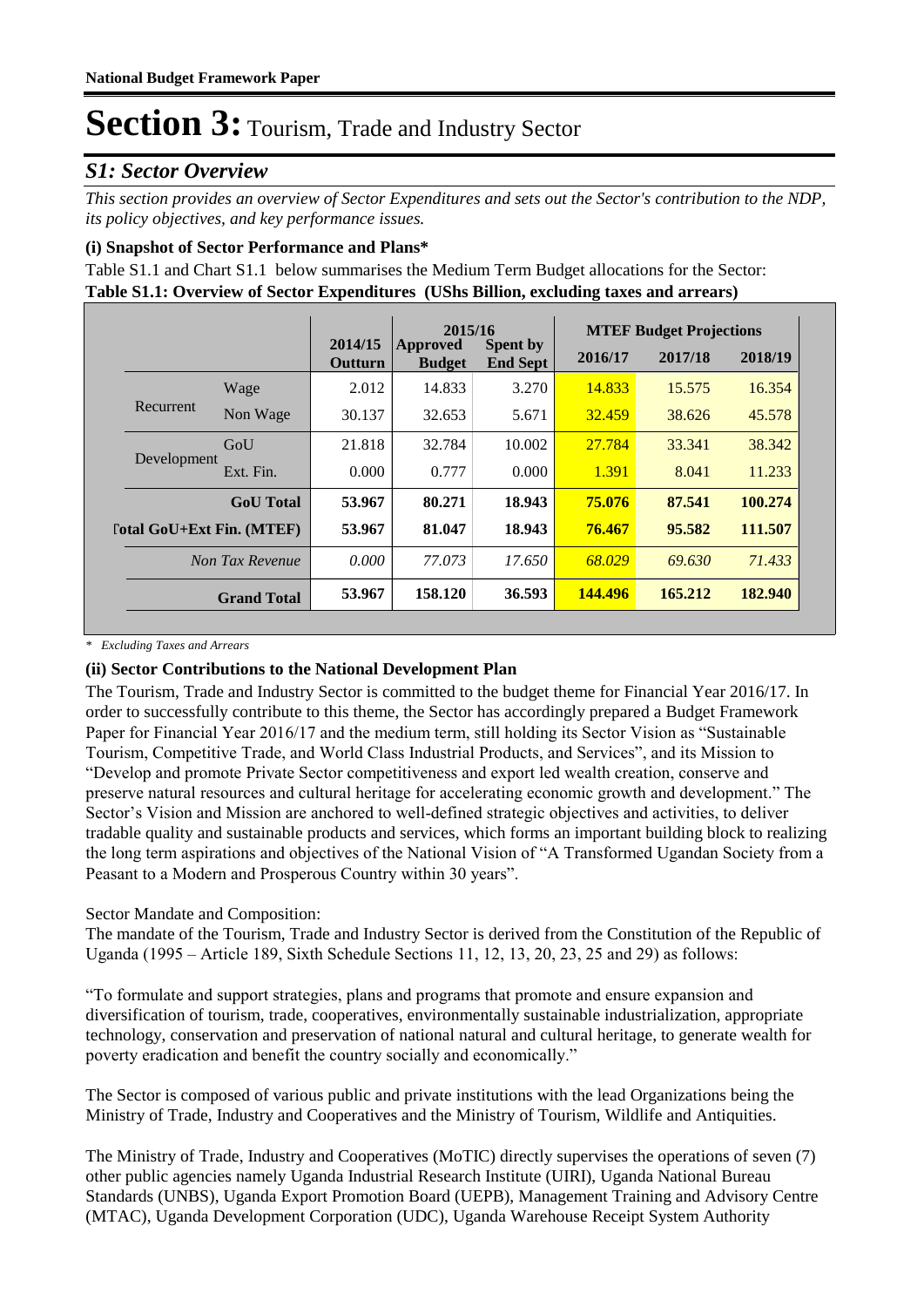(UWRSA), AGOA Secretariat (AGOA) and a host of other Public Companies created through PPP arrangements with UDC. Its other Agencies are; the Uganda Cleaner Production Centre (UCPC) and the Textile Development Authority (TEXDA).

The Ministry of Tourism, Wildlife and Antiquities (MoTWA) directly supervises the operations of five (5) other public agencies namely is assisted by; the Uganda Tourism Board (UTB), the Uganda Wildlife Authority (UWA), the Uganda Wildlife Education Centre (UWEC), the Uganda Wildlife Training Institute (UWTI), and the Hotel and Tourism Training Institute (HTTI).

The Sector is also composed of other public agencies delivering sector related services such as MoFPED, MEACA, MoFA, MEMD, MAAIF, MoICT, MoIA, MoLG, UIA, KCCA, CDO, UCDA, URSB, and the Private Sector with apex bodies such as PSFU, UNCCI, UMA, UCA and USSIA.

Sector Outcomes:

With the support of their Agencies, the Private Sector and Development Partners, the Sector Ministries will continue to pursue the implementation of the various NDP objectives through selected NDP strategies and interventions in the Financial Year 2015/16 and across the medium term to achieve its three Sector Outcomes which include:

- 1. A Competitive and Export-oriented Industrial Sector;
- 2. Improved Heritage Conservation and Increased Tourism Earnings; and,
- 3. Improved Competitiveness and Market Access of Uganda's Goods and Services

The above Sector Outcomes are contributes to by 17 objectives of the Second National Development Plan (NDP) under 4 respective subsectors – Tourism, Trade, Manufacturing and Cooperatives. These can be illustrated as follows:

Trade, Industry and Cooperatives Subsector

- A. Trade Development
- 1) Increase the share of manufactured goods and services in total exports;
- 2) Improve the stock and quality of trade infrastructure;
- 3) Improve private sector competitiveness; and
- 4) Increase market access for Uganda's products and services in regional and international market.
- B. Industrial Development
- 5) Promote the development of value added industries in agriculture and minerals;
- 6) Increase the productive capacities and capabilities required to produce goods and services;
- 7) Enhance application of Standards and Quality Infrastructure;
- 8) Promote and accelerate the use of research, innovation and applied technology; and,
- 9) Promote green industry and climate smart industrial initiatives.
- C. Cooperatives Development
- 10) Promote the formation and growth of cooperatives;
- 11) Enhance the capacity of cooperatives to compete in domestic, regional and international markets; and,
- 12) Increase the diversity in type and range of enterprises undertaken by cooperatives.
- D. Sector Administration and Management
- 13) Enhance Public Administration and Management of the Sector
- 14) Develop the Sector's Institutional Human Resource
- 15) Strengthen Sector Institutional Infrastructure

Tourism, Wildlife and Antiquities Subsector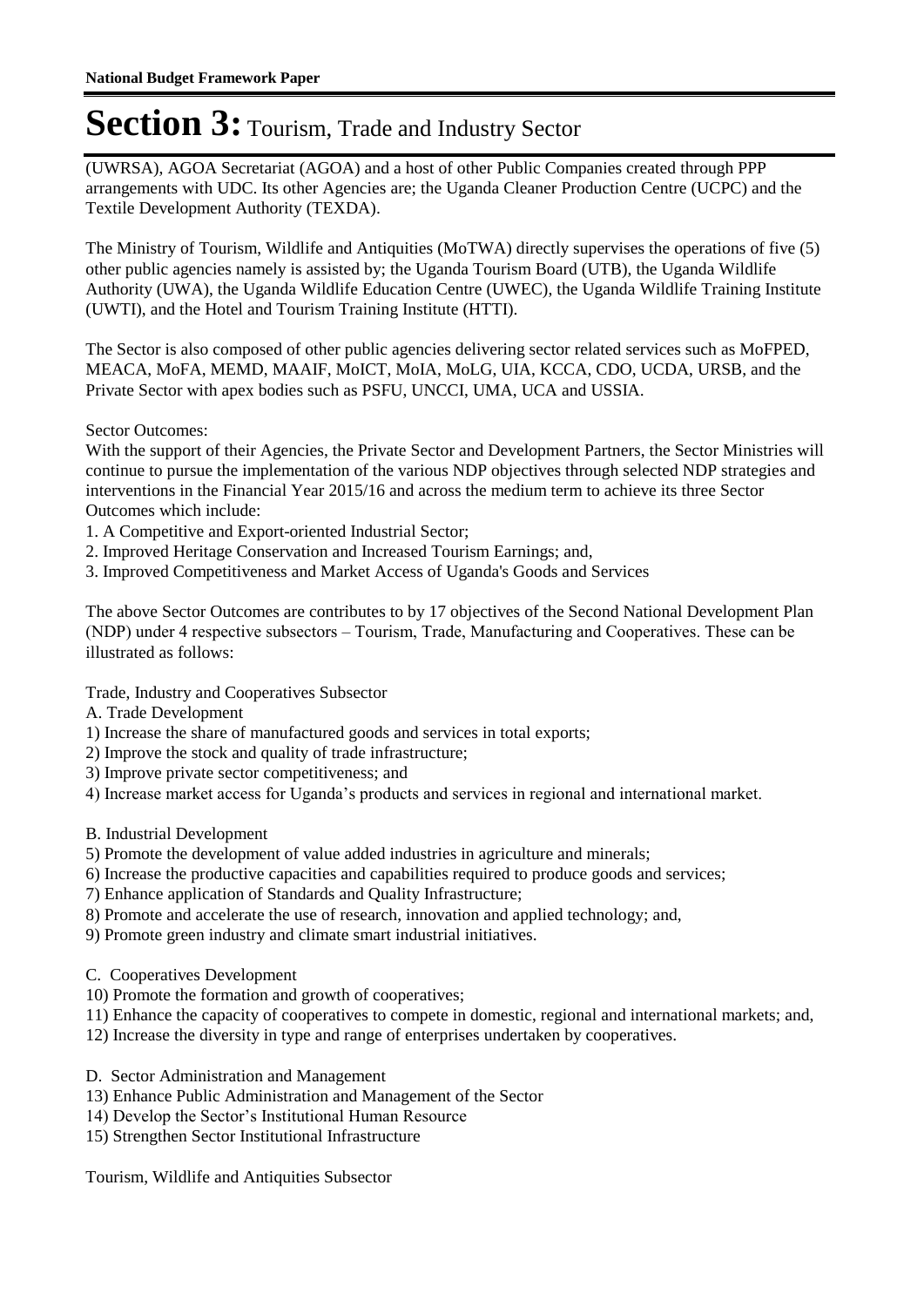Given the diversity and complexity of the designed interventions in the Budget Framework Paper, its success does not entirely lie within the Sector's hands, but also in those of our sister Sectors, Ministries, Departments and Agencies, Private Organisations and Civil Society whose work facilitates or complements ours. Inevitably, these and other related interventions require more resources of a technical, financial and political nature. The Tourism, Trade and Industry Sector therefore wishes to call upon all its partners for even greater support.

#### **(iii) Medium Term Sector Policy Objectives**

The sector objectives which guide medium term outputs and resource allocations are:

*1. Develop a competitive and export oriented industrial sector;* 

*2. Conserve, preserve and ensure sustainable development of Uganda's unique natural and cultural heritage;* 

- *3. Develop and promote Uganda's tourism domestically and internationally;*
- *4. Strengthen the cooperative movement in Uganda;*
- *5. Promote efficient, effective and results oriented resource management in the Ministry;*

*6. Promote international competitiveness of Uganda's exports and improve market access of Ugandan products and services;* 

*7. Develop and implement standards so as to ensure quality of all manufactured goods through conformity assessments (i.e. Standardization and quality assurance).*

#### **(iv) Summary of Sector Performance**

The status of the sector in terms of its three priority sector outcomes is set out below:

#### Outcome 1: A Competitive and Export-oriented Industrial Sector

The Ministry of Trade, Industry and Cooperatives has registered over 2,000 enterprises, engaged in; Agroprocessing (63%), Metal fabrication, furniture, bricks and tiles (12%), Pharmaceuticals and other chemicals (6%), Paper, plastics and cosmetics (6%), Confectioneries (3%), Electricals and electronics (3%) and others(10%).

The industry sector grew by 7.9 percent in the FY 2014/15 compared to a growth of 3.9 percent during the FY 2013/14.The better performance in industry was due to improved growth in mining and quarrying and manufacturing that registered a higher growth of 19.4 percent and 11.0 percent in 2014/15 compared to a growth of 5.7 percent and 2.2 percent in 2013/14 respectively. Growth in construction slowed down to 2.7 percent in 2014/15 compared to a 5.3 percent growth in 2013/14 as a result of a decline of 8.9 percent in the public construction component. The growth in construction was driven by the households and corporate construction activities. The industrial sector's contribution to the total GDP at current prices remained stable at 20.4 percent in FY 2014/15.

Manufacturing subsector (both formal and informal) grew by11.0 percent in the FY 2014/15 compared to a 2.2 percent growth in the FY 2013/14.The growth in manufacturing is attributed to a good performance in the production of beverages andtobacco and chemicals, as well as other manufacturing not elsewhere classified. The share of manufacturing sub-sector to the total current GDP in 2014/15 was estimated at 9.6 percent compared to a share of 9.3 percent in 2013/14. Informal manufacturing increased by 16.2 percent in FY 2014/15 compared to a 0.6 percent decline in FY 2013/14.

The Index of Production which measures output from manufacturing activities recorded for the year 2014 was 219.0, which was a 9.8 percent increase from the year that ended 2013. Food Processing' group index registered the highest increase of 19.9 percent.

The annual PPI-M (Combined) declined by 0.5 percent for the year ending 2014. The fall in the producer prices (combined) was due to a fall in prices of Food Products (-1.5 percent), Drinks and Tobacco (-0.9 percent) and Chemical, Paint, Soap and Foam Products (-4.6 percent). The PPI-M (Local) registered an annual average decline of 2.2 percent in year 2014 from year 2013. The PPI-M (Export) registered an annual average increment of 2.3 percent in year 2014 from financial year 2013.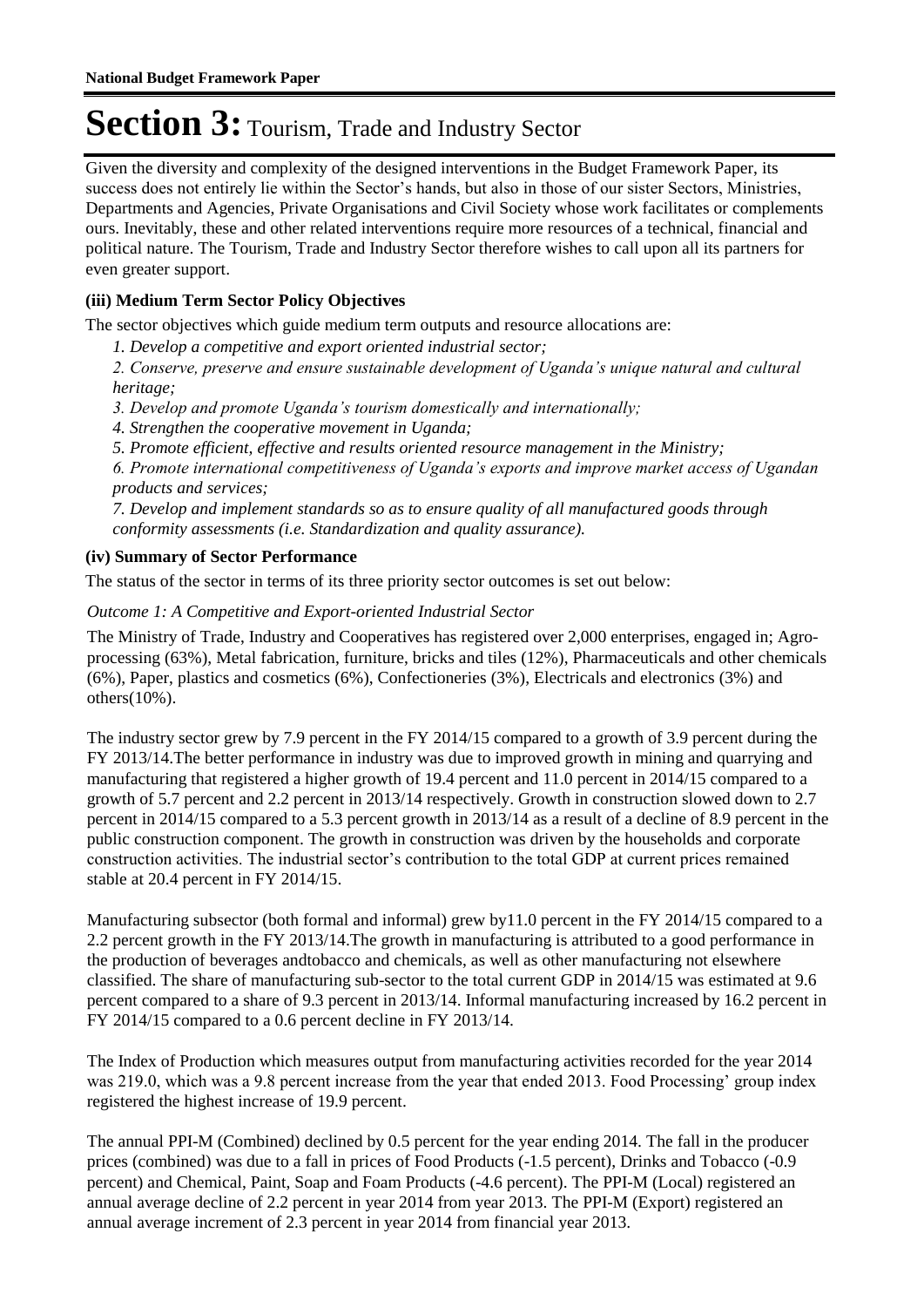In Industrial Research, the sector through Uganda Industrial Research Institute continued to provide the necessary tools and infrastructure to enhance industrial science, standards and advanced technology. This mainly concentrates on adding value to the locally produced agro-products like; fruits, irish potatoes, peanuts, bananas, honey, millet, vegetables, ground nuts, soya and dairy products so as to reduce on the post-harvest losses, increase incomes of farmers and fight against hunger and malnutrition among the people of Uganda.

#### Outcome 2: Improved Heritage Conservation and Increased Tourism Earnings

The country recorded a total of 1.7 million international arrivals and 1.6 million departures in 2014. The number of visitors to national parks decreased from about 214,000 in 2013 to about 203,000 in 2014. Tourists visiting Friends and Relatives in Uganda decreased from about 528,000 in 2013 to about 441,000 in 2014. The most popularly visited national park in 2014 was Murchison Falls (33.0 percent), followed by Queen Elizabeth (29.0 percent) and Lake Mburo National Park (13.0 percent). 44.0 percent of the visitors to national parks were foreigners who are non-residents.

The East African Community (EAC) Common Market Protocol guarantees free movement of persons who are citizens of Partner States within the EAC territory.(Article7: of the Protocol on the Establishment of the EAC Common Market). Arrival and departure statistics is therefore important in monitoring of the EAC Common Market Protocol. The number of arrivals from EAC member states increased from 550,000 in 2010 to about 807,000 in 2014. Over the past five years, the majority of arrivals and departures were from Kenya followed by Rwanda, accounting for 88 percent of the arrivals and 89 percent of the departures. The net movement between Uganda and other partner states within the region reduced from 80,000 persons in 2012 to 30,000 in 2014.

In 2014, most tourist arrivals in the country were from the African continent (78 percent) followed by Europe (9 percent) America and Asia (both 6 percent). Tourists from the neighbouring countries including (Kenya, Rwanda, Tanzania, the South Sudan and D.R. Congo) accounted for 69 percent of all tourist arrivals. This was followed by the United States and United Kingdom accounting for 5 percent and 3 percent of tourist arrivals respectively

The number of tourist arrivals by air transport increased from 369,000 in 2010 to 443,000 persons in 2014. Majority of Tourist Arrivals arrived by road. Katuna, Busia, Malaba, Cyanika and Elegu\Atiak were the major entry points used. Out of the 22 gazetted entry points, only Entebbe International Airport can be accessed by air. The other points are only accessed by road.

#### Outcome 3: Improved Competitiveness and Market Access of Uganda's Goods and Services

#### Trade Performance:

Import for the FY 2014/15 was US\$ 6.9 billions from US\$ 6.2 billions in the FY 2014/15, exports declined from US\$ 2,725.7 million in 2013/14 to US\$ 2,714.6 million. This decline may be attributed to among others, instability in South Sudan, declining fish export and the many notifications received from the EU market in respect of the standards quality shortcomings of our horticultural exports. Despite the decline of Uganda's earnings in FY 2014/15 compared to FY 2013/14, EAC and COMESA remains Uganda's leading export destination representing about 50% export market share with the EU market being second with a total of US\$ 503.16M. Our main exports are maize flour, beans, agro processed foods, cement, iron and steel products, human medicine, vegetable oil and soap, tea, milk products, art & crafts, Sugar, coffee, tobacco, fruits, vegetables, beers, rice, vegetables, plastics, hides & skins, corrugated boxes, meat, coffee, and chilled fish.

According to the UBOS Statistical Abstract 2015, during 2014 the country experienced the highest trade deficit of US\$ 3,462.8 million in comparison to the previous four years. The total value of imports rose by 4.6 percent in 2014 after a significant decrease of 3.7 percent in 2013.

The overall export earnings declined by 5.4 percent in 2014 compared to the previous year. Formal exports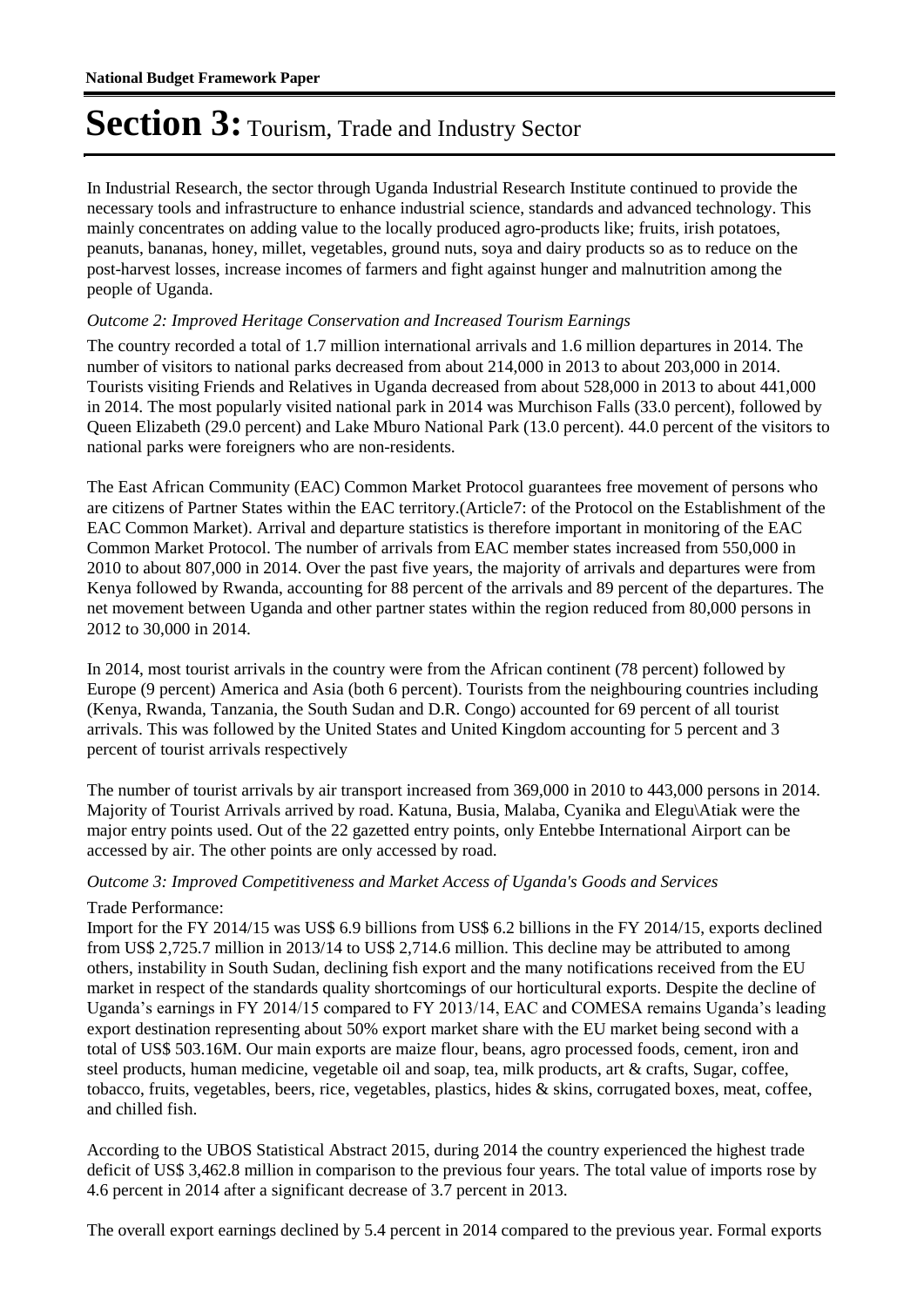decreased by 6.1 percent from US\$ 2,407.7 million in 2013 to US\$ 2,262.0 million in 2014. Contribution of formal Traditional Exports (TEs) to the overall formal export earnings decreased from 27.5 percent in 2013 to 25.8 percent in 2014 after rising from 25.1 percent in 2012. The Asian continent maintained as the major source of Uganda's imports and the COMESA regional bloc remained as the main destination for Uganda's exports.

The wholesale and retail trade; repairs activities grew by2.9 percent in FY 2014/15 compared to a decline of 0.8 percent registered in 2013/14. Wholesale, retail trade and repairs activities contributed 12.2 percent to the total GDP at current prices in FY2014/15 compared to 13.1 percent in 2013/14.

The services industry grew by an estimated 5.3 percent in FY 2014/15 compared to a growth of 4.3 percent in FY 2013/14. In this sector, administrative and support services registered the highest growth (33.4 percent), followed by finance and insurance activities (19.6 percent). Services' industry contribution to total GDP at current price was 47.6 percent in 2014/15 slightly higher than the 47.0 percent contribution in FY 2013/14.

Professional, scientific and technical services activities which include; legal activities, accounting, bookkeeping and auditing activities, activities of head offices, architectural and engineering activities, scientific research and development, market research and public opinion polling among others declined by 6.5 percent in FY 2014/15 compared to a revised decline of 1.5 percent registered in FY 2013/14. The contribution of these activities to the total GDP at current prices in 2014/15 was 2.7 percent compared to 2.6 percent in FY 2013/14.

Administrative and support services activities which include: rental and leasing, activities of employment placement agencies, travel agency, tour operator, reservation service and related activities, security and investigation, services to buildings and landscape, office administrative services, office support and other business support, collection agencies and credit bureaus registered a strong growth of 33.5 percent in FY 2014/15 compared to a revised decline of 2.4 percent in FY 2013/14. The contribution of these activities to the total GDP at current prices was 1.9 percent in FY 2014/15 compared to 1.6 percent in FY 2013/14.

These services include public administration, education and health. In this subsector, public administration activity grew by 7.8 percent in FY 2014/15 compared to a revised growth of5.9 percent in FY 2013/14. The contribution of public administration activities to total GDP at current prices was 2.7 percent in FY 2014/15 compared to 2.5 percent in FY 2013/14. Education services activities grew by 6.0 percent in FY 2014/15 compared to a revised growth of 5.7 percent in FY 2013/14.This activity contributed to nearly 6.0 percent of the total GDP at current prices in FY 2014/15 as compared to a 5.7 percent growth in FY 2013/14.Similarly, health services and social work activities are grew by 4.3 percent in 2014/15 compared to a revised 6.0 percent growth in 2013/14. The contribution of the health services activities to the total GDP at current prices was estimated at 3.5 percent in FY 2014/15 compared to 3.3 percent in 2013/14.

Arts, Entertainment and recreation activities include: creative, arts and entertainment, Libraries, archives, museums and other cultural activities, gambling and betting, sports and amusement and recreation. Arts, entertainment and recreation activities grew by 0.5 percent in FY 2014/15 GDP estimates compared to a revised growth of 5.5 percent for FY 2013/14. This activity contributed to 0.3 percent of total GDP at current prices in FY 2014/15 the same as in FY 2013/14.

Other service activities include: activities of membership organizations, repair of computers and personal and household goods, other personal service activities like washing and (dry-) cleaning of textile and fur products, hairdressing and other beauty treatment, funeral and related activities, other personal service activities n.e.c. "other service activities" activities grew by 7.5 percent in FY 2014/15 compared to a revised growth of 7.9 percent in FY 2013/14. This activity's contribution to total GDP at current prices in FY 2014/15 was 1.2 percent, the same as for the previous Financial Year.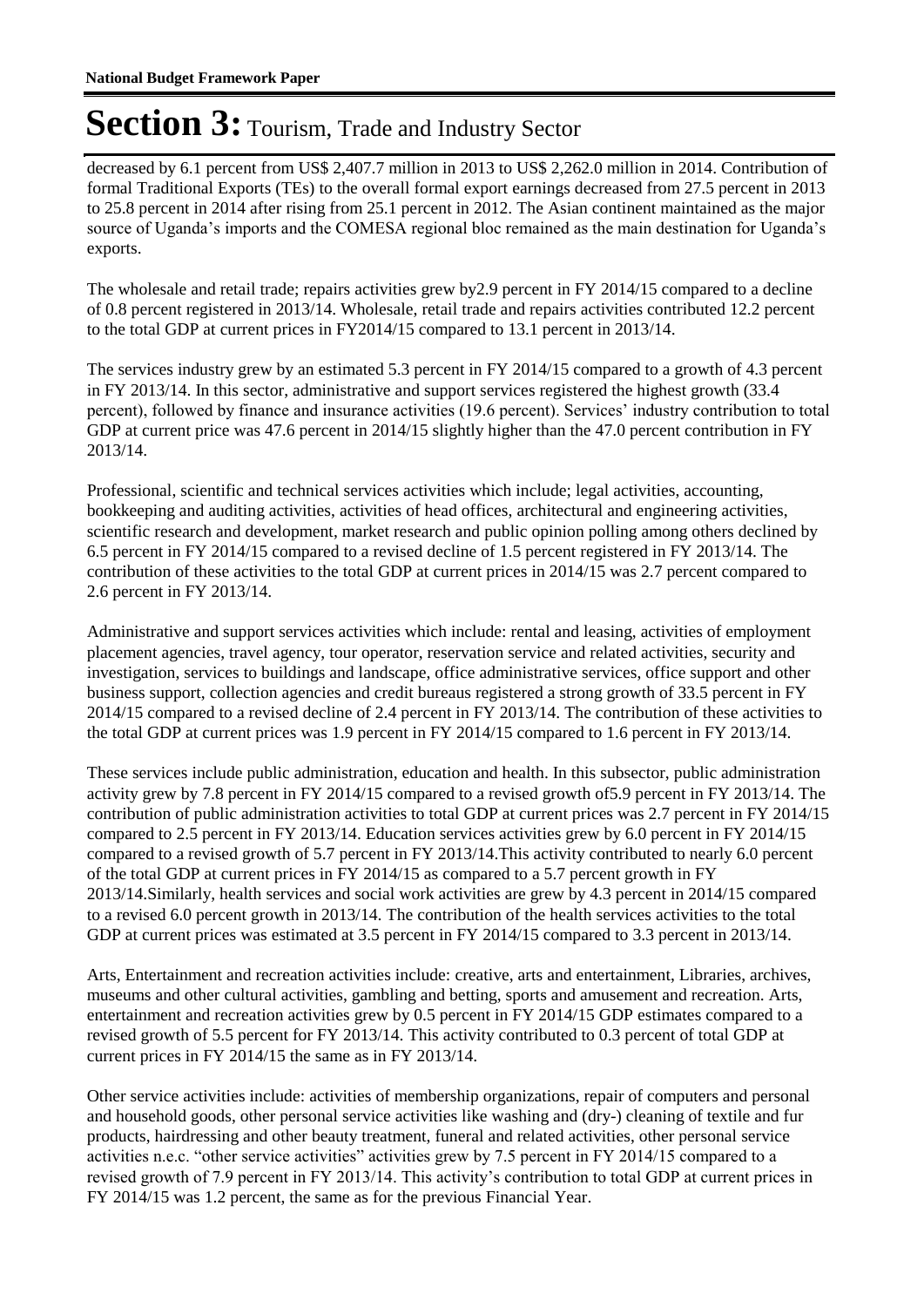#### Cooperatives Performance:

There are about 100 Cooperative Unions and Area Cooperative Enterprises that are involved in value addition and agro processing of coffee, cotton, honey and fruits among others. Notable among them are; the Bugisu Cooperative Union Ltd, Ankole Coffee Producers Cooperative Union Ltd, Wamala Cooperative Union Ltd, Kayunga ACE, Teso Cooperative Union Ltd and Gumutindo ACE. The East Acholi Union has been assisted by the Government through PSFU to acquire machinery for cotton ginning.

As at end of July 2015, there were 16,507 registered cooperative societies in the country and in the Financial Year 2014/2015, the Ministry registered 936 new cooperatives of which 539 are SACCOs and 267 are Agricultural Marketing cooperatives. To improve storage facilities in the country, 26 storage facilities were pre-inspected and approved for WRS public licensing.

#### *S2: Sector Performance and Plans to Improve Sector Outcomes*

*This section describes past performance and plans to improve sector outcomes. For each outcome it sets out outcome indicators, key sector outputs and actions to improve sector performance. It then sets out analysis of the efficiency of sector allocations and major capital investments.*

#### **(i) Outcome 1: A Competitive and Export-oriented Industrial Sector**

#### *Status of Sector Outcomes*

.

The table below sets out the status of sector outcomes in terms of key sector outcome indicators.

| <b>Table S2.1: Sector Outcome Indicators</b>                   |                 |                  |                             |  |  |  |
|----------------------------------------------------------------|-----------------|------------------|-----------------------------|--|--|--|
| Outcome 1: A Competitive and Export-oriented Industrial Sector |                 |                  |                             |  |  |  |
| <b>Outcome and Outcome Indicator</b>                           | <b>Baseline</b> | $2016/17$ Target | <b>Medium Term Forecast</b> |  |  |  |
| Share of Manufacturing to Total GDP (%)                        | 25 (2008)       | 26               | 30(2018)                    |  |  |  |
| Share of Manufactured Exports to Total Exports (%)             | 12 (2009)       |                  | 15(2018)                    |  |  |  |

#### **Table S2.2: Performance Targets FY2016/17 Contributing to the Sector Outcome\***

| <b>Outcome 1: A Competitive and Export-oriented Industrial Sector</b>                    |                                                          |                                                                       |                                                                 |  |  |  |  |
|------------------------------------------------------------------------------------------|----------------------------------------------------------|-----------------------------------------------------------------------|-----------------------------------------------------------------|--|--|--|--|
| Vote, Vote Function<br><b>Key Output</b>                                                 | <b>Approved Budget and</b><br><b>Targets</b>             | 2015/16<br><b>Spending and Targets</b><br><b>Achieved by End Sept</b> | 2016/17<br><b>Proposed Budget and</b><br><b>Planned Targets</b> |  |  |  |  |
| Vote: 015 Ministry of Trade, Industry and Cooperatives                                   |                                                          |                                                                       |                                                                 |  |  |  |  |
| Vote Function:0601 Industrial and Technological Development                              |                                                          |                                                                       |                                                                 |  |  |  |  |
| Output: 060101                                                                           |                                                          | <b>Industrial Policies, Strategies and Monitoring Services</b>        |                                                                 |  |  |  |  |
| Performance Indicators:                                                                  |                                                          |                                                                       |                                                                 |  |  |  |  |
| Stage of UDC Act<br>formulation                                                          |                                                          |                                                                       | <b>Passed by Parliament</b>                                     |  |  |  |  |
| Stage of Sugar Act<br>formulation                                                        |                                                          |                                                                       | <b>Passed by Parliament</b>                                     |  |  |  |  |
| Stage of Iron and Steel<br>policy formulation                                            |                                                          |                                                                       | <b>Passed by Cabinet</b>                                        |  |  |  |  |
| Output Cost (UShs bn):                                                                   | 0.386                                                    | 0.088                                                                 | 0.390                                                           |  |  |  |  |
| Output: 060102                                                                           | <b>Capacity Building for Jua Kali and Private Sector</b> |                                                                       |                                                                 |  |  |  |  |
| Performance Indicators:                                                                  |                                                          |                                                                       |                                                                 |  |  |  |  |
| No. of participants trained in 200<br>value addition, business<br>management & marketing |                                                          | 30                                                                    | 400                                                             |  |  |  |  |
| No. of Ugandan artisans<br>participating in exhibitions                                  | 70                                                       | 18                                                                    | 120                                                             |  |  |  |  |
| Output Cost (UShs bn):                                                                   | 0.238                                                    | 0.035                                                                 | 0.214                                                           |  |  |  |  |
| Output: 060103                                                                           | <b>Industrial Information Services</b>                   |                                                                       |                                                                 |  |  |  |  |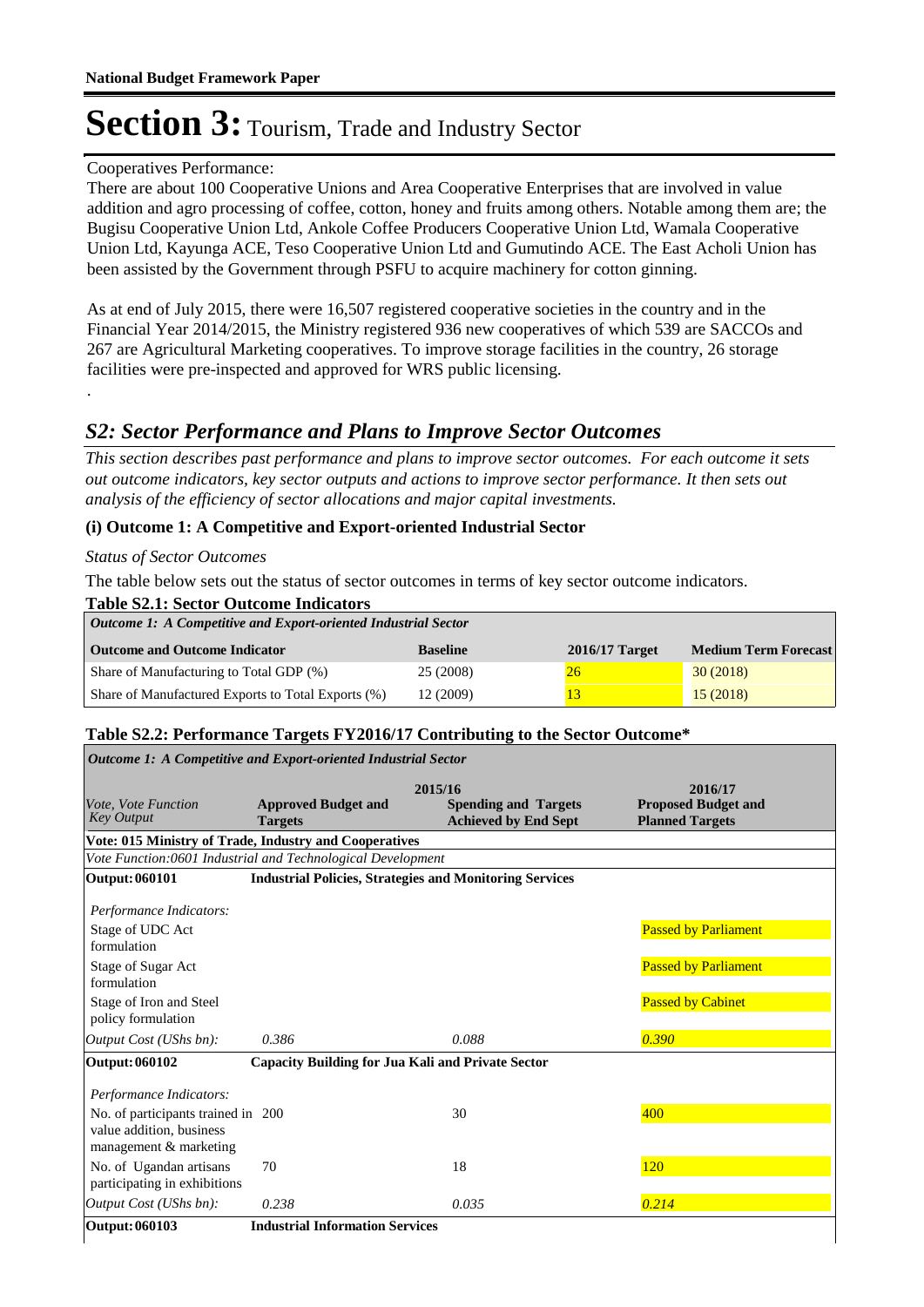| Outcome 1: A Competitive and Export-oriented Industrial Sector                                                       |                                                |                                                                       |                                                                 |
|----------------------------------------------------------------------------------------------------------------------|------------------------------------------------|-----------------------------------------------------------------------|-----------------------------------------------------------------|
| Vote, Vote Function<br><b>Key Output</b>                                                                             | <b>Approved Budget and</b><br><b>Targets</b>   | 2015/16<br><b>Spending and Targets</b><br><b>Achieved by End Sept</b> | 2016/17<br><b>Proposed Budget and</b><br><b>Planned Targets</b> |
| Performance Indicators:<br>Number of enterprises for<br>whom data is captured in the<br>National Industrial Database | 70                                             | $\overline{4}$                                                        |                                                                 |
| Number of enterprises for<br>whom data is captured in the<br>National Industrial Database                            |                                                |                                                                       | 80                                                              |
| Output Cost (UShs bn):                                                                                               | 0.064                                          | 0.010                                                                 | 0.065                                                           |
| <b>Output: 060104</b>                                                                                                |                                                | <b>Promotion of Value Addition and Cluster Development</b>            |                                                                 |
| Performance Indicators:<br>No. of enterprises supported 16<br>with value addition<br>equipment                       |                                                | 8                                                                     | 10                                                              |
| Output Cost (UShs bn):                                                                                               | 0.547                                          | 0.114                                                                 | 0.514                                                           |
| <b>Output: 060151</b>                                                                                                |                                                | <b>Management Training and Advisory Services (MTAC)</b>               |                                                                 |
| Performance Indicators:<br>No. of participants trained<br>in enterprenuership skills                                 | 1,500                                          | 90                                                                    |                                                                 |
| No. of students offering<br>diploma & certificate<br>programmes in business and<br><b>ICT</b>                        | 2,023                                          | 2052                                                                  |                                                                 |
| No. of participants trained in<br>enterprenuership skills                                                            |                                                |                                                                       | 1,500                                                           |
| No. of students offering<br>diploma & certificate<br>programmes in business and<br><b>ICT</b>                        |                                                |                                                                       | 2,023                                                           |
| Output Cost (UShs bn):                                                                                               | 0.058                                          | 0.000                                                                 | 0.058                                                           |
| Vote: 110 Uganda Industrial Research Institute                                                                       |                                                |                                                                       |                                                                 |
| Vote Function:0651 Industrial Research                                                                               | $\mathbf{A}$<br>$\ddot{\phantom{0}}$           |                                                                       |                                                                 |
| <b>Output: 065101</b>                                                                                                | <b>Administation and Support Services</b>      |                                                                       |                                                                 |
| Output Cost (UShs bn):                                                                                               | 6.018                                          | 1.328                                                                 | 6.018                                                           |
| <b>Output: 065102</b>                                                                                                | <b>Research and Development</b>                |                                                                       |                                                                 |
| Performance Indicators:                                                                                              |                                                |                                                                       |                                                                 |
| No. of value added products<br>developed for<br>industralisation to reduce<br>post harvest losses.                   | 40                                             | 15                                                                    |                                                                 |
| No. of value added products<br>developed for<br>industralisation to reduce<br>post harvest losses                    |                                                |                                                                       | 45                                                              |
| No. of research projects<br>initiated                                                                                | 60                                             | 24                                                                    | 15                                                              |
| No. of product analyses<br>undertaken for quality checks                                                             | 55                                             | 94                                                                    | 3032                                                            |
| Output Cost (UShs bn):                                                                                               | 1.863                                          | 0.300                                                                 | 1.800                                                           |
| <b>Output: 065103</b>                                                                                                | <b>Industrial and technological Incubation</b> |                                                                       |                                                                 |

*Performance Indicators:*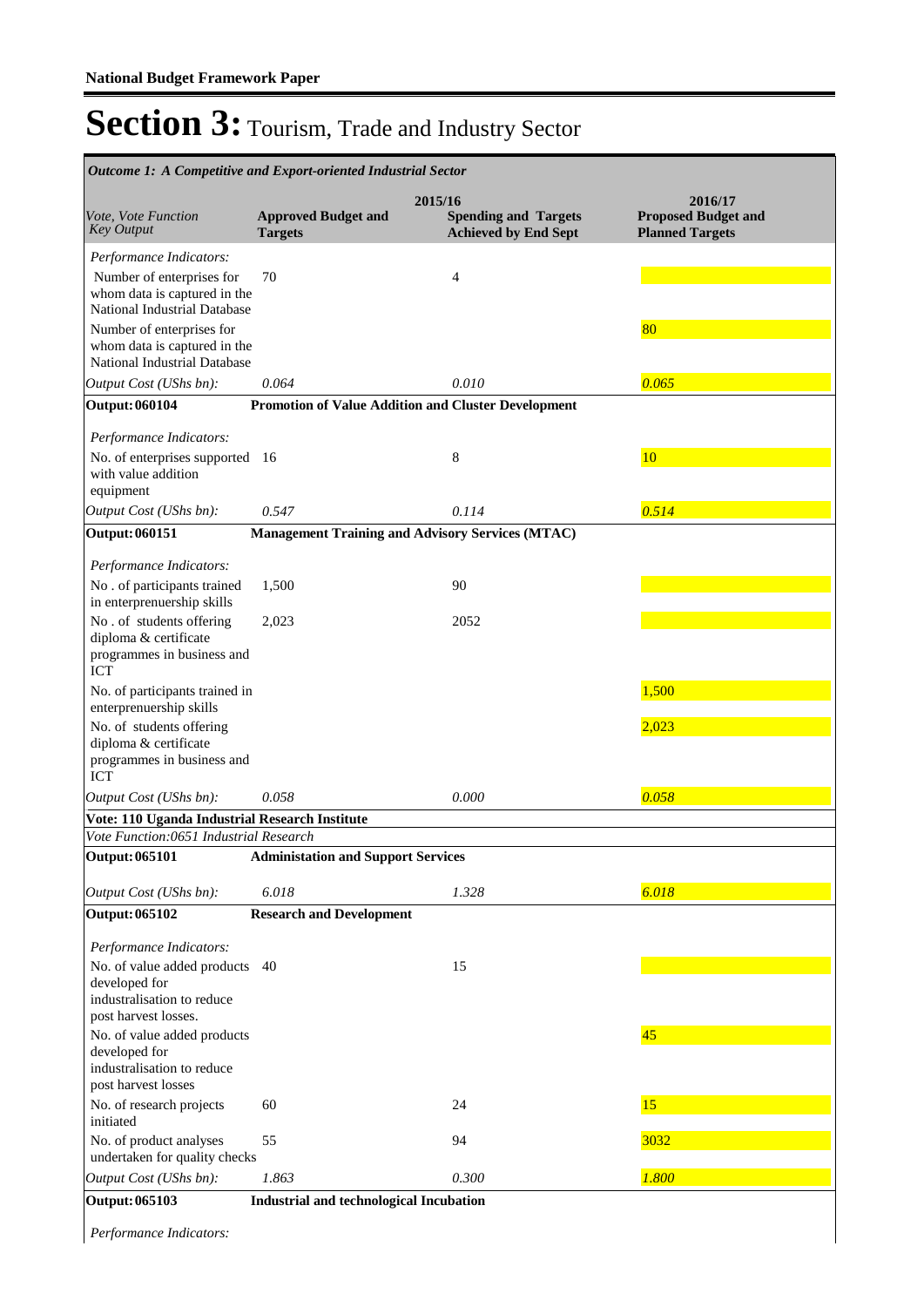| Outcome 1: A Competitive and Export-oriented Industrial Sector                       |                                                            |                                                                       |                                                                 |  |  |
|--------------------------------------------------------------------------------------|------------------------------------------------------------|-----------------------------------------------------------------------|-----------------------------------------------------------------|--|--|
| Vote, Vote Function<br><b>Key Output</b>                                             | <b>Approved Budget and</b><br><b>Targets</b>               | 2015/16<br><b>Spending and Targets</b><br><b>Achieved by End Sept</b> | 2016/17<br><b>Proposed Budget and</b><br><b>Planned Targets</b> |  |  |
| No. of technologies<br>deployed with incubatees                                      | 25                                                         | 9                                                                     | 25                                                              |  |  |
| No. of SME's incubates<br>taken on                                                   | 50                                                         | 22                                                                    | 15                                                              |  |  |
| Output Cost (UShs bn):                                                               | 1.702                                                      | 0.405                                                                 | 1.600                                                           |  |  |
| <b>Output: 065104</b>                                                                | <b>Model Value Addition Centre Establishment</b>           |                                                                       |                                                                 |  |  |
| Performance Indicators:                                                              |                                                            |                                                                       |                                                                 |  |  |
| No. of products up-scaled<br>and commercialized by the<br>centres                    | 35                                                         | 9                                                                     | 35                                                              |  |  |
| No. of model value addition<br>centres at 75% completition                           | $\overline{1}$                                             | $\overline{4}$                                                        |                                                                 |  |  |
| No. of local raw materials<br>developed and populated in<br>the scientific databases | 45                                                         | 12                                                                    | 55                                                              |  |  |
| Output Cost (UShs bn):                                                               | 0.619                                                      | 0.156                                                                 | 1.110                                                           |  |  |
| Output: 065105                                                                       | <b>Facility Repair and Maintenance</b>                     |                                                                       |                                                                 |  |  |
| Output Cost (UShs bn):                                                               | 0.600                                                      | 0.150                                                                 | 0.500                                                           |  |  |
| Output: 065106                                                                       | <b>Industrial Skills Development and Capacity Building</b> |                                                                       |                                                                 |  |  |
| Performance Indicators:                                                              |                                                            |                                                                       |                                                                 |  |  |
| No. of apprenticeships taken 80<br>on                                                |                                                            | 22                                                                    | 80                                                              |  |  |
| No. of SMEs trained in<br>industrial development and<br>value addition processing    | 1,000                                                      | 610                                                                   | 1200                                                            |  |  |
| Output Cost (UShs bn):                                                               | 0.150                                                      | 0.060                                                                 | 0.120                                                           |  |  |

*\* Excludes taxes and arrears*

### **Table S2.3: Actions and Medium Term Strategy to Improve Sector Outcome**

| Sector Outcome 1: A Competitive and Export-oriented Industrial Sector                                                                                                                             |                                                                                                                                                                                                                                                                                                                                            |                                                                                                                                                                                                                              |                                                                                                                      |  |  |  |  |
|---------------------------------------------------------------------------------------------------------------------------------------------------------------------------------------------------|--------------------------------------------------------------------------------------------------------------------------------------------------------------------------------------------------------------------------------------------------------------------------------------------------------------------------------------------|------------------------------------------------------------------------------------------------------------------------------------------------------------------------------------------------------------------------------|----------------------------------------------------------------------------------------------------------------------|--|--|--|--|
| 2015/16 Planned Actions:                                                                                                                                                                          | 2015/16 Actions by Sept:                                                                                                                                                                                                                                                                                                                   | 2016/17 Planned Actions:                                                                                                                                                                                                     | <b>MT Strategy:</b>                                                                                                  |  |  |  |  |
| Vote: 015 Ministry of Trade, Industry and Cooperatives                                                                                                                                            |                                                                                                                                                                                                                                                                                                                                            |                                                                                                                                                                                                                              |                                                                                                                      |  |  |  |  |
|                                                                                                                                                                                                   | Vote Function: 0601 Industrial and Technological Development                                                                                                                                                                                                                                                                               |                                                                                                                                                                                                                              |                                                                                                                      |  |  |  |  |
| Operationalise an MSMEs<br>Directorate in the Ministry to<br>handle and coordinate all the<br>MSMEs issues, promote<br>value addition and<br>technology transfer,<br>promotion of quality and use | The Ministry established a<br>Directorate of Micro, Small<br>and Medium Enterprises.<br>Funding for the Directorate is<br>already provided within the<br>Vote Ceiling.<br>The Ministry is facilitating<br>model MSMEs with value<br>addition equipment to support<br>their operations through the<br>One Village One Product<br>Programme; | <b>Operationalise an MSMEs</b><br>Directorate in the Ministry to<br>handle and coordinate all the<br><b>MSMEs</b> issues, promote value<br>addition and technology<br>transfer, promotion of quality<br>and use of standards | Support the development of<br>Industrial support<br>infrastructure:                                                  |  |  |  |  |
| Continue to build capacities<br>of both the Private and Public<br>Sectors; Facilitate the Private<br>Sector to participate in                                                                     | The Ministry has continued to<br>build capacities of both the<br>Private and Public Sectors<br>through various trainings in                                                                                                                                                                                                                | Continue to build capacities of<br>both the Private and Public<br><b>Sectors</b> ; Facilitate the Private<br>Sector to participate in                                                                                        | Capacity development for staff<br>& private entrepreneurs<br>Facilitate Jua-kali exhibitions;<br>Support skills devt |  |  |  |  |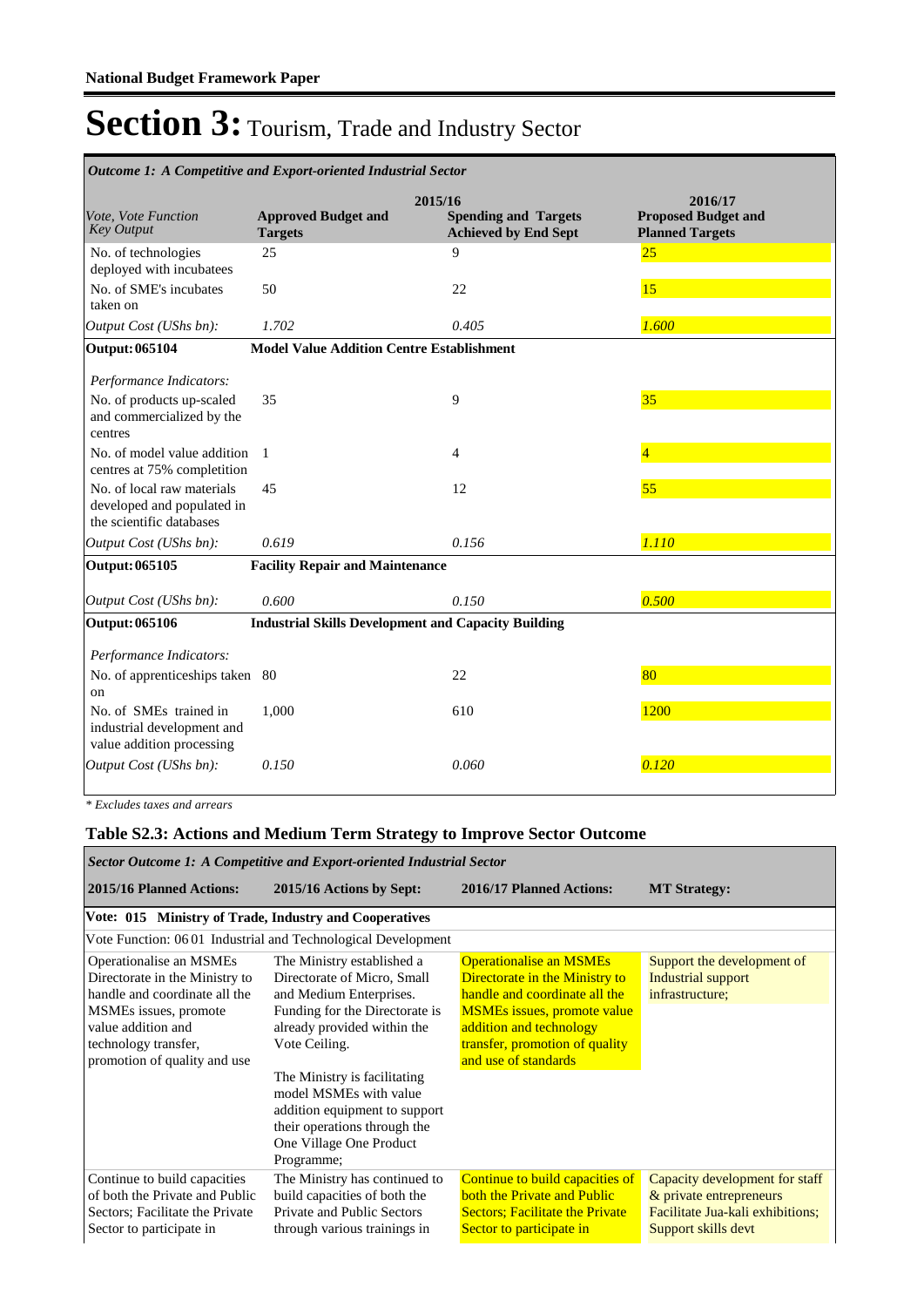| Sector Outcome 1: A Competitive and Export-oriented Industrial Sector                                                                                                                                       |                                                                                                                                                                                                                                                                                                                                                                                                                 |                                                                                                                                                                                                         |                                                                                                                                                                                                                           |  |  |  |
|-------------------------------------------------------------------------------------------------------------------------------------------------------------------------------------------------------------|-----------------------------------------------------------------------------------------------------------------------------------------------------------------------------------------------------------------------------------------------------------------------------------------------------------------------------------------------------------------------------------------------------------------|---------------------------------------------------------------------------------------------------------------------------------------------------------------------------------------------------------|---------------------------------------------------------------------------------------------------------------------------------------------------------------------------------------------------------------------------|--|--|--|
| 2015/16 Planned Actions:                                                                                                                                                                                    | 2015/16 Actions by Sept:                                                                                                                                                                                                                                                                                                                                                                                        | 2016/17 Planned Actions:                                                                                                                                                                                | <b>MT Strategy:</b>                                                                                                                                                                                                       |  |  |  |
| international trade shows and<br>exhibitions:                                                                                                                                                               | the I&T Department, OVOP<br>programme, and the Soroti<br>Fruit Factory Project;<br>The Ministry is currently<br>organising for the Jua-Kali<br><b>Exhibition in which MSMEs</b><br>and other local artisans are<br>expected to participate;                                                                                                                                                                     | <b>International Trade shows and</b><br><b>Exhibitions; Organise and host</b><br>the Annual EAC Jua-<br>kali/Nguvu Kazi Exhibition in<br>Kampala Uganda                                                 | institutions; Collaborative<br>capacity building thru training<br>of staff and linkages to<br>academia;<br><b>Advocacy for Vocational</b><br><b>Institutions establishment</b>                                            |  |  |  |
| Operationalise the Tourism,<br>Trade and Industry Sector<br>Working Group;<br>Fully operationalise the<br><b>Industrial Consultative</b><br>Committee to boost<br>coordination in the industrial<br>sector; | Tourism, Trade and Industry<br>Sector Working Group is<br>functional but not fully<br>operational as a result of<br>financial constraints for its<br>activities;<br>The Industrial Consultative<br>Committee is not yet fully<br>operationalised to boost<br>coordination in the Industrial<br>Sector;<br>The Ministry is finalising<br>plans to install a new Board<br>for UIRI and a new Council<br>for MTAC; | Fully operationalise the<br><b>Industrial Consultative</b><br><b>Committee to boost</b><br>coordination in the industrial<br>sector; Continue Industrial<br><b>Sub-Sector Working Group</b><br>meetings | A fully operational Tourism,<br><b>Trade and Industry Sector</b><br><b>Working Group;</b><br>Harmonize policies that<br>support industrial<br>development;<br>Enhance the capacity to<br>develop bankable projects;       |  |  |  |
| Vote: 110 Uganda Industrial Research Institute                                                                                                                                                              |                                                                                                                                                                                                                                                                                                                                                                                                                 |                                                                                                                                                                                                         |                                                                                                                                                                                                                           |  |  |  |
| Vote Function: 0651 Industrial Research                                                                                                                                                                     |                                                                                                                                                                                                                                                                                                                                                                                                                 |                                                                                                                                                                                                         |                                                                                                                                                                                                                           |  |  |  |
|                                                                                                                                                                                                             | Establishment of a regional<br>hub for STI (Science<br>Technology and Innovations)<br>in support of industrialization<br>requiring 2.5bn                                                                                                                                                                                                                                                                        | Continued training and skills<br>development for staff who will<br>play the role of trainer of<br>trainers to                                                                                           | Development of human<br>resource capacity to undertake<br>applied research; Establish<br>project pilot center in two<br>municipalities; Development<br>of industrial projects and<br>technologies for<br>commercializatio |  |  |  |
|                                                                                                                                                                                                             | Refurbishment of the<br>Chemistry Laboratory into a<br>Model ISO 17025 accredited<br>laboratory will fast track<br>quality and standard<br>embedded product<br>development and products can<br>compete on regional and                                                                                                                                                                                          |                                                                                                                                                                                                         | Set up a technology depository<br>at UIRI; Establish regional<br>business incubation centers in<br>industrial parks; Install a<br>foundry and mineral<br>beneficiation testing lab at<br>UIRI.                            |  |  |  |
|                                                                                                                                                                                                             | international<br>markets.<br>The<br>accreditation process for the<br>Microbiology laboratory is<br>also underway                                                                                                                                                                                                                                                                                                |                                                                                                                                                                                                         |                                                                                                                                                                                                                           |  |  |  |

#### **(ii) Outcome 2: Improved Heritage Conservation and Increased Tourism Earnings**

#### *Status of Sector Outcomes*

The table below sets out the status of sector outcomes in terms of key sector outcome indicators.

#### **Table S2.1: Sector Outcome Indicators**

| Outcome 2: Improved Heritage Conservation and Increased Tourism Earnings |                 |                  |                             |  |  |  |
|--------------------------------------------------------------------------|-----------------|------------------|-----------------------------|--|--|--|
| <b>Outcome and Outcome Indicator</b>                                     | <b>Baseline</b> | $2016/17$ Target | <b>Medium Term Forecast</b> |  |  |  |
| Number of Foreign tourists entering National parks                       | 74.523 (2010)   | 88110            | 101820 (2018)               |  |  |  |
| Number of domestic tourists entering national parks                      | 115,588 (2010)  | 128510           | 145756 (2018)               |  |  |  |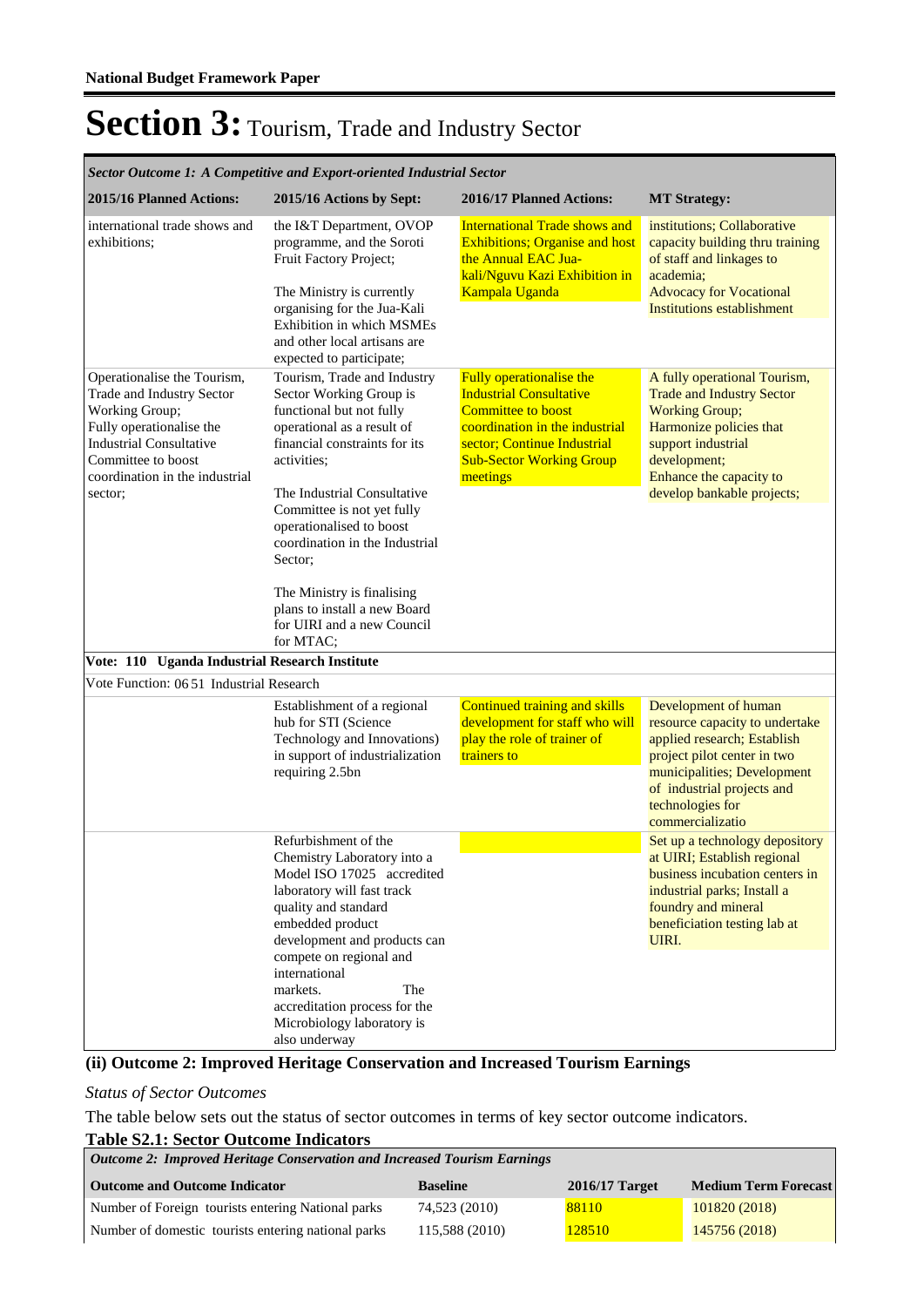| Outcome 2: Improved Heritage Conservation and Increased Tourism Earnings |                 |                  |                             |  |  |  |
|--------------------------------------------------------------------------|-----------------|------------------|-----------------------------|--|--|--|
| <b>Outcome and Outcome Indicator</b>                                     | <b>Baseline</b> | $2016/17$ Target | <b>Medium Term Forecast</b> |  |  |  |
| Number of foreign tourist arrivals                                       | 945,899 (2010)  | 1369698          | 1582822 (2018)              |  |  |  |
| Foreign Exchange earnings from Tourism (US\$m)                           | 590 (2008)      | 1071             | 1180 (2018)                 |  |  |  |

٦

#### **Table S2.2: Performance Targets FY2016/17 Contributing to the Sector Outcome\***

|                                                                                                    | <b>Outcome 2: Improved Heritage Conservation and Increased Tourism Earnings</b>                                          |                                                                       |                                                                 |
|----------------------------------------------------------------------------------------------------|--------------------------------------------------------------------------------------------------------------------------|-----------------------------------------------------------------------|-----------------------------------------------------------------|
| Vote, Vote Function<br><b>Key Output</b>                                                           | <b>Approved Budget and</b><br><b>Targets</b>                                                                             | 2015/16<br><b>Spending and Targets</b><br><b>Achieved by End Sept</b> | 2016/17<br><b>Proposed Budget and</b><br><b>Planned Targets</b> |
|                                                                                                    | Vote: 022 Ministry of Tourism, Wildlife and Antiquities<br>Vote Function:0603 Tourism, Wildlife conservation and Museums |                                                                       |                                                                 |
| <b>Output: 060301</b>                                                                              | Policies, strategies and monitoring services                                                                             |                                                                       |                                                                 |
|                                                                                                    |                                                                                                                          |                                                                       |                                                                 |
| Performance Indicators:                                                                            |                                                                                                                          |                                                                       |                                                                 |
| Status of revision of the<br>Uganda Wildlife Act                                                   |                                                                                                                          |                                                                       | <b>Disseminated</b>                                             |
| Number of strategies<br>developed to address wildlife<br>related issues                            | 3                                                                                                                        | 1                                                                     | $\overline{2}$                                                  |
| Number of national parks<br>inspected and monitored on<br>implementation of UWA<br>activities      | 7                                                                                                                        | 4                                                                     | 7                                                               |
| Status of revision of the<br><b>Historical Monuments Act</b>                                       |                                                                                                                          |                                                                       | <b>Submitted to Cabinet;</b>                                    |
| Output Cost (UShs bn):                                                                             | 0.921                                                                                                                    | 0.221                                                                 | 1.384                                                           |
| Output: 060303                                                                                     | <b>Support to Tourism and Wildlife Associations</b>                                                                      |                                                                       |                                                                 |
| Performance Indicators:                                                                            |                                                                                                                          |                                                                       |                                                                 |
| No. of Wildlife use rights<br>holders outside protected<br>areas inspected                         | 12                                                                                                                       | $\boldsymbol{0}$                                                      | 12                                                              |
| No. of Wildlife Clubs of<br>Uganda (WCU) revived in<br>schools                                     | 15                                                                                                                       | $\boldsymbol{0}$                                                      | 8                                                               |
| Output Cost (UShs bn):                                                                             | 0.360                                                                                                                    | 0.090                                                                 | 0.042                                                           |
| <b>Output: 060304</b>                                                                              | <b>Museums Services</b>                                                                                                  |                                                                       |                                                                 |
| Performance Indicators:                                                                            |                                                                                                                          |                                                                       |                                                                 |
| No. of artifacts collecetd                                                                         | 200                                                                                                                      | 0                                                                     |                                                                 |
| No. of kits designed and<br>loaned to schools for their<br>educational purposes                    | 10                                                                                                                       | $\boldsymbol{0}$                                                      | $\Omega$                                                        |
| No. of artifacts collected                                                                         |                                                                                                                          |                                                                       | 50                                                              |
| Nomination dossier for Bigo Yes<br>Bya Mugyenyi, Ntusi,<br><b>Bwogero</b> and Mubende<br>developed |                                                                                                                          | N <sub>o</sub>                                                        | N <sub>o</sub>                                                  |
| Output Cost (UShs bn):                                                                             | 0.220                                                                                                                    | 0.043                                                                 | 0.382                                                           |
| Output: 060305                                                                                     | <b>Capacity Building, Research and Coordination</b>                                                                      |                                                                       |                                                                 |
| Performance Indicators:                                                                            |                                                                                                                          |                                                                       |                                                                 |
| No. of tourism research<br>studies undertaken                                                      | $\overline{4}$                                                                                                           | $\mathbf{1}$                                                          |                                                                 |
| Output Cost (UShs bn):                                                                             | 0.087                                                                                                                    | 0.022                                                                 | 0.537                                                           |
| <b>Output: 060306</b>                                                                              | <b>Tourism Investment, Promotion and Marketing</b>                                                                       |                                                                       |                                                                 |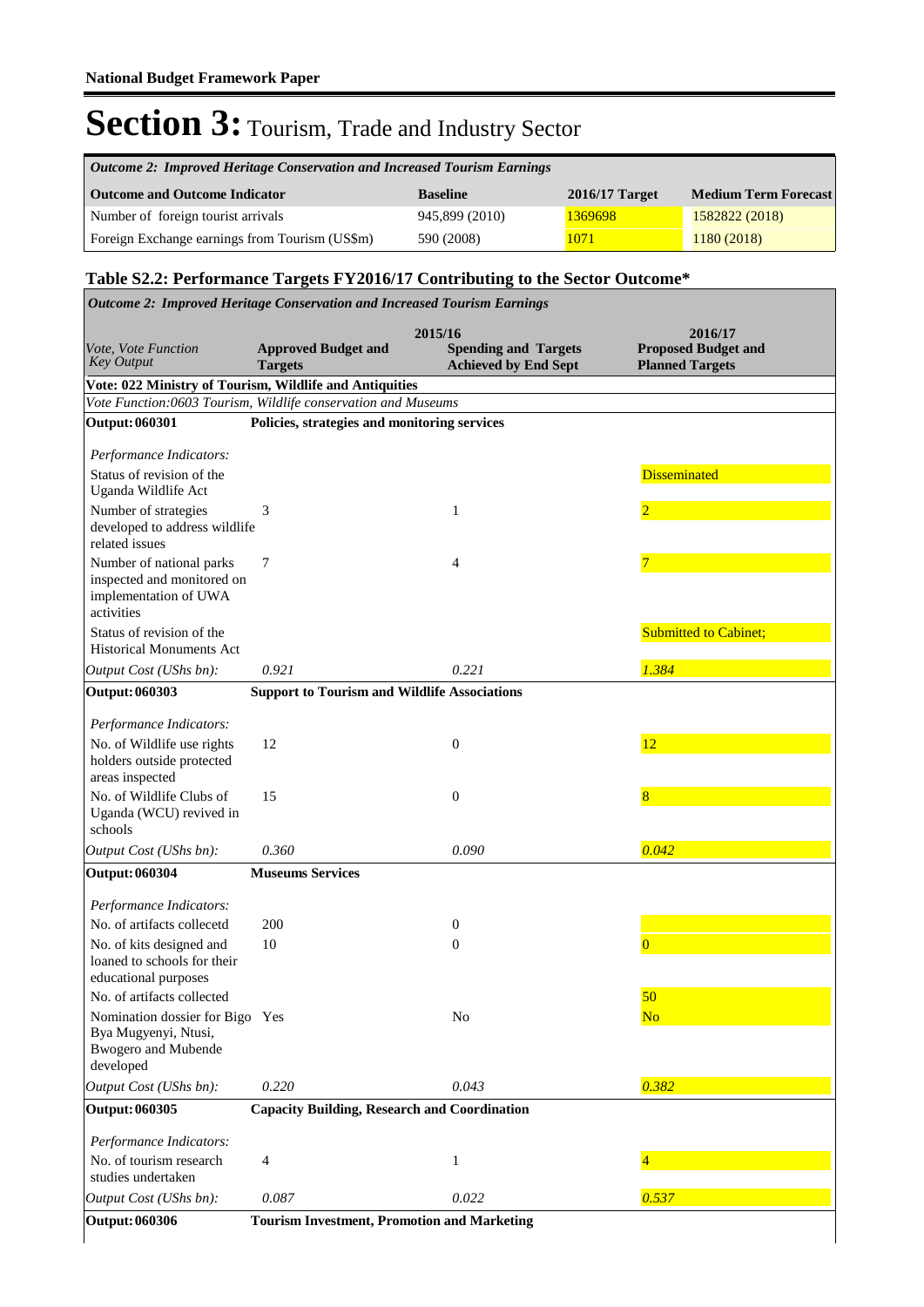| <b>Outcome 2: Improved Heritage Conservation and Increased Tourism Earnings</b>                |                                                      |                                                                             |                                                                 |
|------------------------------------------------------------------------------------------------|------------------------------------------------------|-----------------------------------------------------------------------------|-----------------------------------------------------------------|
| Vote, Vote Function<br><b>Key Output</b>                                                       | <b>Approved Budget and</b><br><b>Targets</b>         | 2015/16<br><b>Spending and Targets</b><br><b>Achieved by End Sept</b>       | 2016/17<br><b>Proposed Budget and</b><br><b>Planned Targets</b> |
| Performance Indicators:<br>Number of Tourism cluster<br>supported to exhibit their<br>products | 8                                                    | 3                                                                           | 9                                                               |
| Number of international<br>Tourism fairs attended                                              | 4                                                    | 1                                                                           | 5                                                               |
| No. of Tourism regional and 9<br>international meetings<br>attended                            |                                                      | 3                                                                           | 10                                                              |
| Output Cost (UShs bn):                                                                         | 0.544                                                | 0.136                                                                       | 0.579                                                           |
| <b>Output: 060351</b>                                                                          |                                                      | Management of National Parks and Game Reserves(UWA)                         |                                                                 |
| Performance Indicators:                                                                        |                                                      |                                                                             |                                                                 |
| Amount of revenue shared<br>with the communities<br>neighbouring protected areas<br>(Shs. Bn)  |                                                      |                                                                             | 3                                                               |
| Output Cost (UShs bn):                                                                         | 60.856                                               | 0.000                                                                       | 49.945                                                          |
| <b>Output: 060352</b>                                                                          |                                                      | <b>Wildlife Conservation and Education Services (UWEC)</b>                  |                                                                 |
| Performance Indicators:<br>No. of visitors entering<br><b>UWEC</b>                             | 280,000                                              | 133366                                                                      | 300000                                                          |
| Output Cost (UShs bn):                                                                         | 10.497                                               | 4.537                                                                       | 3.200                                                           |
| Output: 060353                                                                                 | <b>Support to Uganda Wildlife Training Institute</b> |                                                                             |                                                                 |
|                                                                                                |                                                      |                                                                             |                                                                 |
| Performance Indicators:<br>No. of students enrolling at<br><b>UWTI</b>                         | 150                                                  | 136                                                                         | 150                                                             |
| Output Cost (UShs bn):                                                                         | 1.445                                                | 0.159                                                                       | 1.592                                                           |
| <b>Output: 060354</b>                                                                          | <b>Tourism and Hotel Training (HTTI)</b>             |                                                                             |                                                                 |
|                                                                                                |                                                      |                                                                             |                                                                 |
| Performance Indicators:<br>Number of students enrolling 270<br>at HTTI                         |                                                      | 135                                                                         | 200                                                             |
| Output Cost (UShs bn):                                                                         | 2.902                                                | 0.502                                                                       | 2.440                                                           |
| <b>Output: 060382</b>                                                                          | <b>Tourism Infrastructure and Construction</b>       |                                                                             |                                                                 |
|                                                                                                |                                                      |                                                                             |                                                                 |
| Performance Indicators:                                                                        |                                                      |                                                                             |                                                                 |
| Feasibility study for the<br>tourism infrastructure on MT<br>Rwenzori done                     | Yes                                                  | No                                                                          |                                                                 |
| Feasibility study for the<br>source of the Nile                                                | Yes                                                  | N <sub>o</sub>                                                              | Yes                                                             |
| Development project done                                                                       |                                                      |                                                                             |                                                                 |
| Status of soroti Museum<br>construction                                                        |                                                      |                                                                             | Launched                                                        |
| Output Cost (UShs bn):                                                                         | 1.981                                                | 0.553                                                                       | 2.679                                                           |
| Vote: 117 Uganda Tourism Board                                                                 |                                                      |                                                                             |                                                                 |
| Vote Function:0653 Tourism Services<br>Output: 065303                                          |                                                      | Quality Assurance (Inspection, Registration, Licenses, Class. & Monitoring) |                                                                 |
|                                                                                                |                                                      |                                                                             |                                                                 |
| Performance Indicators:                                                                        |                                                      |                                                                             |                                                                 |
| No. of tourism facilities                                                                      | 20000                                                |                                                                             | 20000                                                           |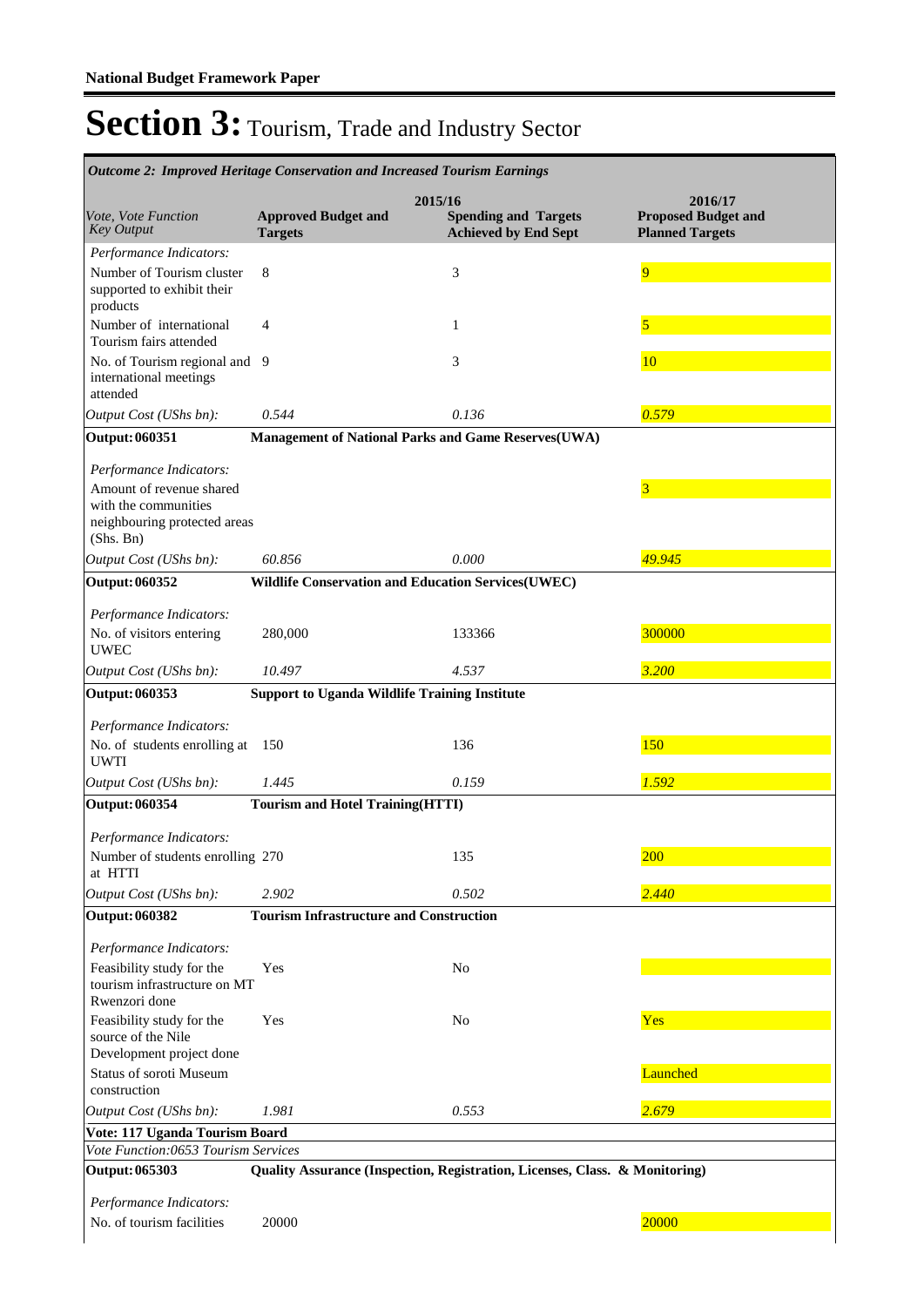| <i><b>Outcome 2: Improved Heritage Conservation and Increased Tourism Earnings</b></i>             |                                              |                                                                       |                                                                 |  |  |
|----------------------------------------------------------------------------------------------------|----------------------------------------------|-----------------------------------------------------------------------|-----------------------------------------------------------------|--|--|
| <i>Vote, Vote Function</i><br><b>Key Output</b>                                                    | <b>Approved Budget and</b><br><b>Targets</b> | 2015/16<br><b>Spending and Targets</b><br><b>Achieved by End Sept</b> | 2016/17<br><b>Proposed Budget and</b><br><b>Planned Targets</b> |  |  |
| owners sensitized in<br>standards                                                                  |                                              |                                                                       |                                                                 |  |  |
| No. of tourism facilities<br>inspected and registered                                              | 20000                                        |                                                                       | 20000                                                           |  |  |
| No. of Local Government<br>staff in the major Tourism<br>Districts trained in Quality<br>Assurance | 100                                          |                                                                       | <b>150</b>                                                      |  |  |
| Output $Cost (UShs bn):$                                                                           | 0.755                                        | 0.055                                                                 | 0.865                                                           |  |  |

*\* Excludes taxes and arrears*

#### **Table S2.3: Actions and Medium Term Strategy to Improve Sector Outcome**

| Sector Outcome 2: Improved Heritage Conservation and Increased Tourism Earnings                                                                                                                                                                   |                                                                                                                                                                                                                                              |                                                                                                                                                                                                                                                                            |                                                                                                                                                                                                                                                                                                                |  |  |  |  |  |
|---------------------------------------------------------------------------------------------------------------------------------------------------------------------------------------------------------------------------------------------------|----------------------------------------------------------------------------------------------------------------------------------------------------------------------------------------------------------------------------------------------|----------------------------------------------------------------------------------------------------------------------------------------------------------------------------------------------------------------------------------------------------------------------------|----------------------------------------------------------------------------------------------------------------------------------------------------------------------------------------------------------------------------------------------------------------------------------------------------------------|--|--|--|--|--|
| 2015/16 Planned Actions:                                                                                                                                                                                                                          | 2015/16 Actions by Sept:                                                                                                                                                                                                                     | 2016/17 Planned Actions:                                                                                                                                                                                                                                                   | <b>MT Strategy:</b>                                                                                                                                                                                                                                                                                            |  |  |  |  |  |
| Vote: 022 Ministry of Tourism, Wildlife and Antiquities                                                                                                                                                                                           |                                                                                                                                                                                                                                              |                                                                                                                                                                                                                                                                            |                                                                                                                                                                                                                                                                                                                |  |  |  |  |  |
|                                                                                                                                                                                                                                                   | Vote Function: 06 03 Tourism, Wildlife conservation and Museums                                                                                                                                                                              |                                                                                                                                                                                                                                                                            |                                                                                                                                                                                                                                                                                                                |  |  |  |  |  |
| Develop Tourism<br>infrastructure on Mt<br>Rwenzori, Source of the Nile,<br>Work on Tourism<br>information centres.                                                                                                                               | Source of the Nile: Key<br>stakeholders consulted:<br>Historical and cultural<br>resources documented: ToR<br>for the pre-feasibility studies<br>drafted; Visitor satisfaction<br>survey conducted;                                          | Develop the infrastructure on<br>the Rwenzoris: install 10<br>boardwalks; Construct 5<br>resting points; construct 2<br>bridges;<br>Prepare feasibility studies for<br>the Source of the Nile; Prepare<br>Designs and BOQs for Arua                                        | Diversify tourism products<br>beyond nature ones. Add<br>value to the existing tourism<br>products.                                                                                                                                                                                                            |  |  |  |  |  |
|                                                                                                                                                                                                                                                   | Mt. Rwenzori Tourism<br><b>Infrastructure Development</b><br>Project: Assessment of the<br>existing Mt. Rwenzori<br>infrastructure (trails, bridges,<br>resting points, accommodation<br>facilities and information<br>centers) carried out; | Museum centre; fence Mugaba<br>Palace;                                                                                                                                                                                                                                     |                                                                                                                                                                                                                                                                                                                |  |  |  |  |  |
| Revive 150 Wildlife Clubs of<br>Uganda (WCU) in Schools;<br>Loan 10 kits designed to<br>schools for their educational<br>purposes; Collet 300<br>artifacts; Develop the<br>nomination dossier for Bigo<br>Bya Mugyenyi, Ntusi,<br><b>B</b> wogero | None                                                                                                                                                                                                                                         | <b>Revive 8 Wildlife Clubs of</b><br>Uganda (WCU) in<br>Schools; Upgrade Barlonyo<br>Memorial site: Repair graves,<br>monument and resource<br>centre: Excavate 31km trench<br>in Murchison falls NP;<br>Manage and control wildlife<br>diseases.                          | Raise awareness on the<br>importance of wildlife<br>conservation as a vehicle to<br>poverty eradication.                                                                                                                                                                                                       |  |  |  |  |  |
| Training of staff following<br>the training needs assessment<br>by CEDP                                                                                                                                                                           | None                                                                                                                                                                                                                                         | 200 Students enrolled at<br>HTT;90 Tour guides and<br>Hotel service personel trained;<br>200 hotel owners sensitised on<br>Hotel standards by UTB and<br>100 accomodation facilities<br>graded and<br>classified; curruculum<br>reviewed for HTTI and<br>approved by NCHE; | <b>Build capacity in all Districts</b><br>in Tourism Product<br><b>Development</b> , Quality<br><b>Inspection and Promotion;</b><br>Support training of trainers<br>programmes; also provide at<br>least 100 scholarships to<br>students yearly to acquire<br>specialized skills in tourism<br>and hospitality |  |  |  |  |  |
| Vote Function: 06 49 Policy, Planning and Support Services                                                                                                                                                                                        |                                                                                                                                                                                                                                              |                                                                                                                                                                                                                                                                            |                                                                                                                                                                                                                                                                                                                |  |  |  |  |  |
| Complete the construction of<br>Soroti museums                                                                                                                                                                                                    | Windows, doors, glasses fixed<br>at Soroti museum;                                                                                                                                                                                           | Soroti museum fenced; Soroti<br>museum compound<br>landscaped; Exhibition                                                                                                                                                                                                  | Lobby relevant institutions to<br>improve strategic<br>infrastructure such as Uganda                                                                                                                                                                                                                           |  |  |  |  |  |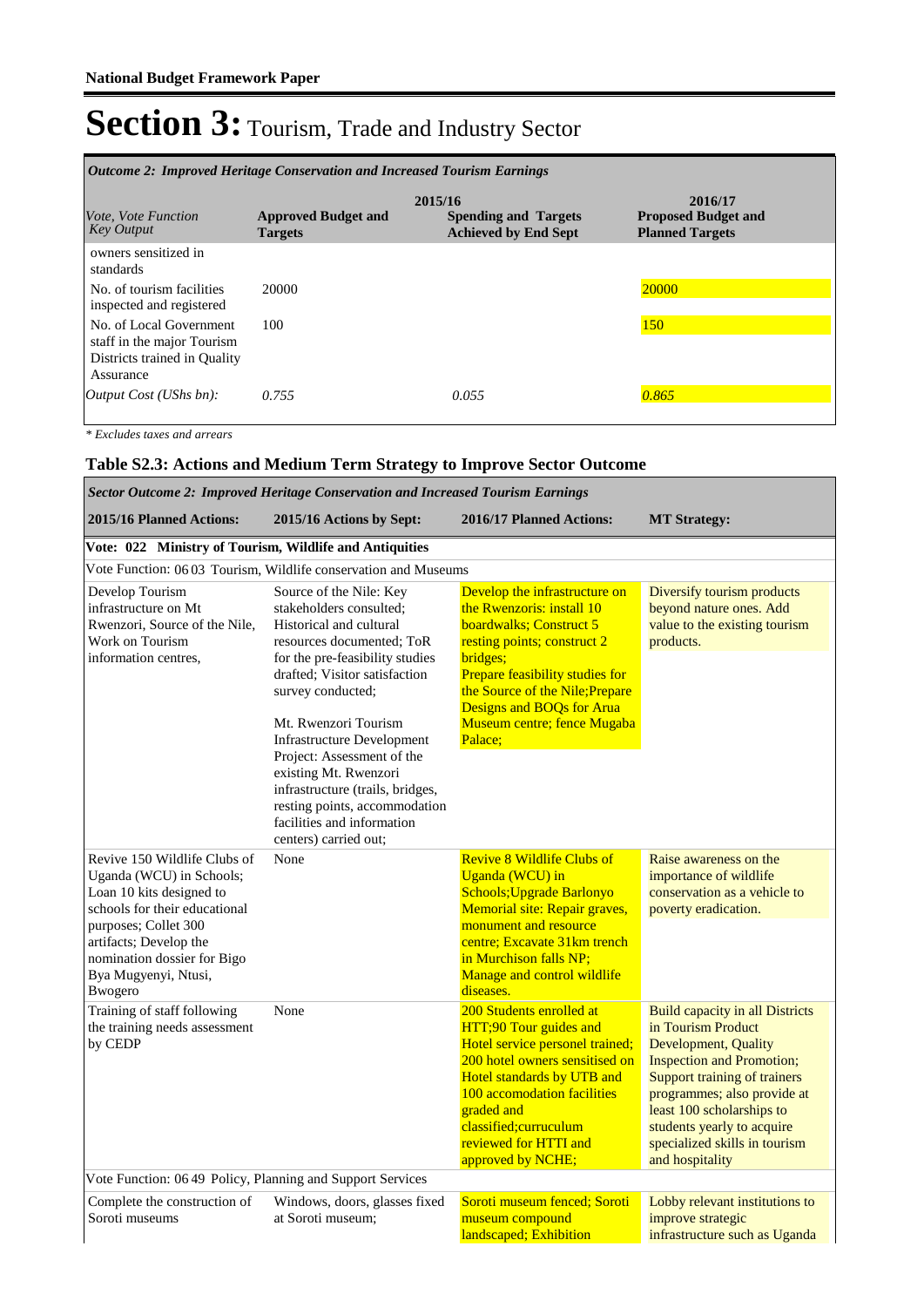| Sector Outcome 2: Improved Heritage Conservation and Increased Tourism Earnings                                                                                                                                                                                       |                                                                                                                                                                                                                                                                                                                                              |                                                                                                                                                                                                                                         |                                                                                                                                                                                                                           |  |  |  |
|-----------------------------------------------------------------------------------------------------------------------------------------------------------------------------------------------------------------------------------------------------------------------|----------------------------------------------------------------------------------------------------------------------------------------------------------------------------------------------------------------------------------------------------------------------------------------------------------------------------------------------|-----------------------------------------------------------------------------------------------------------------------------------------------------------------------------------------------------------------------------------------|---------------------------------------------------------------------------------------------------------------------------------------------------------------------------------------------------------------------------|--|--|--|
| 2015/16 Planned Actions:                                                                                                                                                                                                                                              | 2015/16 Actions by Sept:                                                                                                                                                                                                                                                                                                                     | 2016/17 Planned Actions:<br><b>MT Strategy:</b>                                                                                                                                                                                         |                                                                                                                                                                                                                           |  |  |  |
|                                                                                                                                                                                                                                                                       |                                                                                                                                                                                                                                                                                                                                              | materials, display exhibits<br>mounted at Soroti museum:<br>Soroti museum launched;                                                                                                                                                     | Airlines, tourism roads, rural<br>electrification, improve hotel<br>infrastructure.                                                                                                                                       |  |  |  |
| Recruit 10 staff for the vacant<br>posts                                                                                                                                                                                                                              | None                                                                                                                                                                                                                                                                                                                                         | More 30 staff to be recruited:                                                                                                                                                                                                          | Improve staff skills for the<br>ministry and affiliated<br>institutions.                                                                                                                                                  |  |  |  |
| Vote: 117 Uganda Tourism Board                                                                                                                                                                                                                                        |                                                                                                                                                                                                                                                                                                                                              |                                                                                                                                                                                                                                         |                                                                                                                                                                                                                           |  |  |  |
| Vote Function: 06 53 Tourism Services                                                                                                                                                                                                                                 |                                                                                                                                                                                                                                                                                                                                              |                                                                                                                                                                                                                                         |                                                                                                                                                                                                                           |  |  |  |
| partner with private sector to<br>gather data in key source<br>markets                                                                                                                                                                                                | Not done                                                                                                                                                                                                                                                                                                                                     | <b>PR</b> firms will be engaged to<br>undertake research in 3 key<br>source markets <i>i.e</i> USA, UK<br>and Europe.                                                                                                                   | Hire market representatives in<br>key source markets                                                                                                                                                                      |  |  |  |
| 1. Recruit new staff in critical<br>vote functions and with<br>competitive salaries. 2.<br>Engage with embassies<br>abroad to brand and promote<br>Uganda's tourism through<br>provision of tourism materials<br>and other promotion<br>activities. 3. raise revenue. | 1. The adverts have been<br>done, and applications<br>2.<br>received.<br>UTB has engaged some<br>embassies like New York,<br>WA, Nairobi, London, Japan,<br>where there have been<br>activations. Egangement has<br>been through the ambassadors<br>and promotional materials<br>have been provided to these<br>offices for their daily use. | Continue to lobby government<br>for improved funding;<br>advocacy and other funding<br>agencies. UTB will raise<br>revenue through licensing and<br>registration, advertising<br>through media platforms and<br>events like the expo.   | Implement sustainable means<br>of raising self revenue as<br>provided in the Tourism Act<br>2008 - Levy and licensing;<br>Lobby government to<br>recognise tourism as a priority<br>in regards to resource<br>allocation; |  |  |  |
| 1. The MoFPEd has increased<br>budget support by Ug. Shs. 5<br>billion to cater for the<br>increasing marketing and<br>promotional and Quality<br>Assurance activities for the<br>2. Develop<br>agency.<br>project proposals for<br>development partner funding.      | The funding was increased by<br>MOFPED to cater for<br>activities in marketing and<br>promotion activities.                                                                                                                                                                                                                                  | 1. World Bank is going to<br>fund some activities under the<br>marketing and promotion<br>function.<br>2. Trademark<br>EA is going to fund capacity<br>building of the private sector,<br>facilitate regional sector<br>working groups. | 1. Open offices in key<br>international tourism hubs;<br>2. Invest in electronic<br>marketing; 3.undertake<br>promotion in domestic,<br>regional and international<br>markets and promote the<br>MICE.                    |  |  |  |

#### **(iii) Outcome 3: Improved Competitiveness and Market Access of Uganda's Goods and Services**

#### *Status of Sector Outcomes*

The table below sets out the status of sector outcomes in terms of key sector outcome indicators.

#### **Table S2.1: Sector Outcome Indicators**

| Outcome 3: Improved Competitiveness and Market Access of Uganda's Goods and Services |                 |                  |                             |  |  |  |  |
|--------------------------------------------------------------------------------------|-----------------|------------------|-----------------------------|--|--|--|--|
| <b>Outcome and Outcome Indicator</b>                                                 | <b>Baseline</b> | $2016/17$ Target | <b>Medium Term Forecast</b> |  |  |  |  |
| Uganda's Ranking in the Global Doing-Business                                        | 122(2010)       | 119              | 100(2018)                   |  |  |  |  |
| Total Export to GDP Ratio(%)                                                         | 21.3 (2009)     | 21.4             | 21.7(2018)                  |  |  |  |  |

#### **Table S2.2: Performance Targets FY2016/17 Contributing to the Sector Outcome\***

| <i><b>Outcome 3: Improved Competitiveness and Market Access of Uganda's Goods and Services</b></i> |                                                        |                                                                 |                             |  |  |  |  |  |
|----------------------------------------------------------------------------------------------------|--------------------------------------------------------|-----------------------------------------------------------------|-----------------------------|--|--|--|--|--|
|                                                                                                    | 2015/16                                                | 2016/17                                                         |                             |  |  |  |  |  |
| <i>Vote, Vote Function</i>                                                                         | <b>Approved Budget and</b>                             | <b>Spending and Targets</b>                                     | <b>Proposed Budget and</b>  |  |  |  |  |  |
| <b>Key Output</b>                                                                                  | <b>Targets</b>                                         | <b>Achieved by End Sept</b>                                     | <b>Planned Targets</b>      |  |  |  |  |  |
|                                                                                                    | Vote: 015 Ministry of Trade, Industry and Cooperatives |                                                                 |                             |  |  |  |  |  |
| Vote Function:0602 Cooperative Development                                                         |                                                        |                                                                 |                             |  |  |  |  |  |
| Output: 060201                                                                                     |                                                        | <b>Cooperative Policies, Strategies and Monitoring services</b> |                             |  |  |  |  |  |
| Performance Indicators:<br>Stage of Cooperative<br>Societies Amendment Act                         |                                                        |                                                                 | <b>Passed by Parliament</b> |  |  |  |  |  |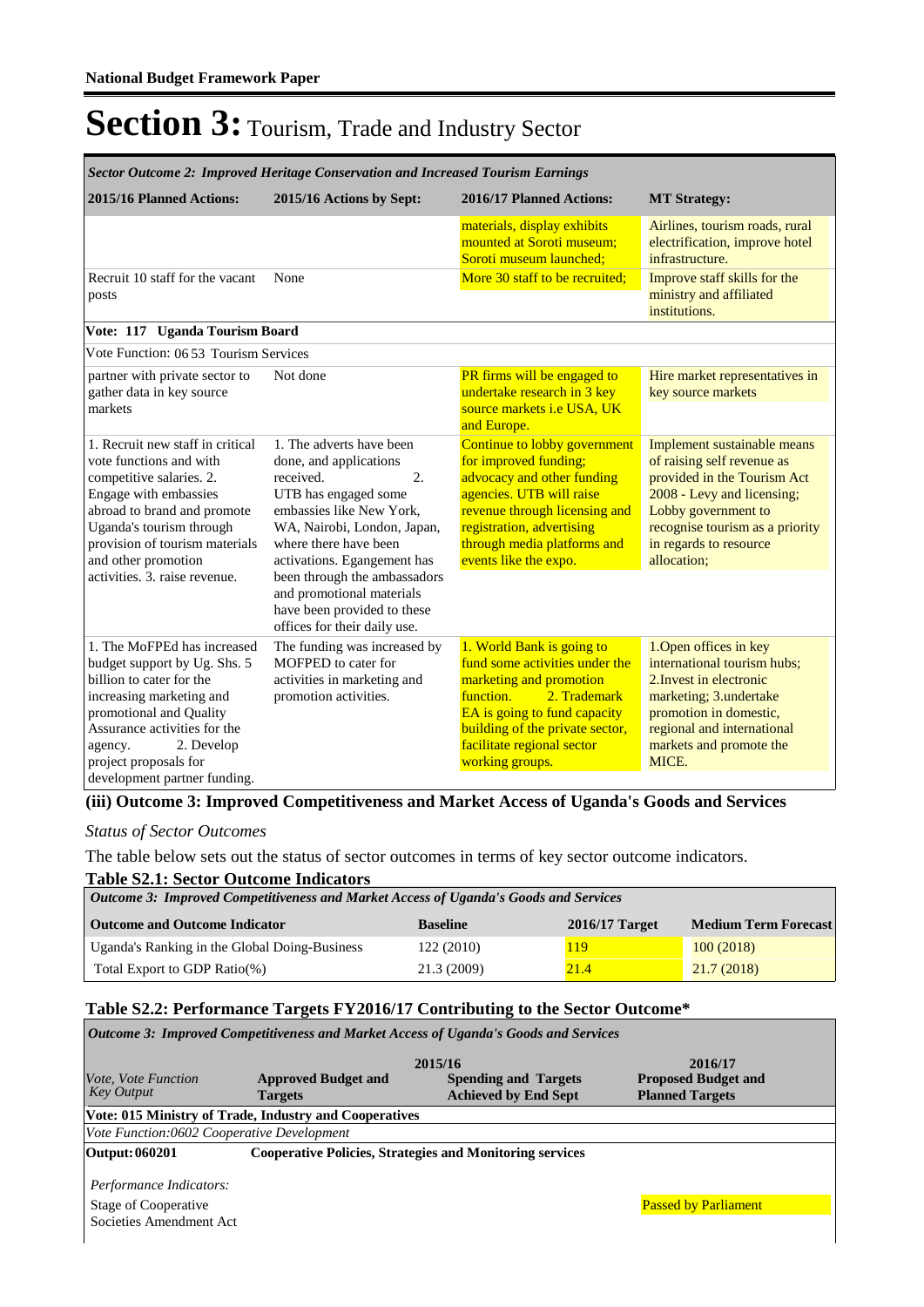|                                                                                               |                                                           | Outcome 3: Improved Competitiveness and Market Access of Uganda's Goods and Services |                                                                 |
|-----------------------------------------------------------------------------------------------|-----------------------------------------------------------|--------------------------------------------------------------------------------------|-----------------------------------------------------------------|
| Vote, Vote Function<br><b>Key Output</b>                                                      | <b>Approved Budget and</b><br><b>Targets</b>              | 2015/16<br><b>Spending and Targets</b><br><b>Achieved by End Sept</b>                | 2016/17<br><b>Proposed Budget and</b><br><b>Planned Targets</b> |
| formulation                                                                                   |                                                           |                                                                                      |                                                                 |
| Output Cost (UShs bn):                                                                        | 0.170                                                     | 0.017                                                                                | 0.170                                                           |
| <b>Output: 060202</b>                                                                         | <b>Cooperatives Establishment and Management</b>          |                                                                                      |                                                                 |
| Performance Indicators:                                                                       |                                                           |                                                                                      |                                                                 |
| No. of cooperatives<br>Societies investigated                                                 | 10                                                        | 2                                                                                    |                                                                 |
| No. of cooperatives<br>Societies inspected                                                    | 24                                                        | 15                                                                                   |                                                                 |
| No. of cooperatives<br>Societies audited                                                      | 25                                                        | 4                                                                                    |                                                                 |
| No. of cooperative Societies<br>investigated                                                  |                                                           |                                                                                      | 20                                                              |
| No. of cooperative Societies<br>inspected                                                     |                                                           |                                                                                      | 120                                                             |
| No. of cooperative Societies<br>audited                                                       |                                                           |                                                                                      | 50                                                              |
| Output Cost (UShs bn):                                                                        | 0.211                                                     | 0.058                                                                                | 0.208                                                           |
| <b>Output: 060203</b>                                                                         |                                                           | <b>Cooperatives Skill Development and Awareness Creation</b>                         |                                                                 |
| Performance Indicators:                                                                       |                                                           |                                                                                      |                                                                 |
| No. of cooperators sensitized 800<br>on the Warehouse Receipt<br>System                       |                                                           | 255                                                                                  | 1,000                                                           |
| Output Cost (UShs bn):                                                                        | 0.117                                                     | 0.016                                                                                | 0.119                                                           |
| Vote Function:0604 Trade Development                                                          |                                                           |                                                                                      |                                                                 |
| <b>Output: 060401</b>                                                                         | <b>Trade Policies, Strategies and Monitoring Services</b> |                                                                                      |                                                                 |
| Performance Indicators:                                                                       |                                                           |                                                                                      |                                                                 |
| <b>Stage of Trade Licensing</b><br>Amendment Act formulation                                  |                                                           |                                                                                      | <b>Passed by Parliament</b>                                     |
| Stage of the COMESA<br><b>Treaty Domestication Bill</b><br>formulation                        |                                                           |                                                                                      | <b>Passed by Parliament</b>                                     |
| Stage of Competition and<br><b>Consumer Protection Policy</b><br>formulation                  |                                                           |                                                                                      | <b>Already passed by Cabinet</b>                                |
| Output Cost (UShs bn):                                                                        | 0.790                                                     | 0.159                                                                                | 0.756                                                           |
| <b>Output: 060402</b>                                                                         | <b>Trade Negotiation</b>                                  |                                                                                      |                                                                 |
| Performance Indicators:                                                                       |                                                           |                                                                                      |                                                                 |
| No. of negotiations under<br>US-EAC, Tripartite,<br>COMESA, EPAs & WTO<br>participated in     | 7                                                         | 1                                                                                    |                                                                 |
| No. of consultations with<br>stakeholders on negotiations                                     | 4                                                         | $\mathbf{0}$                                                                         | 5                                                               |
| <b>Uganda's Services Waiver</b><br>request submitted to WTO<br>after stakeholder consultation | Yes                                                       | No                                                                                   | Yes                                                             |
| Output Cost (UShs bn):                                                                        | 0.280                                                     | 0.058                                                                                | 0.310                                                           |
| <b>Output: 060404</b>                                                                         | <b>Trade Information and Product Market Research</b>      |                                                                                      |                                                                 |

*Performance Indicators:*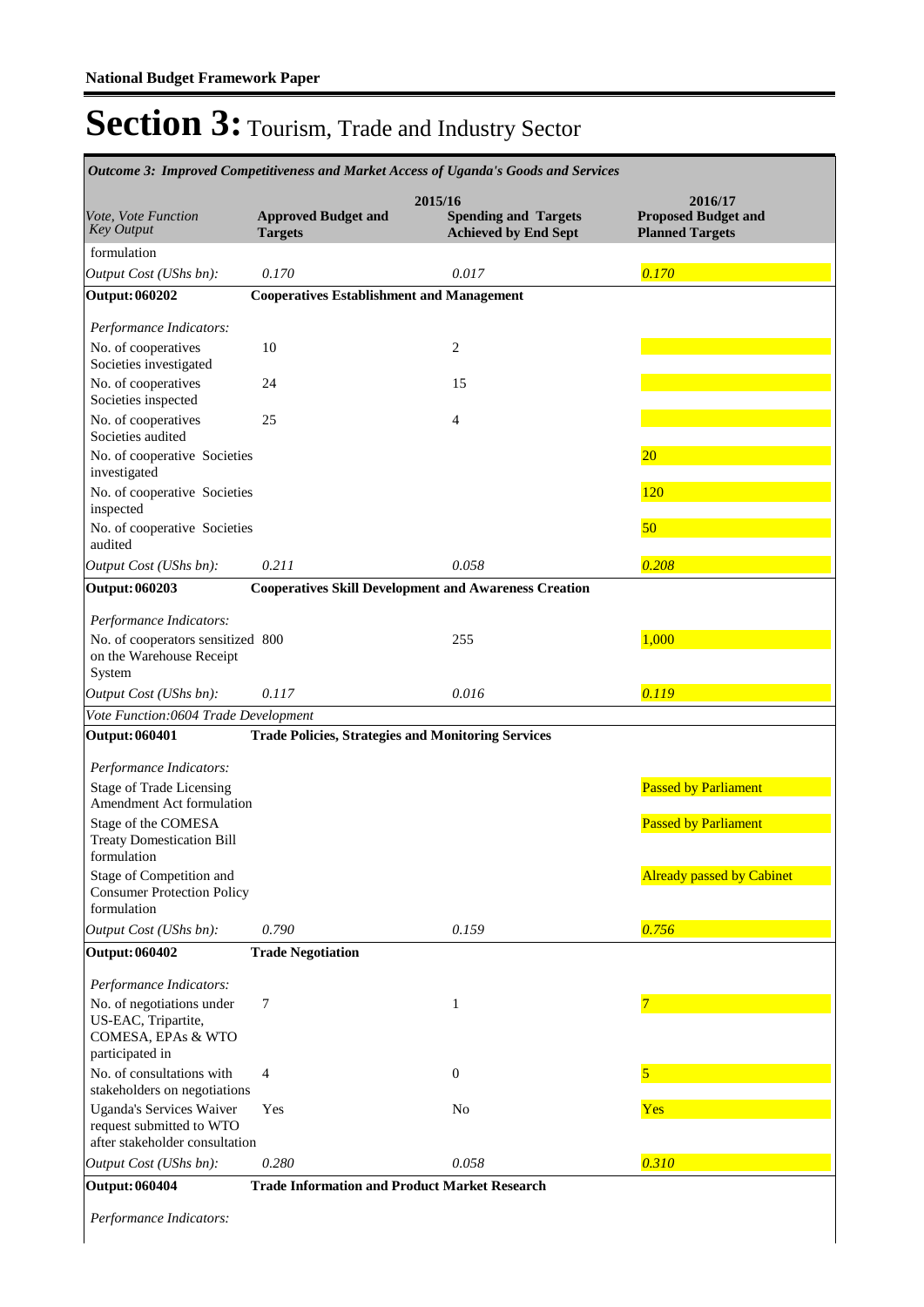| Outcome 3: Improved Competitiveness and Market Access of Uganda's Goods and Services                            |                                                     |                                                                               |                                                                 |  |  |
|-----------------------------------------------------------------------------------------------------------------|-----------------------------------------------------|-------------------------------------------------------------------------------|-----------------------------------------------------------------|--|--|
| Vote, Vote Function<br><b>Key Output</b>                                                                        | <b>Approved Budget and</b><br><b>Targets</b>        | 2015/16<br><b>Spending and Targets</b><br><b>Achieved by End Sept</b>         | 2016/17<br><b>Proposed Budget and</b><br><b>Planned Targets</b> |  |  |
| No. of Municipalities from<br>which trade licensing returns<br>have been collected                              | 20                                                  | 5                                                                             | 20                                                              |  |  |
| Output Cost (UShs bn):                                                                                          | 0.130                                               | 0.022                                                                         | 0.215                                                           |  |  |
| <b>Output: 060405</b>                                                                                           |                                                     | Economic Integration and Market Access (Bilateral, Regional and Multilateral) |                                                                 |  |  |
|                                                                                                                 |                                                     |                                                                               |                                                                 |  |  |
| Performance Indicators:<br>No. of Non-Tariff Barriers<br>addressed                                              | 12                                                  | 3                                                                             | 10                                                              |  |  |
| Output Cost (UShs bn):                                                                                          | 0.125                                               | 0.015                                                                         | 1.245                                                           |  |  |
| <b>Output: 060451</b>                                                                                           | <b>Export Promotion Services (UEPB)</b>             |                                                                               |                                                                 |  |  |
|                                                                                                                 |                                                     |                                                                               |                                                                 |  |  |
| Performance Indicators:<br>No. of companies/firms<br>supported to participate in<br>Trade fairs and exhibitions | 15                                                  | 3                                                                             | 15                                                              |  |  |
| Output Cost (UShs bn):                                                                                          | 2.343                                               | 0.412                                                                         | 1.718                                                           |  |  |
| Vote: 110 Uganda Industrial Research Institute                                                                  |                                                     |                                                                               |                                                                 |  |  |
| Vote Function:0651 Industrial Research                                                                          |                                                     |                                                                               |                                                                 |  |  |
| <b>Output: 065102</b>                                                                                           | <b>Research and Development</b>                     |                                                                               |                                                                 |  |  |
| Performance Indicators:                                                                                         |                                                     |                                                                               |                                                                 |  |  |
| No. of value added products 40<br>developed for<br>industralisation to reduce<br>post harvest losses.           |                                                     | 15                                                                            |                                                                 |  |  |
| No. of value added products<br>developed for<br>industralisation to reduce<br>post harvest losses               |                                                     |                                                                               | 45                                                              |  |  |
| No. of research projects<br>initiated                                                                           | 60                                                  | 24                                                                            | 15                                                              |  |  |
| No. of product analyses<br>undertaken for quality checks                                                        | 55                                                  | 94                                                                            | 3032                                                            |  |  |
| Output Cost (UShs bn):                                                                                          | 1.863                                               | 0.300                                                                         | 1.800                                                           |  |  |
| Vote: 154 Uganda National Bureau of Standards                                                                   |                                                     |                                                                               |                                                                 |  |  |
| Vote Function:0652 Quality Assurance and Standards Development                                                  |                                                     |                                                                               |                                                                 |  |  |
| <b>Output: 065202</b>                                                                                           | <b>Development of Standards</b>                     |                                                                               |                                                                 |  |  |
| Performance Indicators:                                                                                         |                                                     |                                                                               |                                                                 |  |  |
| No. of standards harmonized 120                                                                                 |                                                     | $\boldsymbol{0}$                                                              | $\overline{0}$                                                  |  |  |
| No. of standards developed                                                                                      | 120                                                 | $\Omega$                                                                      | 144                                                             |  |  |
| Output Cost (UShs bn):                                                                                          | 0.274                                               | 0.025                                                                         | 0.394                                                           |  |  |
| <b>Output: 065203</b>                                                                                           | <b>Quality Assurance of goods &amp; Lab Testing</b> |                                                                               |                                                                 |  |  |
|                                                                                                                 |                                                     |                                                                               |                                                                 |  |  |
| Performance Indicators:                                                                                         |                                                     |                                                                               |                                                                 |  |  |
| No. of samples tested                                                                                           | 7,200                                               | 2423                                                                          | 8400                                                            |  |  |
| No. of Products certified                                                                                       | 500                                                 | 120                                                                           | 600                                                             |  |  |
| No. of imported goods<br>consignments inspected                                                                 | 50,000                                              | 2423                                                                          | 60000                                                           |  |  |
| Output Cost (UShs bn):                                                                                          | 1.327                                               | 0.096                                                                         | 1.679                                                           |  |  |
| <b>Output: 065204</b>                                                                                           | Calibration and verification of equipment           |                                                                               |                                                                 |  |  |

*Performance Indicators:*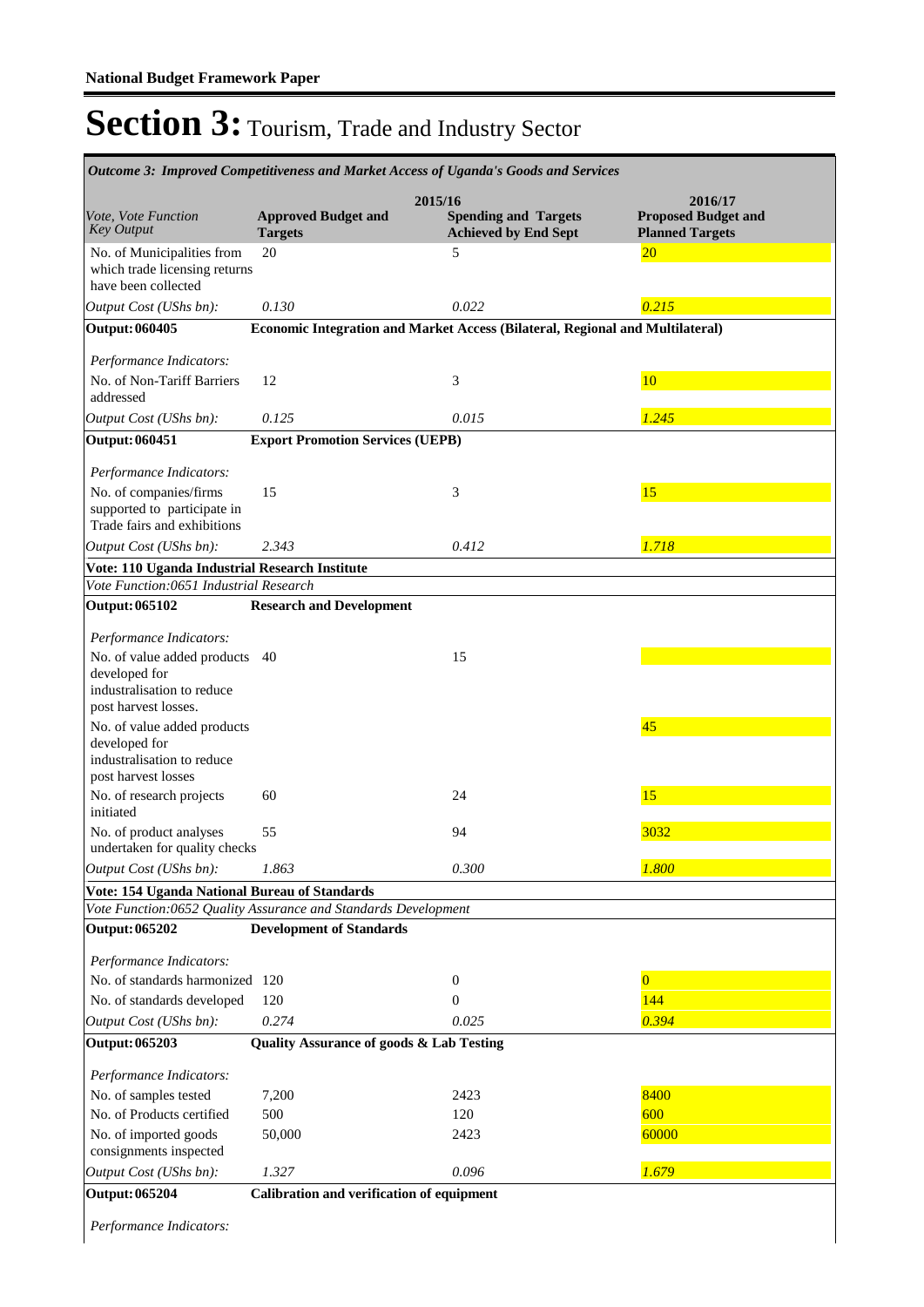| Outcome 3: Improved Competitiveness and Market Access of Uganda's Goods and Services |                                              |                                                                       |                                                                 |  |  |  |  |
|--------------------------------------------------------------------------------------|----------------------------------------------|-----------------------------------------------------------------------|-----------------------------------------------------------------|--|--|--|--|
| <i>Vote, Vote Function</i><br><b>Key Output</b>                                      | <b>Approved Budget and</b><br><b>Targets</b> | 2015/16<br><b>Spending and Targets</b><br><b>Achieved by End Sept</b> | 2016/17<br><b>Proposed Budget and</b><br><b>Planned Targets</b> |  |  |  |  |
| No. of NML laboratories to<br>be accredited                                          | $\Omega$                                     | $\overline{c}$                                                        |                                                                 |  |  |  |  |
| No. of instruments for<br>weights and measures<br>verified                           | 540,000                                      | 176842                                                                | 567000                                                          |  |  |  |  |
| No. of equipment calibrated                                                          | 1.200                                        | 364                                                                   | 1650                                                            |  |  |  |  |
| <i>Output Cost (UShs bn):</i>                                                        | 0.856                                        | 0.025                                                                 | 1.056                                                           |  |  |  |  |

*\* Excludes taxes and arrears*

#### **Table S2.3: Actions and Medium Term Strategy to Improve Sector Outcome**

| Sector Outcome 3: Improved Competitiveness and Market Access of Uganda's Goods and Services                                                                                                                                                                                             |                                                                                                                                                                                                                                                         |                                                                                                                                                                                                                                                                                                                   |                                                                                                                                                                                                                                                                                      |  |  |  |
|-----------------------------------------------------------------------------------------------------------------------------------------------------------------------------------------------------------------------------------------------------------------------------------------|---------------------------------------------------------------------------------------------------------------------------------------------------------------------------------------------------------------------------------------------------------|-------------------------------------------------------------------------------------------------------------------------------------------------------------------------------------------------------------------------------------------------------------------------------------------------------------------|--------------------------------------------------------------------------------------------------------------------------------------------------------------------------------------------------------------------------------------------------------------------------------------|--|--|--|
| 2015/16 Planned Actions:                                                                                                                                                                                                                                                                | 2015/16 Actions by Sept:                                                                                                                                                                                                                                | 2016/17 Planned Actions:                                                                                                                                                                                                                                                                                          | <b>MT Strategy:</b>                                                                                                                                                                                                                                                                  |  |  |  |
| Vote: 015 Ministry of Trade, Industry and Cooperatives                                                                                                                                                                                                                                  |                                                                                                                                                                                                                                                         |                                                                                                                                                                                                                                                                                                                   |                                                                                                                                                                                                                                                                                      |  |  |  |
| Vote Function: 06 02 Cooperative Development                                                                                                                                                                                                                                            |                                                                                                                                                                                                                                                         |                                                                                                                                                                                                                                                                                                                   |                                                                                                                                                                                                                                                                                      |  |  |  |
| Sensitise the Cooperative<br>Societies to integrate input<br>supply credit and savings,<br>value addition, marketing and<br>distribution for consumption                                                                                                                                | The Ministry has embarked on<br>several trainings and<br>sensitisation programmes for<br>stakeholders covering a<br>number of topics on grain<br>value chain development are                                                                            | <b>Sensitise the Cooperative</b><br>Societies to integrate input<br>supply credit and savings,<br>value addition, marketing and<br>distribution for consumption                                                                                                                                                   | Carrying out market research,<br>refurbishing produce stores;<br>Networking with development<br>partners to establish more<br><b>Rural Information Centres:</b>                                                                                                                      |  |  |  |
|                                                                                                                                                                                                                                                                                         | on-going. This Quarter<br>focused on handlers at<br>Warehouses.                                                                                                                                                                                         |                                                                                                                                                                                                                                                                                                                   |                                                                                                                                                                                                                                                                                      |  |  |  |
| Intesify<br>supervision/monitoring/inspec<br>tion missions to Cooperative<br>Societies all over the<br>Country; Continue with<br>sensitisation of cooperative<br>members:                                                                                                               | The Ministry has in this<br>Quarter inspected 15<br>cooperatives, 2 Cooperatives<br>investigated and 225<br>Cooperatives senstized ,500<br>Cooperatives supervised and<br>participated in the Board<br>meetings to ensure proper<br>management and easy | <b>Intesify</b><br>supervision/monitoring/inspect<br>ion missions to Cooperative<br>Societies all over the Country;<br>Continue with sensitisation of<br>cooperative members;                                                                                                                                     | <b>Construct 10 Regional</b><br>warehouses; Refurbish 180<br>warehouses; Develop<br>standards on education and<br>training, and best practices in<br>operations of Cooperatives;<br>Training cooperative members<br>on Governance issues.                                            |  |  |  |
| Prioritise the revival of the<br>dormant cooperatives,<br>strengthen the weak ones, and<br>mobilise and support the<br>formation other specialised<br>types of cooperatives;<br>Promote good governance in<br>Cooperative Societies and<br>Unions; Promote produce<br>bulking & process | marketing of the Cooperatives<br>The Ministry has prepared and<br>presented a Cabinet Paper on<br>the Revival of Cooperative<br>Movement, the Settlement of<br>Cooperative Union War Debts<br>and also the establishment of a<br>Cooperatives Bank;     | Prioritise the revival of the<br>dormant cooperatives,<br>strengthen the weak ones, and<br>mobilise and support the<br>formation other specialised<br>types of cooperatives; Promote<br>good governance in<br><b>Cooperative Societies and</b><br><b>Unions</b> ; Promote produce<br><b>bulking &amp; process</b> | Prioritise the revival of the<br>dormant cooperatives,<br>strengthen the weak ones, and<br>mobilise and support the<br>formation other specialised<br>types of cooperatives; Promote<br>good governance in<br>Cooperative societies and<br>Unions; Promote bulking and<br>processing |  |  |  |
| Vote Function: 06 04 Trade Development                                                                                                                                                                                                                                                  |                                                                                                                                                                                                                                                         |                                                                                                                                                                                                                                                                                                                   |                                                                                                                                                                                                                                                                                      |  |  |  |
| Fast-track the formulation<br>and review of Commercial<br>Laws such as the Competition<br>and Consumer Protection<br>Policy, Anti-Counterfeit                                                                                                                                           | Principles for the Competition<br>Bill approved by Cabinent and<br>Minister given Authorization<br>to issue drafting instructions<br>to the First Parliamentary                                                                                         | <b>National Quality and</b><br><b>Standards Policy</b><br><b>Implementation Plan acted</b><br>upon; Finalise Anti-<br><b>Counterfeit Goods Bill</b>                                                                                                                                                               | Develop necessary policies<br>and laws to facilitate trade;<br><b>Harmonize Regional</b><br>integration frameworks and<br>policies:                                                                                                                                                  |  |  |  |
| Goods Bill, Trade Licensing<br>Regulations, SPS Policy etc;                                                                                                                                                                                                                             | Councel(FPC) for drafting of<br>Bill.                                                                                                                                                                                                                   |                                                                                                                                                                                                                                                                                                                   |                                                                                                                                                                                                                                                                                      |  |  |  |
| Operationalise the Tourism,<br>Trade and Industry Sector<br>Working Group;                                                                                                                                                                                                              | The Minisrry Operationalised<br>the Tourism, Trade and<br><b>Industry Sector Working</b>                                                                                                                                                                | Consultative meetings with<br>NTNT, IITC; National Trade<br><b>Facilitation</b>                                                                                                                                                                                                                                   | Enhancing the capacity of<br>trade staff, Private Sector and<br>DCO <sub>s</sub> to handle trade related                                                                                                                                                                             |  |  |  |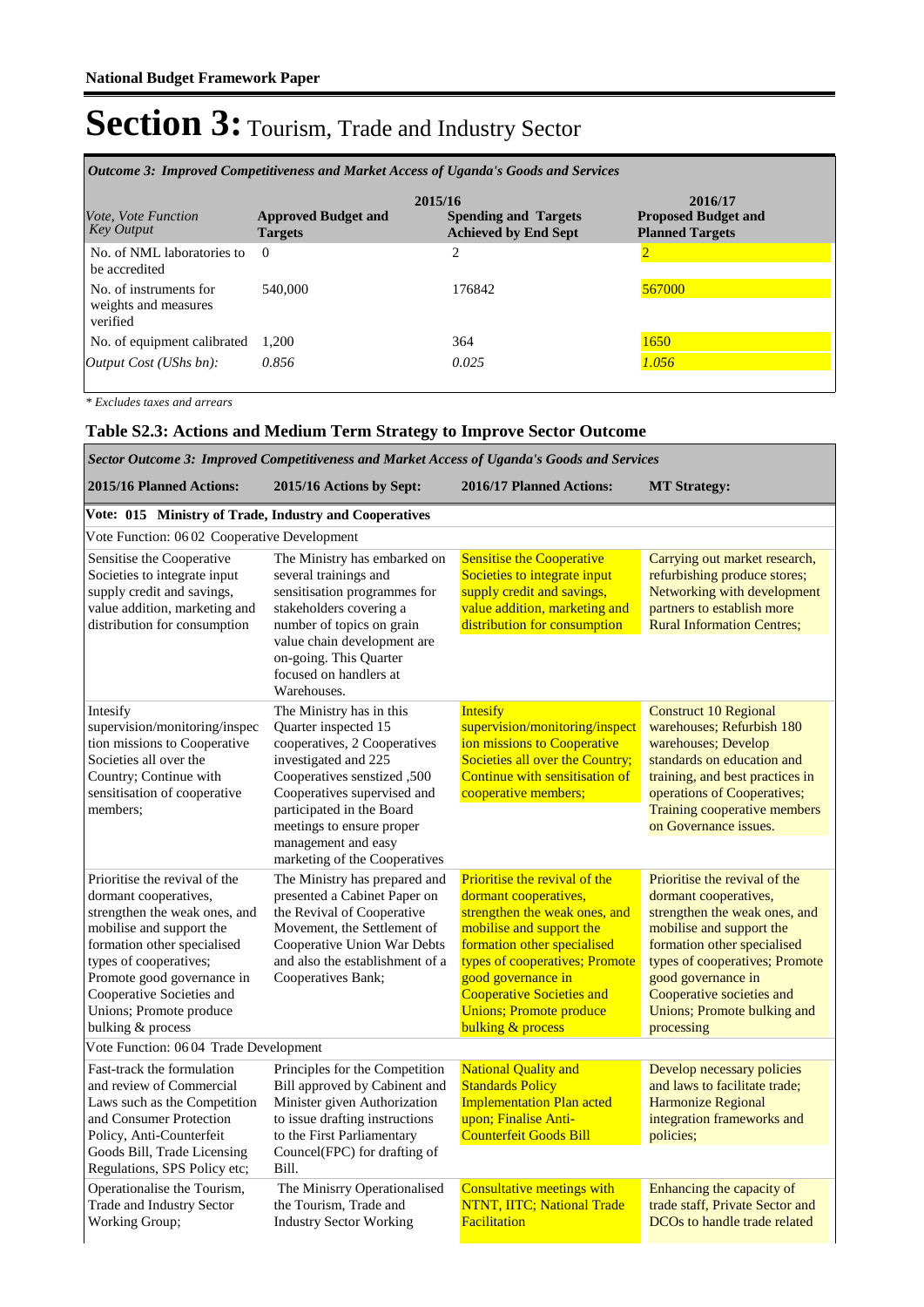**2015/16 Planned Actions: 2015/16 Actions by Sept: 2016/17 Planned Actions: MT Strategy:** *Sector Outcome 3: Improved Competitiveness and Market Access of Uganda's Goods and Services* Continue facilitating the Trade Commissioners Forum with participation from all key Commissioners and Department Heads across Government whose contributions facilitate Trade; Working Group Meeting facilitated; Continue facilitating the Trade Commissioners Forum with participation from all key Commissioners and Agency Heads across Trade-related Government MDAs issues; MSMEs strategy in place; Operationalise the NTNT; Launching Regional and District IITCs; Strengthen the interlinkages in the trade sector Group; Facilitated the Trade Commissioners Forum with participation from all key Commissioners and Department Heads across Government whose contributions facilitate Trade; Extend operations of the NTB monitoring mechanisim, and reduce or partially eliminate NTBs through Bilateral Negotiations and constant monitoring; Extend operations of the NTB monitoring mechanisim, and reduce or partially eliminate **NTBs through Bilateral** Negotiations and constant monitoring; Continuous engagement of the relevant authorities in removing NTBs; Continuous negotiations at Bilateral, Regional and International levels; Continuous sensitization of importers, exporters and other stakeholders Through the National Response to NTBs Programme, the Ministry and TMEA have extended operations of the NTB monitoring mechanism, and are reduced NTB through continuous Bilateral negotiations and engaged trading Partners with a view to eliminating NTBs/SPS related barrier Vote Function: 06 49 Policy, Planning and Support Services Recruitment of more staff in the Ministry staff establishment structure; Lobby for more operational funding to fully support the Approved Staff Establishment Structure, including the Directorate of MSMEs; Facilitate and motivate Staff Recruitment of more staff in the Ministry staff establishment structure; Lobby for more operational funding to fully support the Approved Staff Establishment Structure, including the Directorate of MSMEs; Facilitate and motivate Staff Fill all the vacant posts in the Ministry's Approved Staff Establishment Structure; Provide Staff with adequate tools and equipment to facilitate their duties; Provide a condusive environment and welfare to support and motivate Staff; The Ministry through Public Service Commission recruited new officers to fill the vacant positions; The Ministry has mantained a slight percentage of motivation and welfare of its staff, and also conducted Team-Building meetings more consistently than in the previous Financial Year; Operationalise the Tourism, Trade and Industry Sector Working Group; Continue to engage the Ministry of Finance, Planning and Economic Development to increase resource allocation to sector's MTEF; Operationalise the Trade, Industry and Cooperatives **Sector Working Group;** Continue to engage the MoFPED to increase resource allocation to TIC Sector's MTEF; Prepare Fundable Project Proposals for Sector Policy Implementation; Secure transport facilities for improved movement of staff; Strengthen TTI Sector Working Group; The Ministry has continued to engage the Ministry of Finance, Planning and Economic Development to increase resource allocation to sector's MTEF through various forums for: the MSMEs Directorate, the District Commercial Extension Services, the One Village One Product Programme, the Quality Infrastructure and Standards Programme, the Warehouse Storage Infrastructure, Border Market Programme and the Cooperatives Revitalisation Strategy among others; Operationalise TIC Sector Working Group; Strengthen Sector Monitoring and Coordination Operationalise TIC Sector Working Group; Strengthen **Sector Monitoring and** Coordination; Organise and hold the Annual Trade, Industry and Cooperatives Sector Review Conference; Operationalise TIC Sector Working Group; Strengthen Sector Monitoring and **Coordination** The Ministry has operationalised the Tourism, Trade and Industry Sector Working Group, though its meetings and activities are not as regular as would be required;

The Ministry has strengthen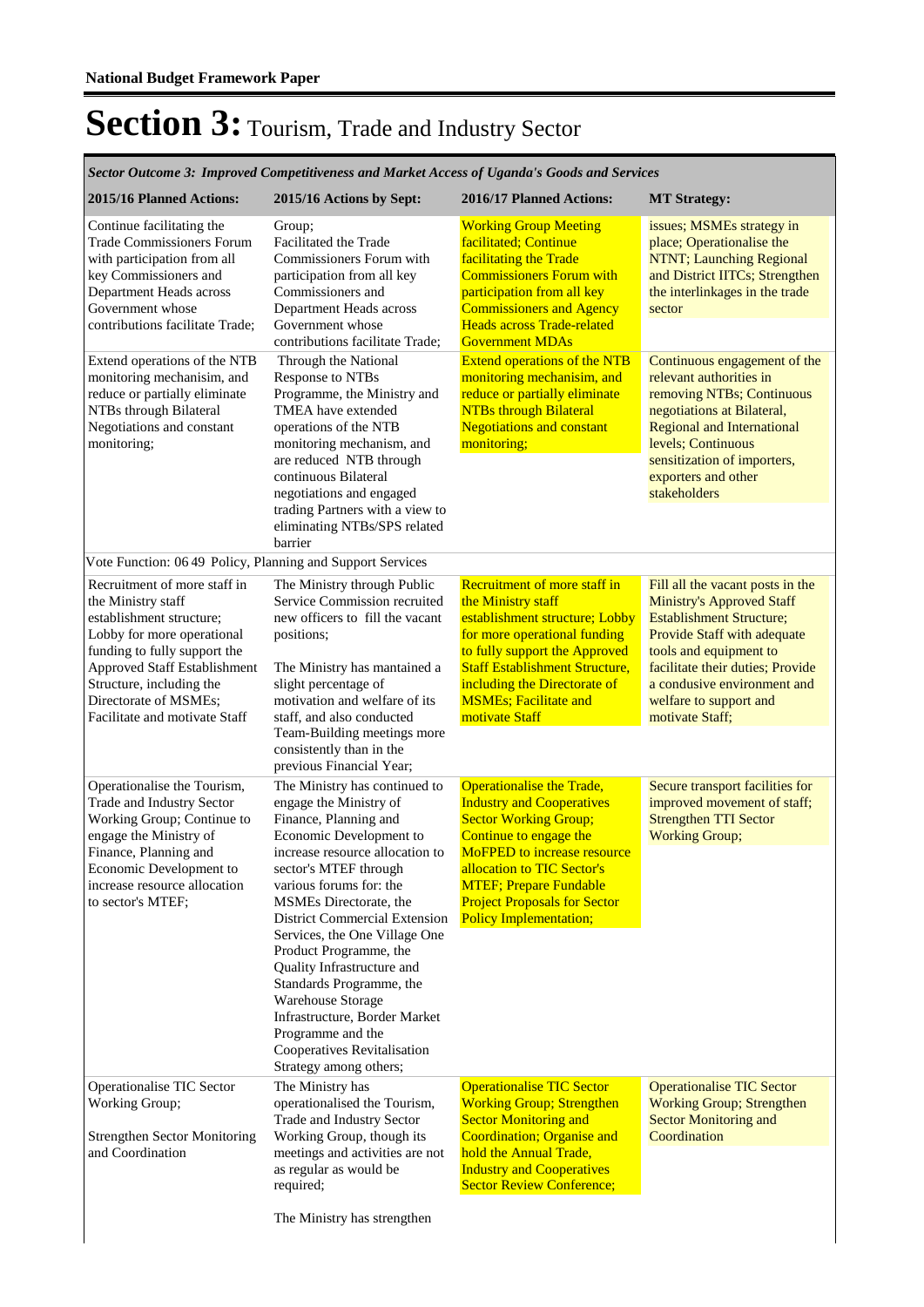| Sector Outcome 3: Improved Competitiveness and Market Access of Uganda's Goods and Services            |                                                                                                                                                                                                                     |                          |                                                                                                                                                                                                             |  |  |  |  |
|--------------------------------------------------------------------------------------------------------|---------------------------------------------------------------------------------------------------------------------------------------------------------------------------------------------------------------------|--------------------------|-------------------------------------------------------------------------------------------------------------------------------------------------------------------------------------------------------------|--|--|--|--|
| 2015/16 Planned Actions:                                                                               | 2015/16 Actions by Sept:                                                                                                                                                                                            | 2016/17 Planned Actions: | <b>MT</b> Strategy:                                                                                                                                                                                         |  |  |  |  |
|                                                                                                        | Sector Monitoring and<br>Coordination through all the<br>Technical Departments in<br>conjunction with the Offices<br>of the Minister, the Office of<br>the Permanent Secretary and<br>the Policy and Planning Unit; |                          |                                                                                                                                                                                                             |  |  |  |  |
| Vote: 110 Uganda Industrial Research Institute                                                         |                                                                                                                                                                                                                     |                          |                                                                                                                                                                                                             |  |  |  |  |
| Vote Function: 0651 Industrial Research                                                                |                                                                                                                                                                                                                     |                          |                                                                                                                                                                                                             |  |  |  |  |
|                                                                                                        | UIRI continues to hand hold a<br>few business enterprises under<br>the Business Incubation<br>portfolio thou the pace is very<br>slow due to inadequate<br>funding the program is to a<br>large extent successful   |                          | Establishment of five multi-<br>function value addition centers<br>across at regional level;<br>Developed value added<br>industries especially agro<br>industries as per the National<br>agro zone centers. |  |  |  |  |
| Vote: 154 Uganda National Bureau of Standards                                                          |                                                                                                                                                                                                                     |                          |                                                                                                                                                                                                             |  |  |  |  |
|                                                                                                        | Vote Function: 0652 Quality Assurance and Standards Development                                                                                                                                                     |                          |                                                                                                                                                                                                             |  |  |  |  |
| Lobying development<br>partners for support.                                                           | Still lobying partners for<br>support.                                                                                                                                                                              |                          | Maintainance of the existing<br>infrastructure.                                                                                                                                                             |  |  |  |  |
| <b>Engage Goveernment to</b><br>increase wage bill and<br>approve reccruitment of<br>additional staff. | Part of the wage bill is being<br>catered for by Non Taxable<br>Revenue. However, this<br>constrains operational budget<br>thus affecting NTR collections                                                           |                          | Continous engagement of<br>Government                                                                                                                                                                       |  |  |  |  |
| Loby for increased funding<br>from Government.                                                         | Improving collections of Non<br>Taxable Revenue to fill the<br>gap created by GOU feleases.                                                                                                                         |                          | Optimise use of the current<br>available resources                                                                                                                                                          |  |  |  |  |

#### **(ii) Efficiency of Sector Budget Allocations**

Through the Tourism, Trade and Industry Sector Working Group, the Sector is dedicated to efficiency in Budget allocation and execution to ensure that in all its plans, activities and outputs, there is Value for Money. This is carried out through providing adequate capacity for staff to enable them carry out their duties and responsibilities in a professional manner and in accordance with the law. In addition to professionalization of the different cadres in the Sector's MDAs, proper staffing tools are availed to foster accuracy, effectiveness and service delivery in a timely manner.

Under the Sector's Vote Functions, the MDAs shall, in FY 2016/17 and in the medium term continue to ensure efficiency in resource allocation and utilisation in order to achieve value for money to ensure promotion of economic growth, job creation and improved service delivery.

The Policy, Planning and Support Services Functions shall continue to ensure that funds are allocated in accordance to work plans which are linked to the attainment of the NDP short-term and long-term goals. This shall eliminate unnecessary allocations and reallocation of resources which are not in line with the agreed upon outputs, work plans and procurement plans. The Ministry's Policy and Planning Unit is mandated to carryout annual and quarterly Budget monitoring and produce periodic reports and Policy briefs which facilitate identification of inefficiency in allocation and use of the public funds.

The Sector shall ensure effecting of the Electronic Funds Transfer systems to enable transparency and adherence to, laws, standards, guidelines, policies and procedures and other financial management regulations. The Ministry shall also carry out performance audits, IT and Forensic audits in addition to conducting quality assurance reviews to further ensure compliance to the law which shall lead to the attainment of Value for Money and efficiency in service delivery.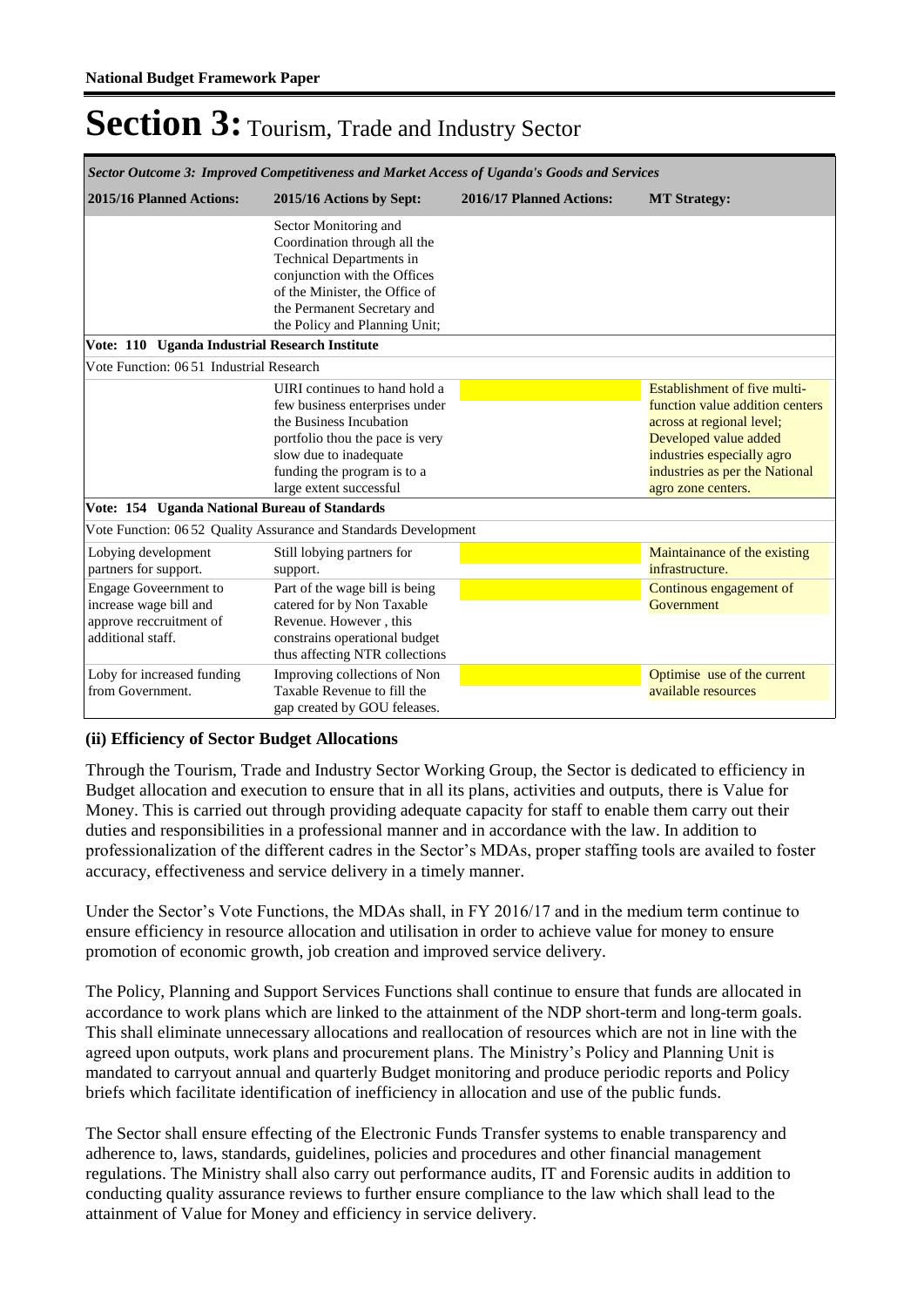Transport policy for Entitled Staff - Managers will be facilitated to use personal cars instead of using Board vehicles. This will cut the cost by more than 92%.

#### **(iii) Sector Investment Plans**

In line with the aspirations of the Uganda Vision 2040 and objectives of the Second National Development Plan (2015/16-2019/20), the Tourism, Trade and Industry Sector has set out to establish the following investments in the medium term as entrenched in their Sub-Sector Development Plans and Strategies.

#### Ongoing Investment Projects:

i) Construction of two Tea Factories in Kabale and Kisoro;

ii) Construction of the Teso Fruit Factory in Soroti;

iii) Construction of tourism infrastructure on the Rwenzoris (boardwalks, resting points, bridges etc);

iv) Excavation of a 31km trench in Murchison Falls NP and upgrade of Barlonyo Memorial Site;

v) Equipping of model enterprises with value addition equipment to boost production;

vi) Tooling the Ministries and Agencies with motor vehicles and other support instruments for service delivery;

vii) Construction and equipping of UNBS Headquarters in Bweyogerere;

Pending Investment Projects:

.

viii) Refurbishment and construction of Storage Facilities;

ix) Construction of Border Market infrastructure at Elegu and Katuna borders of Uganda;

x) Construction of cold storage facilities to support horticulture producers and exporters in quality assurance and preservation;

#### **Table S2.4: Allocations to Class of Output over the Medium Term**

|                                           | $(i)$ Allocation (Shs Bn) |         |                 |       |           | $(ii)$ % Sector Budget |                 |           |
|-------------------------------------------|---------------------------|---------|-----------------|-------|-----------|------------------------|-----------------|-----------|
| <b>Billion Uganda Shillings</b>           | 2015/16                   | 2016/17 | 2017/18 2018/19 |       |           | 2015/16 2016/17        | 2017/18 2018/19 |           |
| Consumption Expendture (Outputs Provided) | 54.1                      | 60.0    | 66.6            | 69.4  | $34.4\%$  | 41.5%                  | $40.3\%$        | $37.9\%$  |
| Grants and Subsidies (Outputs Funded)     | 81.8                      | 62.4    | 65.4            | 71.0  | $52.1\%$  | $43.2\%$               | 39.6%           | 38.8%     |
| Investment (Capital Purchases)            | 21.2                      | 22.1    | 33.2            | 42.5  | 13.5%     | 15.3%                  | $20.1\%$        | $23.2\%$  |
| <b>Grand Total</b>                        | 157.1                     | 144.5   | 165.2           | 182.9 | $100.0\%$ | $100.0\%$              | 100.0%          | $100.0\%$ |

#### *S3 Proposed Budget Allocations for 2016/17 and the Medium Term*

*This section sets out the proposed sector budget allocations for 2016/17 and the medium term, including major areas of expenditures and any notable changes in allocations.* 

#### **Table S3.1: Past Expenditure and Medium Term Projections by Vote Function**

|                                                         | 2014/15 |                        | 2015/16<br><b>Spent by</b> |         | <b>Medium Term Projections</b> |         |
|---------------------------------------------------------|---------|------------------------|----------------------------|---------|--------------------------------|---------|
|                                                         | Outturn | Appr.<br><b>Budget</b> | <b>End Sept</b>            | 2016/17 | 2017/18                        | 2018/19 |
| Vote: 015 Ministry of Trade, Industry and Cooperatives  |         |                        |                            |         |                                |         |
| 0601 Industrial and Technological Development           | 6.828   | 13.267                 | 2.809                      | 13.267  | 13.775                         | 14.275  |
| 0602 Cooperative Development                            | 0.712   | 1.403                  | 0.266                      | 1.403   | 1.803                          | 2.603   |
| 0604 Trade Development                                  | 2.204   | 4.946                  | 0.901                      | 5.560   | 14.981                         | 19.637  |
| 0649 Policy, Planning and Support Services              | 4.801   | 3.858                  | 0.603                      | 3.671   | 4.085                          | 5.389   |
| <b>Total for Vote:</b>                                  | 14.544  | 23.475                 | 4.579                      | 23.901  | 34.644                         | 41.904  |
| Vote: 022 Ministry of Tourism, Wildlife and Antiquities |         |                        |                            |         |                                |         |
| 0603 Tourism, Wildlife conservation and Museums         | 6.747   | 79.811                 | 22.067                     | 62.781  | 63.524                         | 66.146  |
| 0649 Policy, Planning and Support Services              | 5.668   | 7.748                  | 1.186                      | 6.691   | 8.905                          | 10.072  |
| <b>Total for Vote:</b>                                  | 12.415  | 87.559                 | 23.252                     | 69.472  | 72.429                         | 76.218  |
| Vote: 110 Uganda Industrial Research Institute          |         |                        |                            |         |                                |         |
| 0651 Industrial Research                                | 13.905  | 14.340                 | 3.150                      | 14.340  | 16.608                         | 18.672  |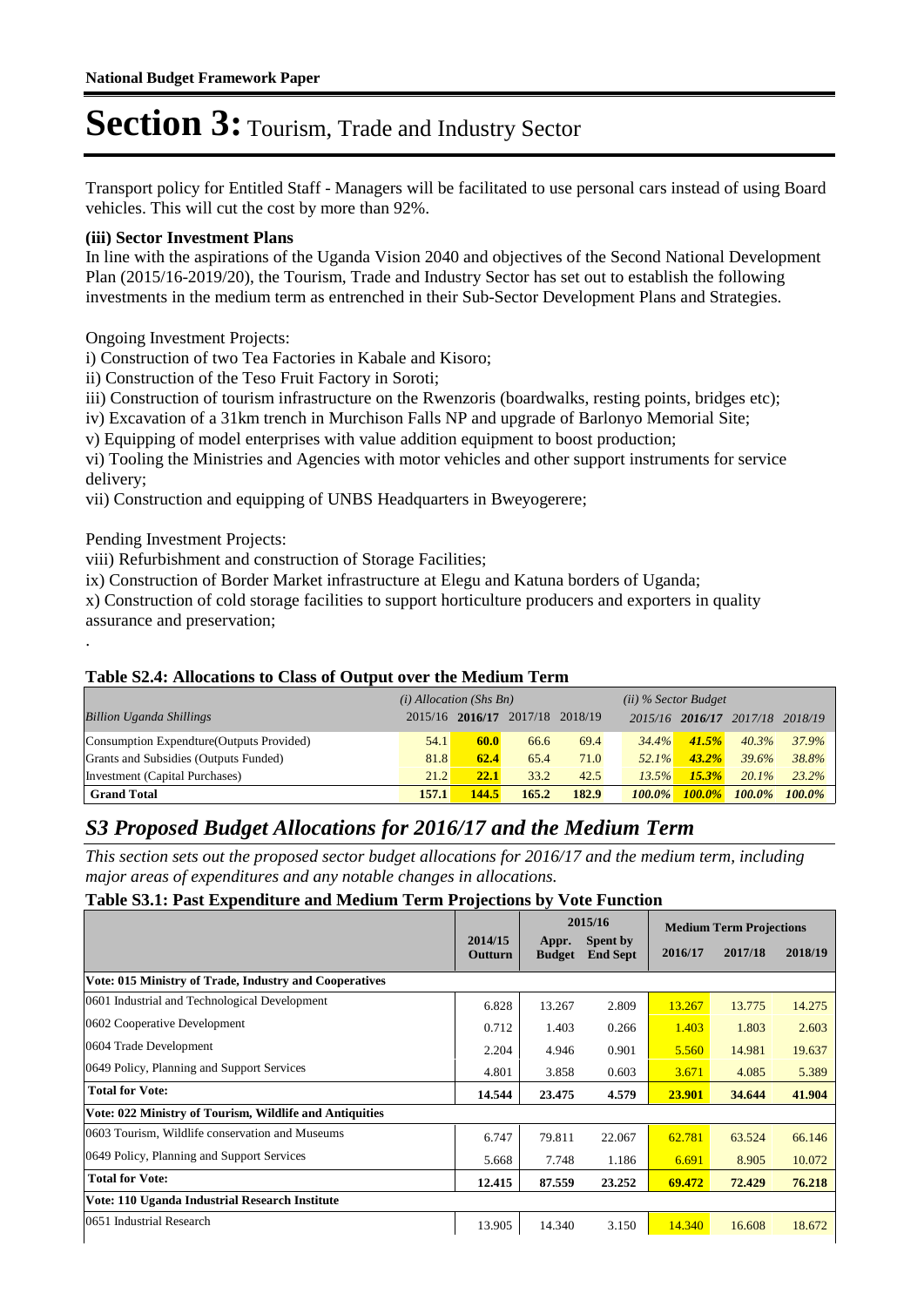|                                                  | 2014/15<br><b>Outturn</b> | Appr.<br><b>Budget</b> | 2015/16<br>Spent by<br><b>End Sept</b> | 2016/17 | <b>Medium Term Projections</b><br>2017/18 | 2018/19 |
|--------------------------------------------------|---------------------------|------------------------|----------------------------------------|---------|-------------------------------------------|---------|
| <b>Total for Vote:</b>                           | 13.905                    | 14.340                 | 3.150                                  | 14.340  | 16.608                                    | 18.672  |
| Vote: 117 Uganda Tourism Board                   |                           |                        |                                        |         |                                           |         |
| 0653 Tourism Services                            | 1.847                     | 12.018                 | 1.237                                  | 11.903  | 13.816                                    | 15.440  |
| <b>Total for Vote:</b>                           | 1.847                     | 12.018                 | 1.237                                  | 11.903  | 13.816                                    | 15.440  |
| Vote: 154 Uganda National Bureau of Standards    |                           |                        |                                        |         |                                           |         |
| 0652 Ouality Assurance and Standards Development | 11.257                    | 20.728                 | 4.375                                  | 24.878  | 27.714                                    | 30.707  |
| <b>Total for Vote:</b>                           | 11.257                    | 20.728                 | 4.375                                  | 24.878  | 27.714                                    | 30.707  |
| <b>Total for Sector:</b>                         | 53,967                    | 158.120                | 36.593                                 | 144.496 | 165.212                                   | 182.940 |

*\* Excluding Taxes and Arrears and including NTR*

#### **(i) The major expenditure allocations in the sector**

In the Financial Year 2016/17, the major expenditure allocations by Vote Functions within the Sector will be 0603 Tourism, Wildlife Conservation and Museums with UShs. 62.781 billion, 0652 Quality Assurance and Standards Development with UShs. 24.878 billion, followed by 0601 Industrial and Technological Development with UShs. 13.267 billion, and later followed by 0653 Tourism Services with UShs. 11.903 billion. These are the three top expenditure areas within the Sector and are composed of Resources for Wage, Non-Wage, GoU Development and Donor Expenditure projections.

#### **Table S3.2: Major Changes in Sector Resource Allocation**

*\* Excluding Taxes and Arrears*

#### *S4: Unfunded Outputs for 2016/17 and the Medium Term*

*This section sets out the highest priotrity outputs in 2016/17 and the medium term which the sector has been unable to fund in its spending plans.*

#### **Table S4.1: Additional Output Funding Requests**

| <b>Additional Requirements for Funding and</b><br>Outputs in 2016/17   | <b>Justification of Requirement for Additional Outputs and Funding</b>                                                                       |
|------------------------------------------------------------------------|----------------------------------------------------------------------------------------------------------------------------------------------|
| Vote Function:0604 Industrial and Technological Development            |                                                                                                                                              |
| 0601 04 Promotion of Value Addition and Cluster Development<br>Output: |                                                                                                                                              |
| <b>Funding Requirement (UShs Bn):</b>                                  | 13.437 • One Village One Product (OVOP) Programme (UShs. 1.631 billion)                                                                      |
| • Operational and work plan funds for MSMEs                            | As part of the pledges in the NRM Manifesto and the interventions in the                                                                     |
| Directorate and its 2 Departments (UShs. 2.929                         | National Development Plan, Government is to drive value addition and                                                                         |
| billion)                                                               | industrialization from the grassroots using the One Village One Product                                                                      |
|                                                                        | model. Also as agreed from the Cabinet Retreat on the Government Annual                                                                      |
| • Furnishing and Equipping MSMEs Directorate                           | Performance Report FY 2012/13, actions for follow up include promoting                                                                       |
| Offices (UShs. 0.100 billion)                                          | value addition to agro-produce within the Sector. This can be done                                                                           |
|                                                                        | following the One Village One Product (OVOP) model.                                                                                          |
| • Wage Requirement for MSMEs Directorate and its                       |                                                                                                                                              |
| 2 Departments (UShs. 0.217 billion)                                    |                                                                                                                                              |
|                                                                        | • Operationalisation of MSMEs Directorate and its Two Departments                                                                            |
| • Industrial Inspections and On-site Technical                         | (UShs. 2.929 billion)                                                                                                                        |
| guidance to Manufacturers and Jua-Kali (Ushs. 0.250                    | These funds are required to operationalise the MSMEs Directorate that                                                                        |
| billion)                                                               | was approved by the MoPS. They will specifically facilitate Enterprise                                                                       |
| • Formation of 40 MSMEs Clusters and                                   | Capacity building and promotion of Value Addition activities in the<br>Ugandan economy. These are key interventions for increasing household |
| establishment of Common Industrial User Facilities                     | incomes (wealth creation). These interventions will specifically target                                                                      |
| (UShs. 6.383 billion)                                                  | special interest groups e.g. enterprising youth, women and PWDs. It is                                                                       |
|                                                                        | envisaged this public investment in the coordination of Government's                                                                         |
| • One Village One Product (OVOP) Programme                             | interventions to promote MSMEs development will boost GDP growth by                                                                          |
| (UShs. 1.631 billion)                                                  | about 3%. In FY 2014/15, MoFPED started by setting aside UShs. 0.433                                                                         |
|                                                                        | billion for Recruitment of Staff. These funds are still within the Vote 015                                                                  |
| • Hosting the 17th EAC Regional Jua Kali/ Nguvu                        | MTEF. Therefore, an additional UShs. 0.217 billion is required for wages,                                                                    |
| Kazi Exhibition in Kampala, Uganda, December                           | UShs. 2.929 billion for operations and activities of the Directorate, and                                                                    |
| $2016$ (Ushs. $0.527$ billion)                                         | UShs. 0.600 billion for capital development.                                                                                                 |
|                                                                        |                                                                                                                                              |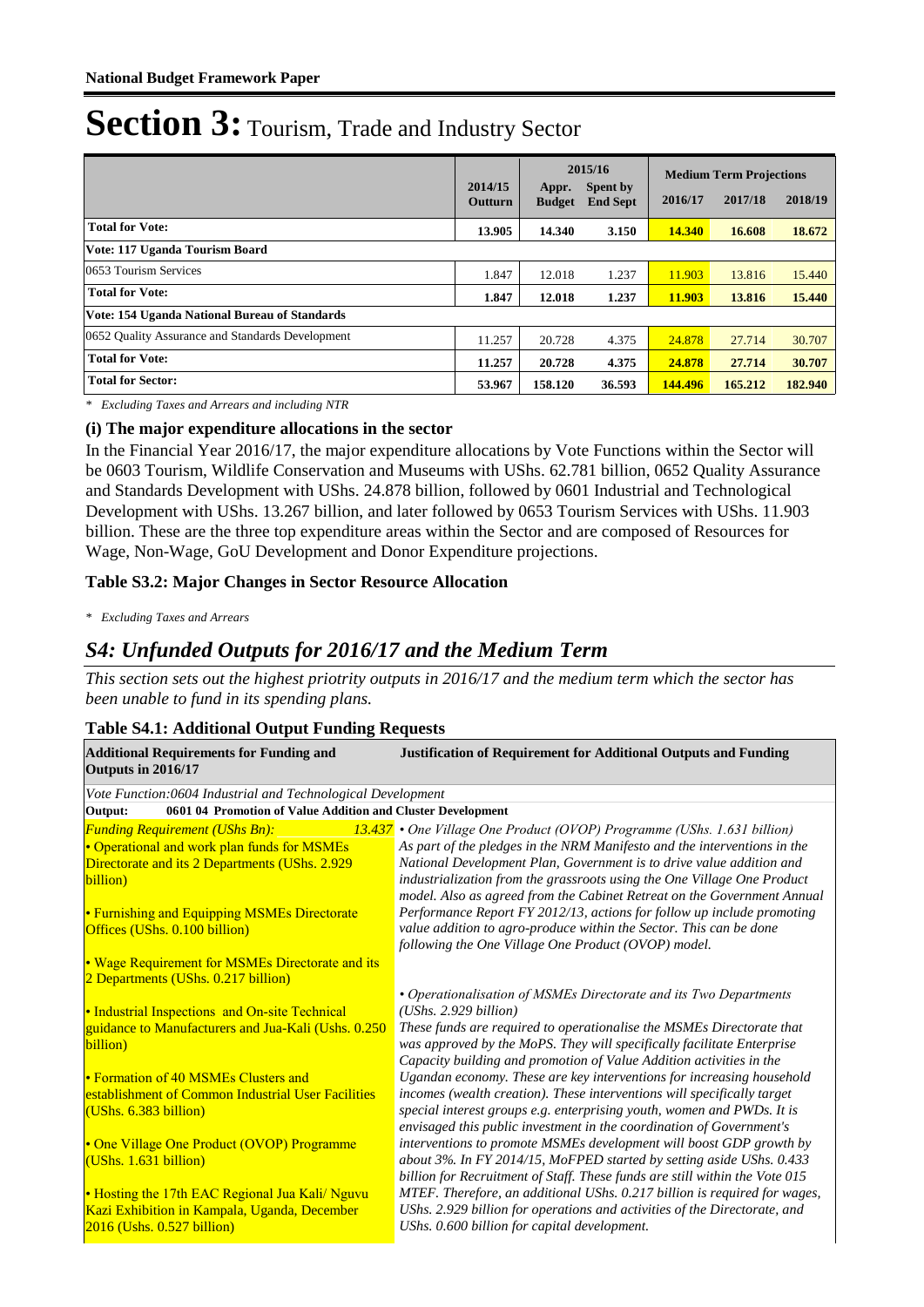| <b>Additional Requirements for Funding and</b><br>Outputs in 2016/17                                                                                                                                                                                                                                                                                                                                                                                                                                                     | <b>Justification of Requirement for Additional Outputs and Funding</b>                                                                                                                                                                                                                                                                                                                                                                                                                                                                                                                                                                                                                                                                                                                                                                                                                                                                                                                                                                                      |
|--------------------------------------------------------------------------------------------------------------------------------------------------------------------------------------------------------------------------------------------------------------------------------------------------------------------------------------------------------------------------------------------------------------------------------------------------------------------------------------------------------------------------|-------------------------------------------------------------------------------------------------------------------------------------------------------------------------------------------------------------------------------------------------------------------------------------------------------------------------------------------------------------------------------------------------------------------------------------------------------------------------------------------------------------------------------------------------------------------------------------------------------------------------------------------------------------------------------------------------------------------------------------------------------------------------------------------------------------------------------------------------------------------------------------------------------------------------------------------------------------------------------------------------------------------------------------------------------------|
| • Development of Common Industrial User Facility at<br>Makindye Salama Road for Katwe Metal Cluster<br>(Ushs 1.000 billion)<br>• Rural Innovation Initiative Uganda (RIIU) (Ushs.<br>$0.400$ billion)                                                                                                                                                                                                                                                                                                                    | • MSMEs Cluster Formation and Common Industrial Facilities (UShs.<br>6.383 billion)<br>As pledged in the NRM Manifesto, the Ministry is spearheading the<br>development of MSMEs. The Ministry is working with the Ministry of<br>Public Service to create a Directorate for MSMEs. The Ministry also<br>instituted an MSMEs Desk at the Uganda National Bureau of Standards<br>(UNBS) and is currently supporting them to acquire $Q$ and $S$ Marks for<br>their products. An MSMEs Policy is also underway and a draft is yet to be<br>subjected to stakeholder consultations. A Commissioner for MSMEs has<br>also been recruited by the Ministry.<br>The Ministry acquired land in Makindye for the Jua-kali and handed it<br>over to them for development. This has greatly assisted in organizing these<br>groups into formal enterprises that can be further built in capacity for<br>better value addition support, marketing their products and eventually                                                                                         |
|                                                                                                                                                                                                                                                                                                                                                                                                                                                                                                                          | taxing them as cooperative associations.<br>In the coming Financial Year, the Ministry requires to work more closely<br>with the MSMEs to build their capacity in industrial production as clusters<br>(cooperatives) and bulk their products for easier marketing domestically<br>and regionally.                                                                                                                                                                                                                                                                                                                                                                                                                                                                                                                                                                                                                                                                                                                                                          |
| Vote Function:0681 Cooperative Development                                                                                                                                                                                                                                                                                                                                                                                                                                                                               |                                                                                                                                                                                                                                                                                                                                                                                                                                                                                                                                                                                                                                                                                                                                                                                                                                                                                                                                                                                                                                                             |
| 0602 81 Cooperatives Infrastructure Development<br>Output:<br><b>Funding Requirement (UShs Bn):</b><br>• Revitalisation of Cooperatives as a vehicle for Agro-<br>Production and Productivity, Bulk Marketing, Value<br><b>Addition and Quality Assurance for Export (Ushs.</b><br>1.716 billion)<br>• Strengthen the Uganda Warehouse Receipt System<br><b>Authority (UWRSA) for Structured Commodity</b><br>Trading and promotion of electronic Warehouse<br>Receipt System in all Warehouses (Ushs. 1.860<br>billion) | 3.576 • Refurbishment of 10 feeder warehouses (UShs. 2.466 billion)<br>As agreed from the Cabinet Retreat on the Government Annual<br>Performance Report FY 2012/13, actions for follow up include "Expedite<br>the establishment of warehouses for both food security and sustained<br>quality tradable supply". In the coming FY 2014/15, MoTIC plans to<br>establish 2 silos costing 4.16billion and 4 warehouses costing UShs. 2.725<br>billion including costs for construction/refurbishment and value addition<br>equipment. However, ideally, USD 1-1.6 m is required for 2 silos and Shs<br>5.45 bn for 8 warehouses per Financial Year but due to financial<br>restrictions, our submission is for only 2 silos and 4 warehouses.                                                                                                                                                                                                                                                                                                                 |
|                                                                                                                                                                                                                                                                                                                                                                                                                                                                                                                          | • Revitalisation of Cooperatives as a vehicle for Agro-Production and<br>Productivity, Bulk Marketing, Value Addition and Quality Assurance for<br>Export (Ushs. 2.000 billion)<br>As passed in the National Budget Consultative workshop to follow up in<br>the There is great need for Government to revitalise and support the<br>inactive Produce and Marketing Cooperatives in the country to boost the<br>value addition and marketing of agricultural produce within and outside<br>the country. This requires Ushs. 1.2 billion. There is also need to empower<br>cooperative societies to engage in bulk marketing and export of their<br>products. However, support infrastructure has thus far not been availed as<br>programmed due to budget limitations. Existing storage infrastructure is<br>also due for upgrades, and sensitization of cooperatives on its usage with<br>the Warehouse Receipt System.<br>• Revival of the Cooperative Bank (Ushs. 35.100 billion)<br>Prior to liquidation, the Co-operative Bank had demutualized into a |
|                                                                                                                                                                                                                                                                                                                                                                                                                                                                                                                          | private company. This happened when the IMF/World Bank's Structural<br>Adjustment Programs were underway and this created a gap to the<br>disadvantage of the co-operatives. The closure of the cooperative bank left<br>a gap in cooperative financing. It was member based thus in a better<br>position to develop products that suited members' needs and requirements.<br>The cooperators were exposed to usurious funders who had inappropriate<br>products; these impacted cooperatives negatively as they lost value<br>addition facilities thus reducing their capacity to access financing from<br>other institutions.                                                                                                                                                                                                                                                                                                                                                                                                                             |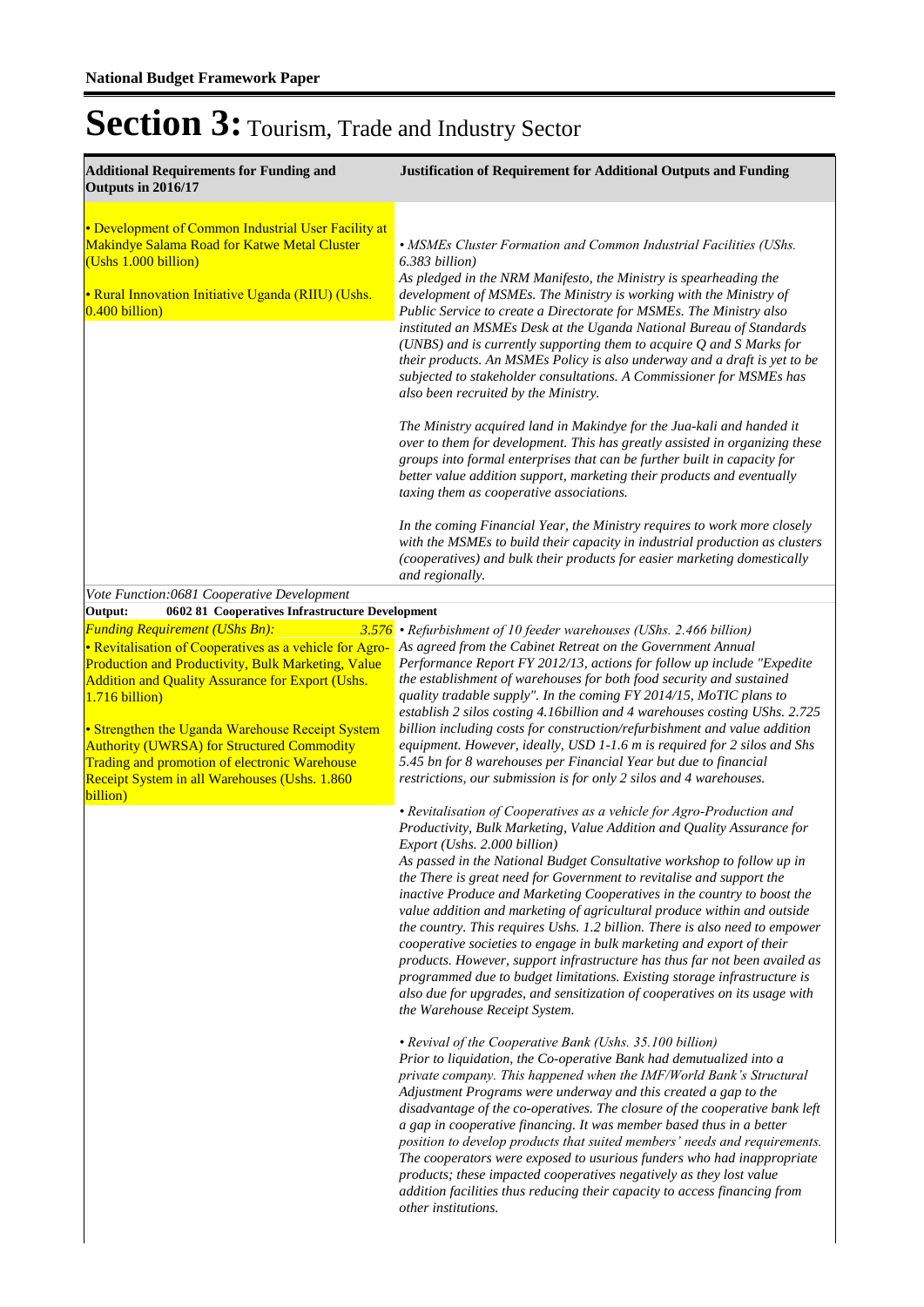| <b>Additional Requirements for Funding and</b><br>Outputs in 2016/17                                                                                                                                                                                                                                                                                                                                                                       | <b>Justification of Requirement for Additional Outputs and Funding</b>                                                                                                                                                                                                                                                                                                                                                                                                                                                                                                                                                                                                                                                                                                                                                                                                                                                                                                                                                                                                                                                                                                                                                                                                                                                                                                                                                                                                                                                                                                                                                                                                                                |
|--------------------------------------------------------------------------------------------------------------------------------------------------------------------------------------------------------------------------------------------------------------------------------------------------------------------------------------------------------------------------------------------------------------------------------------------|-------------------------------------------------------------------------------------------------------------------------------------------------------------------------------------------------------------------------------------------------------------------------------------------------------------------------------------------------------------------------------------------------------------------------------------------------------------------------------------------------------------------------------------------------------------------------------------------------------------------------------------------------------------------------------------------------------------------------------------------------------------------------------------------------------------------------------------------------------------------------------------------------------------------------------------------------------------------------------------------------------------------------------------------------------------------------------------------------------------------------------------------------------------------------------------------------------------------------------------------------------------------------------------------------------------------------------------------------------------------------------------------------------------------------------------------------------------------------------------------------------------------------------------------------------------------------------------------------------------------------------------------------------------------------------------------------------|
|                                                                                                                                                                                                                                                                                                                                                                                                                                            | Increasing agricultural production and productivity is constrained by<br>inaccessible financing. The terms and conditions offered by the financial<br>institutions in the country are not favorable for the cooperators. The<br>products, payment periods and interest rates offered do not take care of the<br>incomes expected from agricultural activities. Besides, collateral<br>requirements are prohibitive to cooperative farmers to access credit for<br>cooperative enterprises.                                                                                                                                                                                                                                                                                                                                                                                                                                                                                                                                                                                                                                                                                                                                                                                                                                                                                                                                                                                                                                                                                                                                                                                                            |
|                                                                                                                                                                                                                                                                                                                                                                                                                                            | There is therefore a need to establish a Co-operative Bank which is<br>managed professionally. Its product development should be tailored to suit<br>members needs the agricultural enterprises by co-operative farmers,<br>address the loan period and repayment schedules against interests and<br>amounts.                                                                                                                                                                                                                                                                                                                                                                                                                                                                                                                                                                                                                                                                                                                                                                                                                                                                                                                                                                                                                                                                                                                                                                                                                                                                                                                                                                                         |
|                                                                                                                                                                                                                                                                                                                                                                                                                                            | • Settlement of Cooperative Union War Debts (Ushs. 28.372 billion)<br>In the 1970s, cooperatives suffered a great decline in operations due to<br>civil strife. This was aggravated by subsequent wars (1981-1986) as many<br>cooperatives suffered losses in form of fixed assets and trading stocks some<br>of which they acquired using bank loans. During the struggle the NRA took<br>assets including produce and property from some Unions. The liberators<br>who commandeered the assets of the cooperative Unions promised to<br>compensate them. These losses led to a reduction in the working capital of<br>the unions subsequently affecting their sustainability. A number of<br>Cooperative Unions were affected. These include: Kigezi Growers<br>Cooperative Union, Bunyoro Growers Cooperative Union, Masaka<br>Cooperative Union, North Bukeedi Cooperative Union, Masaba<br>Cooperative Union, West Acholi Cooperative Union, West Mengo<br>Cooperative Union, East Acholi Cooperative Union, West Nile<br>Cooperative Union, Teso Cooperative Union. Some of the Unions were<br>compensated partly while others did not receive any.<br>The issue of compensation has remained outstanding for a long time and it<br>is high time it is addressed. During the retreat for National Resistance<br>Movement Party held on the 6th -15th February at Kyankwanzi, the<br>Ministry of Trade, Industry and Cooperatives presented the above issue to<br>the members. The members observed that the loss incurred during the war<br>affected the operations of the Union. It was resolved that there was there<br>was need to compensate the Unions and the Ministry of Trade, Industry |
|                                                                                                                                                                                                                                                                                                                                                                                                                                            | and Cooperatives was directed to prepare a paper to address the war debt<br>claims.                                                                                                                                                                                                                                                                                                                                                                                                                                                                                                                                                                                                                                                                                                                                                                                                                                                                                                                                                                                                                                                                                                                                                                                                                                                                                                                                                                                                                                                                                                                                                                                                                   |
| Vote Function:0605 Trade Development<br>Output:                                                                                                                                                                                                                                                                                                                                                                                            | 0604 05 Economic Integration and Market Access (Bilateral, Regional and Multilateral)                                                                                                                                                                                                                                                                                                                                                                                                                                                                                                                                                                                                                                                                                                                                                                                                                                                                                                                                                                                                                                                                                                                                                                                                                                                                                                                                                                                                                                                                                                                                                                                                                 |
| <b>Funding Requirement (UShs Bn):</b><br>• Regional Trade Engagements for Market Access<br>and Trade Facilitation (Tripartite, EAC, COMESA)<br>(UShs. 0.640 billion)<br>• Operational, PAYE & NSSF Arrears for UEPB<br>(UShs. 4.199 billion)                                                                                                                                                                                               | 67.260 • Implementation of Hire Purchase Licence, Travelling Wholesalers<br>Licence and Foreign Traders' Certificates to raise Revenue for Trade<br>Facilitation (UShs. 0.309 billion)<br>The main sources of Non Tax Revenue for the Ministry through regulation<br>of Domestic Trade will be: a) Licensing of Hire Purchase Business, b)<br>Licensing of Travelling Wholesaler that traverse more than one district,<br>and c) Trade Licensing of Non- Citizens to carry out Trade Only in<br>Uganda.                                                                                                                                                                                                                                                                                                                                                                                                                                                                                                                                                                                                                                                                                                                                                                                                                                                                                                                                                                                                                                                                                                                                                                                               |
| • Implementation of new Trade Facilitation and<br><b>Domestic Trade Regulation Instruments (UShs. 0.309</b><br>billion)<br>• GoU Counter funding (Quality Infrastructure and<br>Standards Programme) (UShs. 2.195 billion)<br>• Construction of Physical Infrastructure for Elegu &<br>Katuna Border Markets (UShs. 36.232 billion)<br>• GoU Counterpart Funding (COMESA's Regional<br><b>Integration Implementation Programme) (UShs.</b> | The Licensing and regulation of Hire Purchase agreements shall follow<br>Hire Purchases Act 2009. The Licensing and regulation of Travelling<br>Wholesalers countrywide shall be done under the Trade (Licensing) Act<br>Cap 101 passed Statutory Instrument 2011 No.10 which appointed the<br>Permanent Secretary of the Ministry responsible for Trade as licensing<br>Authority for granting of Travelling wholesaler's licence in respect of<br>more than one district. The Licensing and Regulation of Non-Citizens<br>involved in trade shall be done according to Sections 3, 4, 5, 8 and 29, of<br>the Trade Licensing Act Cap 101, Section 10 of the Investment Code Act<br>Subsection 5, Section 54 Fourth Schedule of the Uganda Citizenship and<br>Immigration Control Act CAP 66, and the East African Community                                                                                                                                                                                                                                                                                                                                                                                                                                                                                                                                                                                                                                                                                                                                                                                                                                                                         |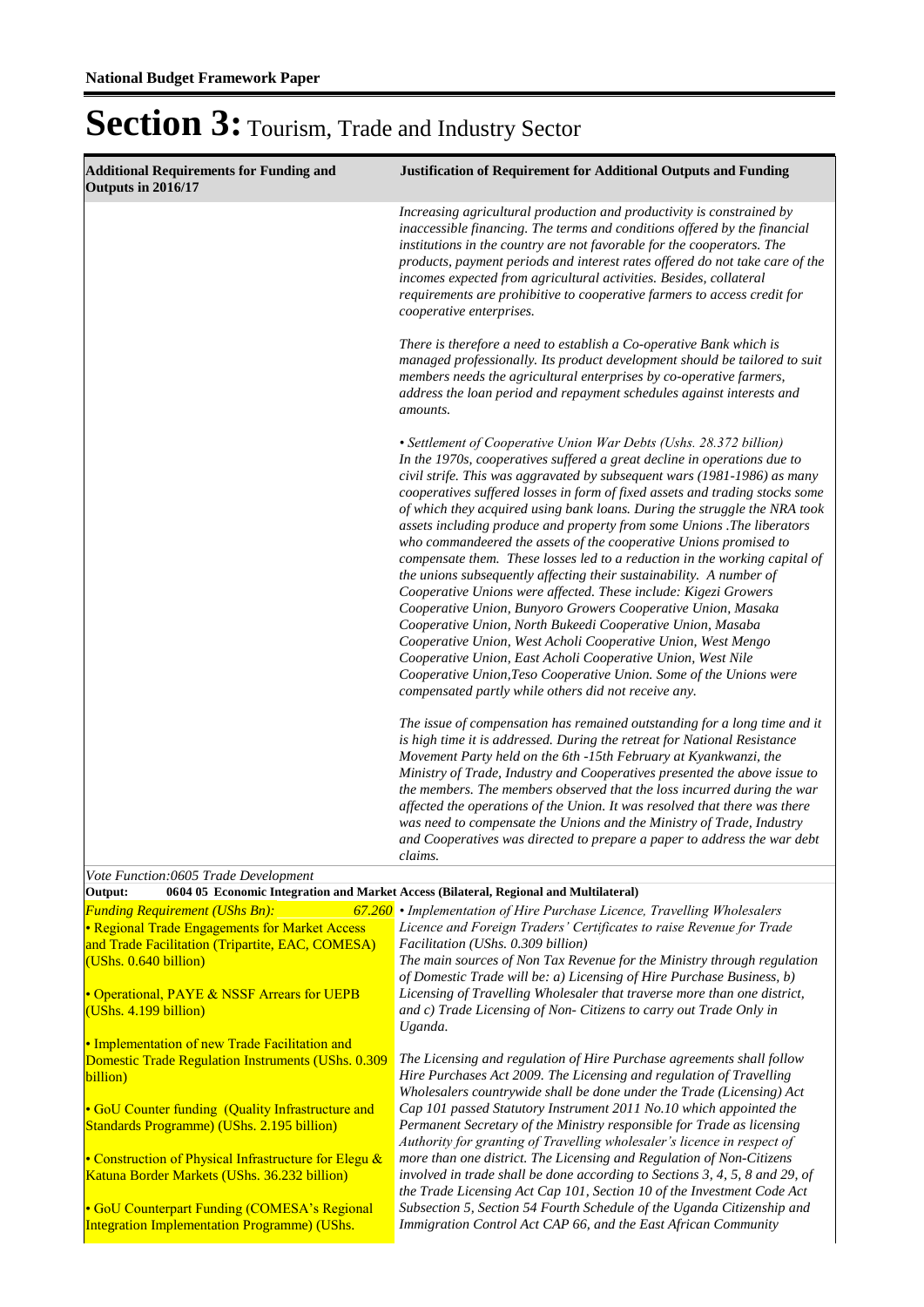| <b>Additional Requirements for Funding and</b><br>Outputs in 2016/17                                                                                                                                                                                                                                                                                                  | <b>Justification of Requirement for Additional Outputs and Funding</b>                                                                                                                                                                                                                                                                                                                                                                                                                                                                                                                                                                                                                                        |
|-----------------------------------------------------------------------------------------------------------------------------------------------------------------------------------------------------------------------------------------------------------------------------------------------------------------------------------------------------------------------|---------------------------------------------------------------------------------------------------------------------------------------------------------------------------------------------------------------------------------------------------------------------------------------------------------------------------------------------------------------------------------------------------------------------------------------------------------------------------------------------------------------------------------------------------------------------------------------------------------------------------------------------------------------------------------------------------------------|
| 1.282 billion)                                                                                                                                                                                                                                                                                                                                                        | Common Market Protocol.                                                                                                                                                                                                                                                                                                                                                                                                                                                                                                                                                                                                                                                                                       |
| • GoU Counterpart funding (National Response<br><b>Strategy to Non-Tariff Barriers Elimination</b><br>Programme) (UShs. 1.030 billion)<br>• Facilitation of Export Promotion Interventions and<br>operations by UEPB (UShs. 3.282 billion)                                                                                                                            | To facilitate the collection of these licenses, the Ministry will first require<br>to funds to set up infrastructure. For the above to be achieved, the Ministry<br>will incur costs on Printing of forms and licenses, Publications and press<br>releases, Inspection and enforcement, and Sensitization and training, all<br>budgeted at UShs. 347 million.                                                                                                                                                                                                                                                                                                                                                 |
| <b>LOCAL GOVERNMENT CONDITIONAL GRANT</b><br><b>SUPPORT - COMMERCIAL SERVICES:</b><br>• Trainings and other Capacity Building Support for<br>LG Officials from MoTIC such as Networking<br>Conferences and Study Tours (Ushs. 0.690 billion)<br>• Commercial Services Recurrent Work Plan Support<br>for 116 Districts and 30 Municipalities (Ushs. 5.148<br>billion) | • Establishment of 2 Border markets at Elegu and Katuna (UShs. 36.232<br>billion)<br>The establishment of four border markets is one of the strategies for export<br>development in the National Development Plan $2010/11 - 2014/15$ . This<br>intervention was also taken up among the pledges in the NRM Manifesto<br>for trade development but the number of border markets to establish was<br>increased to seventeen (17). The realization of this pledge will create more<br>revenue for Government through the formalization of informal cross-<br>border trade and mitigating risks for Ugandan traders involved in the<br>trade in the neighboring countries.                                       |
| • Renovation, Equipping and Retooling of LG<br>Commercial Services Offices (Ushs. 11.386 billion)<br>• Liaison, Monitoring and Supervision from Central<br>Government (MoTIC Headquarters) (5%) (Ushs.<br>$0.867$ billion)                                                                                                                                            | In FY 2011/12, a project was initiated in the Ministry called "Enhancement"<br>of Market Access and Promotion of Value Added Exports" with a budget<br>of UShs. 801 million in the Public Investment Plan (PIP). In FY 2012/13,<br>this project among others in the Ministry was affected by the 70% budget<br>cut to provide salaries for the Health Sector staff. This brought down the<br>project budget to UShs. 232 millions.                                                                                                                                                                                                                                                                            |
|                                                                                                                                                                                                                                                                                                                                                                       | So far, Local Governments offered land for the border markets and a<br>master plan was developed for the Bibia border market in Amuru. From a<br>recent site visit, it was discovered that the project site floods during the<br>heavy rains and therefore a feasibility study for a drainage plan ought to<br>be done in Financial Year 2015/16. The feasibility study is estimated to<br>cost Shs285 million. In Financial Year 2015/16, the Ministry also plans to<br>start construction of two Border markets at Elegu and Katuna.                                                                                                                                                                        |
|                                                                                                                                                                                                                                                                                                                                                                       | For the other border markets namely; Busia and Lwakhakha, the Ministry<br>is planning to develop the master plan for land use management. The<br>estimated budget outlay for constructing each border market along with its<br>requisite facilities is UShs. 18.124 billion.                                                                                                                                                                                                                                                                                                                                                                                                                                  |
|                                                                                                                                                                                                                                                                                                                                                                       | • Regional Trade engagements (Tripartite, EAC, COMESA) (UShs. 0.640<br>billion)<br>The Ministry is a member of the COMESA, the EAC and the Tripartite and<br>therefore needs to be at least minimally facilitated to participate in these<br>meetings to defend and promote Uganda's strategic and emerging trade<br><i>interests.</i>                                                                                                                                                                                                                                                                                                                                                                        |
|                                                                                                                                                                                                                                                                                                                                                                       | • Increase and Expansion of Conditional Grant and Development Support<br>to Local Government Commercial Offices<br>The functional analysis of MTIC (2004), the Diagnostic Trade Integration<br>study (World Bank, 2006) and the Study on the effectiveness and efficiency<br>of District Commercial Offices (DCOs) conducted in 2008 all noted that<br>after devolution, this Ministry which is responsible for marketing and<br>industrialization was operating in isolation from the districts which are key<br>centers of production. This created a significant gap in the integration of<br>sectoral issues into overall public economic policy implementation,<br>particularly at the grassroots level. |
|                                                                                                                                                                                                                                                                                                                                                                       | In the FY 2011/12, this Ministry started extending to Local Governments<br>(LGs) financial support to facilitate the delivery of commercial extension<br>services by the DCOs. These resources were sourced from within the                                                                                                                                                                                                                                                                                                                                                                                                                                                                                   |

*services by the DCOs. These resources were sourced from within the sector's MTEF but due to budgetary constraints, the scope of the intervention could only allow the Ministry to extend UGX 7.2Mn annually*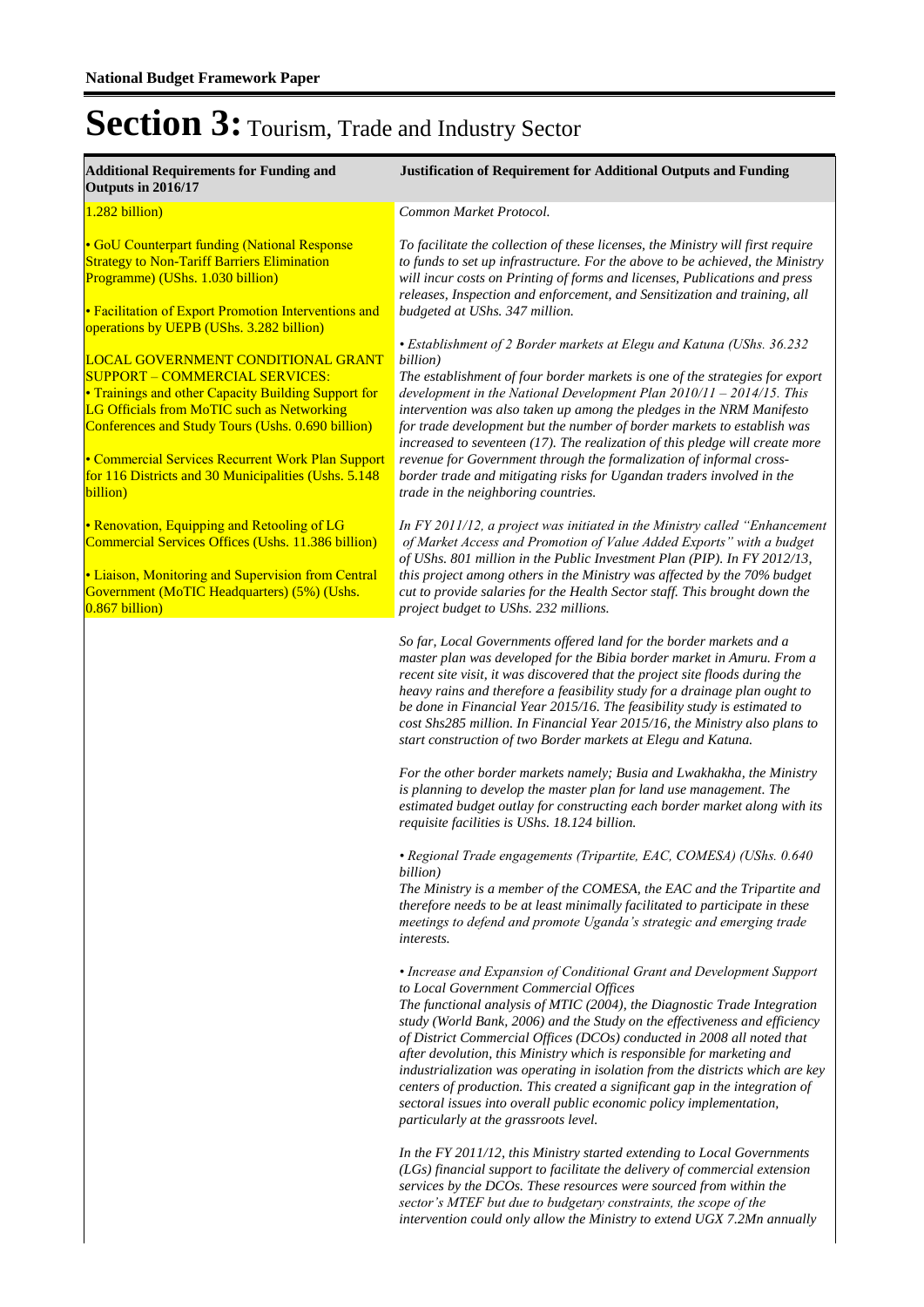| to each of the 15 pilot districts i.e. Arua, Masindi, Mbale, Busia, Kisoro,<br>Kasese, Kanungu, Kabarole, Kayunga, Bushenyi, Rakai, Nwoya, Kitgum,<br>Wakiso and Gulu.<br>The Ministry proposes that the scope of the Commercial Services Grant be<br>extended to to cover all 112 districts and 33 municipalities to provide<br>commercial extensional services. Its size also be enhanced to at least an<br>annual allocation of UGX 40 million per Local Government.<br>• Uganda Export Promotion Board (UEPB)<br>As agreed in the Cabinet Retreat on the Government Annual Performance<br>Report FY 2012/13, there is need to increase the exports of the country<br>(especially non-tradition exports) through reviewing and implementing the<br>National Export Strategy, sensitizing exporters and potential exports,<br>undertaking export promotion campaigns and domestic trade fairs. This is<br>an agreed action to be followed up in the next Cabinet Retreat.<br>The Uganda Export Promotion Board (UEPB) has not been able to deliver<br>on its mandate i.e. trade promotion; market research and product<br>development; as well as maintenance of up-to-date management<br>information systems as was envisaged under the Uganda Export<br>Promotion Board Act, Cap 102 due to the severe budget pressures. The<br>Board has had NSSF and PAYE Arrears totaling Ushs. 2.11bn dating as<br>far back as 2009 and are as a result of shortages on Wage releases and<br>Non-Wage releases disbursed to the Board over the years. This is grossly<br>affecting the operations of the Board and fueling a high labor turnover of<br>highly competent staff. Therefore, the Budget for the UEPB needs to be<br>increased to at least 5 billion for the country's exports to be promoted in<br>line with the National Export Development Strategy (NEDS).<br>• AGOA Act Implementing Unit (UShs. 0.500 billion)<br>Since Uganda signed the AGOA Agreement with the US, its trade and<br>market benefits from this agreement have not been as significant as<br>expected. This is attributed to the absence of an AGOA Market Strategy to<br>guide implementation of the AGOA Act, and resolved implementation of<br>the recommended interventions. During FY 2012/13, the Sessional<br>Committee of Parliament for Tourism, Trade and Industry recommended in<br>its report to Parliament that there be a clear distinction between the AGOA<br>Monitoring Unit (attached to State House) and the AGOA Implementation<br>Unit which should be formed within the Ministry and strengthened to<br>formulate and implement the AGOA Act Strategy. Since then, the<br>Implementation Unit was formed within the Ministry but no functional<br>funding availed to it. This Unit requires UShs. 500 million to expedite the<br>process of formulating the Strategy and implement key interventions<br>resolved from stakeholder consultations for Uganda's benefits from this<br>Agreement to meet expectations.<br>Vote Function:0602 Policy, Planning and Support Services<br>Output:<br>0649 02 Sector Coordination and Administrative Services<br><b>Funding Requirement (UShs Bn):</b><br>13.031 • Additional Operational Funds and Clearance of Domestic and<br>• Additional Operational funds for MoTIC (Ushs.<br><b>International Arrears</b><br>The Ministry of Trade, Industry and Cooperatives requires more<br>$2.800$ billion)<br>operations funds. After deducting subventions to its Agencies (UDC,<br>UEPB, AGOA Sec, UCE & MTAC) and subscription to WTO, the Ministry<br>• Clearance of Domestic and International Arrears<br>Headquarters remains with a Non-Wage recurrent budget of UShs. 2.062<br>(UShs. 2.682 billion)<br>billion. This is inadequate to cover consolidated staff allowances, payment<br>• Strengthening Sector M&E System, Research and<br>of utilities, supply of office consumables and repair of equipment and<br>vehicle maintenance. In FY 2014/15, MoFPED assisted greatly by<br><b>Statistical Support (UShs. 0.400 billion)</b><br>reducing this from UShs. 2.5billion to UShs. 1.6billion with the additional<br>allocation of UShs. 900 million to the Non-Wage Recurrent Budget of the<br>• Strengthening Sector Coordination through the TTI<br>Ministry Vote 015 (MoTIC). Currently, the Ministry requires UShs. 1.800<br>Sector Working Group (UShs. 0.200 billion)<br>billion more for operations, UShs. 1.757 billon for clearing Domestic<br>Arrears arising from past commitments since MTTI and UShs. 0.689<br>• Government Purchases and Capital Development | <b>Additional Requirements for Funding and</b><br>Outputs in 2016/17 | <b>Justification of Requirement for Additional Outputs and Funding</b> |
|-----------------------------------------------------------------------------------------------------------------------------------------------------------------------------------------------------------------------------------------------------------------------------------------------------------------------------------------------------------------------------------------------------------------------------------------------------------------------------------------------------------------------------------------------------------------------------------------------------------------------------------------------------------------------------------------------------------------------------------------------------------------------------------------------------------------------------------------------------------------------------------------------------------------------------------------------------------------------------------------------------------------------------------------------------------------------------------------------------------------------------------------------------------------------------------------------------------------------------------------------------------------------------------------------------------------------------------------------------------------------------------------------------------------------------------------------------------------------------------------------------------------------------------------------------------------------------------------------------------------------------------------------------------------------------------------------------------------------------------------------------------------------------------------------------------------------------------------------------------------------------------------------------------------------------------------------------------------------------------------------------------------------------------------------------------------------------------------------------------------------------------------------------------------------------------------------------------------------------------------------------------------------------------------------------------------------------------------------------------------------------------------------------------------------------------------------------------------------------------------------------------------------------------------------------------------------------------------------------------------------------------------------------------------------------------------------------------------------------------------------------------------------------------------------------------------------------------------------------------------------------------------------------------------------------------------------------------------------------------------------------------------------------------------------------------------------------------------------------------------------------------------------------------------------------------------------------------------------------------------------------------------------------------------------------------------------------------------------------------------------------------------------------------------------------------------------------------------------------------------------------------------------------------------------------------------------------------------------------------------------------------------------------------------------------------------------------------------------------------------------------------------------------------------------------------------------------------------------------------------------------------------------------------------------------------------------------------------------------------------------------------------------------------------------------------------------------------------------------------------------------------------------------------------------------------------------------------------------------------------------------------------------------------------------------------------------------------------------------------------------------------------------------------------------------------------------------------------------------------------------------------------------------------------------------------------------------------------------------------------------------|----------------------------------------------------------------------|------------------------------------------------------------------------|
|                                                                                                                                                                                                                                                                                                                                                                                                                                                                                                                                                                                                                                                                                                                                                                                                                                                                                                                                                                                                                                                                                                                                                                                                                                                                                                                                                                                                                                                                                                                                                                                                                                                                                                                                                                                                                                                                                                                                                                                                                                                                                                                                                                                                                                                                                                                                                                                                                                                                                                                                                                                                                                                                                                                                                                                                                                                                                                                                                                                                                                                                                                                                                                                                                                                                                                                                                                                                                                                                                                                                                                                                                                                                                                                                                                                                                                                                                                                                                                                                                                                                                                                                                                                                                                                                                                                                                                                                                                                                                                                                                                                                                             |                                                                      |                                                                        |
|                                                                                                                                                                                                                                                                                                                                                                                                                                                                                                                                                                                                                                                                                                                                                                                                                                                                                                                                                                                                                                                                                                                                                                                                                                                                                                                                                                                                                                                                                                                                                                                                                                                                                                                                                                                                                                                                                                                                                                                                                                                                                                                                                                                                                                                                                                                                                                                                                                                                                                                                                                                                                                                                                                                                                                                                                                                                                                                                                                                                                                                                                                                                                                                                                                                                                                                                                                                                                                                                                                                                                                                                                                                                                                                                                                                                                                                                                                                                                                                                                                                                                                                                                                                                                                                                                                                                                                                                                                                                                                                                                                                                                             |                                                                      |                                                                        |
|                                                                                                                                                                                                                                                                                                                                                                                                                                                                                                                                                                                                                                                                                                                                                                                                                                                                                                                                                                                                                                                                                                                                                                                                                                                                                                                                                                                                                                                                                                                                                                                                                                                                                                                                                                                                                                                                                                                                                                                                                                                                                                                                                                                                                                                                                                                                                                                                                                                                                                                                                                                                                                                                                                                                                                                                                                                                                                                                                                                                                                                                                                                                                                                                                                                                                                                                                                                                                                                                                                                                                                                                                                                                                                                                                                                                                                                                                                                                                                                                                                                                                                                                                                                                                                                                                                                                                                                                                                                                                                                                                                                                                             |                                                                      |                                                                        |
|                                                                                                                                                                                                                                                                                                                                                                                                                                                                                                                                                                                                                                                                                                                                                                                                                                                                                                                                                                                                                                                                                                                                                                                                                                                                                                                                                                                                                                                                                                                                                                                                                                                                                                                                                                                                                                                                                                                                                                                                                                                                                                                                                                                                                                                                                                                                                                                                                                                                                                                                                                                                                                                                                                                                                                                                                                                                                                                                                                                                                                                                                                                                                                                                                                                                                                                                                                                                                                                                                                                                                                                                                                                                                                                                                                                                                                                                                                                                                                                                                                                                                                                                                                                                                                                                                                                                                                                                                                                                                                                                                                                                                             |                                                                      |                                                                        |
|                                                                                                                                                                                                                                                                                                                                                                                                                                                                                                                                                                                                                                                                                                                                                                                                                                                                                                                                                                                                                                                                                                                                                                                                                                                                                                                                                                                                                                                                                                                                                                                                                                                                                                                                                                                                                                                                                                                                                                                                                                                                                                                                                                                                                                                                                                                                                                                                                                                                                                                                                                                                                                                                                                                                                                                                                                                                                                                                                                                                                                                                                                                                                                                                                                                                                                                                                                                                                                                                                                                                                                                                                                                                                                                                                                                                                                                                                                                                                                                                                                                                                                                                                                                                                                                                                                                                                                                                                                                                                                                                                                                                                             |                                                                      |                                                                        |
|                                                                                                                                                                                                                                                                                                                                                                                                                                                                                                                                                                                                                                                                                                                                                                                                                                                                                                                                                                                                                                                                                                                                                                                                                                                                                                                                                                                                                                                                                                                                                                                                                                                                                                                                                                                                                                                                                                                                                                                                                                                                                                                                                                                                                                                                                                                                                                                                                                                                                                                                                                                                                                                                                                                                                                                                                                                                                                                                                                                                                                                                                                                                                                                                                                                                                                                                                                                                                                                                                                                                                                                                                                                                                                                                                                                                                                                                                                                                                                                                                                                                                                                                                                                                                                                                                                                                                                                                                                                                                                                                                                                                                             |                                                                      |                                                                        |
|                                                                                                                                                                                                                                                                                                                                                                                                                                                                                                                                                                                                                                                                                                                                                                                                                                                                                                                                                                                                                                                                                                                                                                                                                                                                                                                                                                                                                                                                                                                                                                                                                                                                                                                                                                                                                                                                                                                                                                                                                                                                                                                                                                                                                                                                                                                                                                                                                                                                                                                                                                                                                                                                                                                                                                                                                                                                                                                                                                                                                                                                                                                                                                                                                                                                                                                                                                                                                                                                                                                                                                                                                                                                                                                                                                                                                                                                                                                                                                                                                                                                                                                                                                                                                                                                                                                                                                                                                                                                                                                                                                                                                             |                                                                      |                                                                        |
|                                                                                                                                                                                                                                                                                                                                                                                                                                                                                                                                                                                                                                                                                                                                                                                                                                                                                                                                                                                                                                                                                                                                                                                                                                                                                                                                                                                                                                                                                                                                                                                                                                                                                                                                                                                                                                                                                                                                                                                                                                                                                                                                                                                                                                                                                                                                                                                                                                                                                                                                                                                                                                                                                                                                                                                                                                                                                                                                                                                                                                                                                                                                                                                                                                                                                                                                                                                                                                                                                                                                                                                                                                                                                                                                                                                                                                                                                                                                                                                                                                                                                                                                                                                                                                                                                                                                                                                                                                                                                                                                                                                                                             |                                                                      |                                                                        |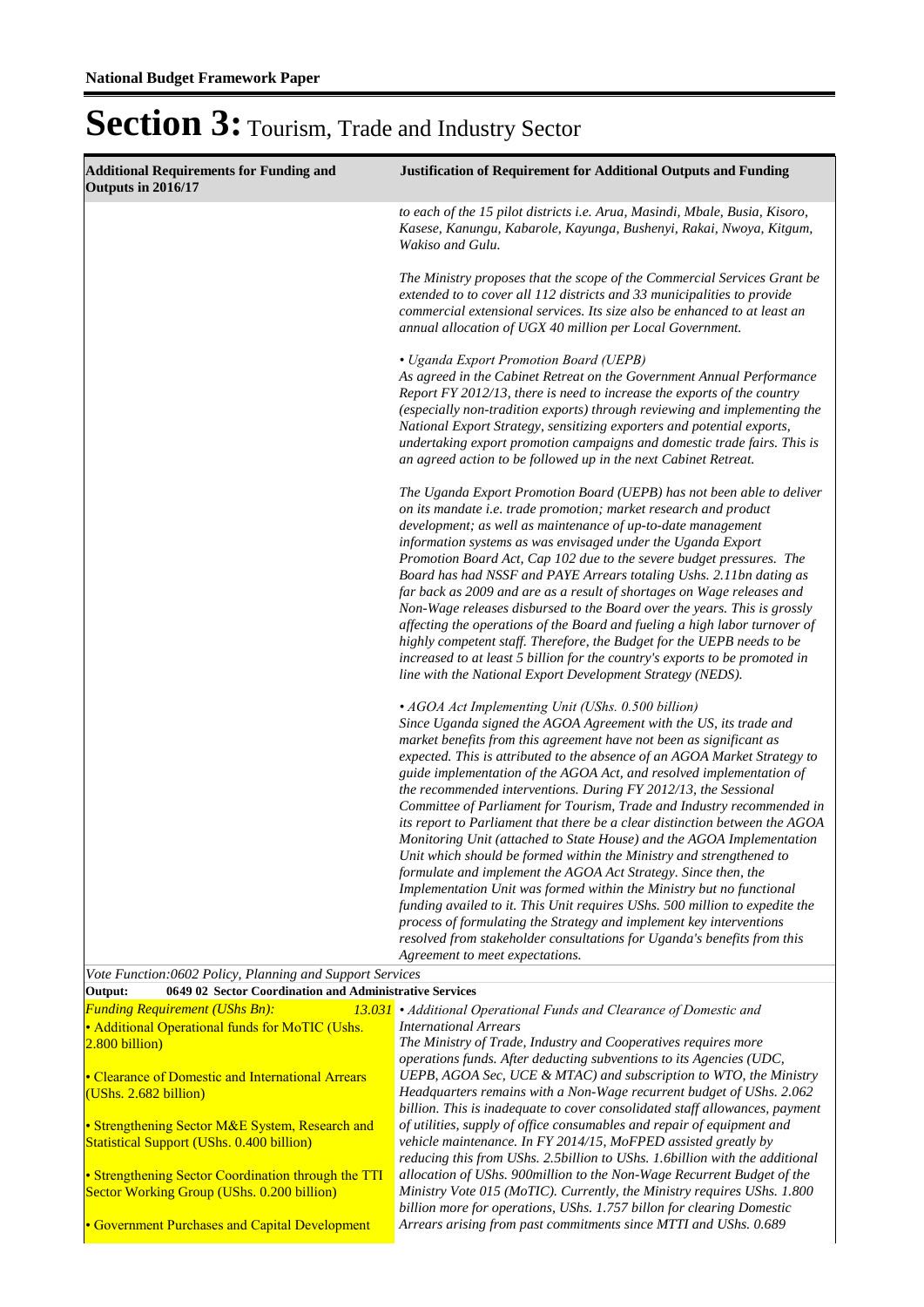| <b>Additional Requirements for Funding and</b><br>Outputs in 2016/17                                                                                      | <b>Justification of Requirement for Additional Outputs and Funding</b>                                                                                                                                                                                                                                                                                                                                                                                                                                                                                                                                                                                                                                                              |
|-----------------------------------------------------------------------------------------------------------------------------------------------------------|-------------------------------------------------------------------------------------------------------------------------------------------------------------------------------------------------------------------------------------------------------------------------------------------------------------------------------------------------------------------------------------------------------------------------------------------------------------------------------------------------------------------------------------------------------------------------------------------------------------------------------------------------------------------------------------------------------------------------------------|
| (Ushs. 1.500 billion)                                                                                                                                     | billion for clearing arrears in subscriptions to International Organisations.                                                                                                                                                                                                                                                                                                                                                                                                                                                                                                                                                                                                                                                       |
| • Contributions to International Organisations (WTO,<br>COMESA, UNIDO &IBE) (Ushs. 5.128 billion)<br>• Additional Staff Recruitment (Ushs. 0.320 billion) | For long now, the Ministry is still stuck with Commercial and Industrial<br>Policies and Bills that are still under review mostly because of the poor<br>funding accorded to the comprehensive process of Policy Formulation. The<br>inadequacy of funds has for long frustrated the review and formulation of<br>policies because of incomprehensive studies and stakeholder consultations.<br>For this reason among other critical factors, it is imperative that these<br>Policies are expediently finalized for the support, growth and development<br>of the Economy in matters of industrialization and trade.                                                                                                                |
|                                                                                                                                                           | • Strengthening Sector M&E, Research and Statistical Support (UShs.<br>0.400 billion)<br>The Ministry of Trade, Industry and Cooperatives still has insufficient data<br>on the Sector to facilitate Policy decisions. This is especially significant in<br>the Cooperatives, Industry and domestic trade subsectors for which<br>Policies are made. Therefore, in conjunction with UBOS, the Ministry<br>needs to collect this data and statistics to facilitate Government business.<br>There is urgent need as well to strengthen supervision and monitoring, and<br>evidence based policy formulation in the Sector which is crucial for the<br>follow up and implementation of key Government Programmes within the<br>Sector. |
|                                                                                                                                                           | • Strengthening Sector Coordination through the TTI Sector Working<br>Group (UShs. 0.200 billion)<br>Strengthening of the TTI Sector Working Group and its functions is also a<br>critical factor that instantly feeds into the rapid development and growth of<br>the sector for the sake of the GDP and Economy. A properly functioning<br>Sector Wide Approach and SWG are necessary for the achievement of all<br>Sector Objectives.                                                                                                                                                                                                                                                                                            |
|                                                                                                                                                           | • Government Purchases and Capital Development (UShs. 1.500 billion)<br>The Departments of the Ministry of Trade, Industry and Cooperatives are<br>short of vehicles to assist in fieldwork assignments since its creation from<br>the former Ministry of Tourism, Trade and Industry. The Ministry therefore<br>has to procure vehicles to facilitate in the fulfillment of its mandate up to<br>the grassroots.                                                                                                                                                                                                                                                                                                                   |
|                                                                                                                                                           | • Contributions to International Organisations (WTO, COMESA, UNIDO<br>&IBE) (UShs. 5.128 billion)<br>The Ministry is still tasked with membership obligations to key Regional<br>and International Economic Blocs that are critical for partnership in<br>trade, investment and industrial development of the country, as emphasized<br>by the 8th Millennium Development Goal. These are chief Global Partners<br>in the Economic Development of Uganda. Only UShs. 400 million has been<br>committed as subscription to the WTO and nothing for COMESA.<br>Generally, funding is still insufficient.                                                                                                                              |
|                                                                                                                                                           | • Additional Staff Recruitment (UShs. 0.320 billion)<br>More funding to facilitate recruitment of additional staff as per Approved<br>Staff Establishment from the Ministry of Public Service.                                                                                                                                                                                                                                                                                                                                                                                                                                                                                                                                      |
| Vote Function:0606 Tourism, Wildlife conservation and Museums<br>Output:<br>0603 06 Tourism Investment, Promotion and Marketing                           |                                                                                                                                                                                                                                                                                                                                                                                                                                                                                                                                                                                                                                                                                                                                     |
| <b>Funding Requirement (UShs Bn):</b><br>Facilitate formation and development of tourism<br>clusters (shs 0.5bn)                                          | 6.300 Promote tourism development at regional level.<br>Settlement of arrears in international obligations.                                                                                                                                                                                                                                                                                                                                                                                                                                                                                                                                                                                                                         |
| Support clusters to organize events such as miss<br>tourism and tourism carnivals (shs 0.5bn)                                                             |                                                                                                                                                                                                                                                                                                                                                                                                                                                                                                                                                                                                                                                                                                                                     |
| Build capacity in local authorities to enforce quality<br>assurance and promote tourism in the districts (shs                                             |                                                                                                                                                                                                                                                                                                                                                                                                                                                                                                                                                                                                                                                                                                                                     |